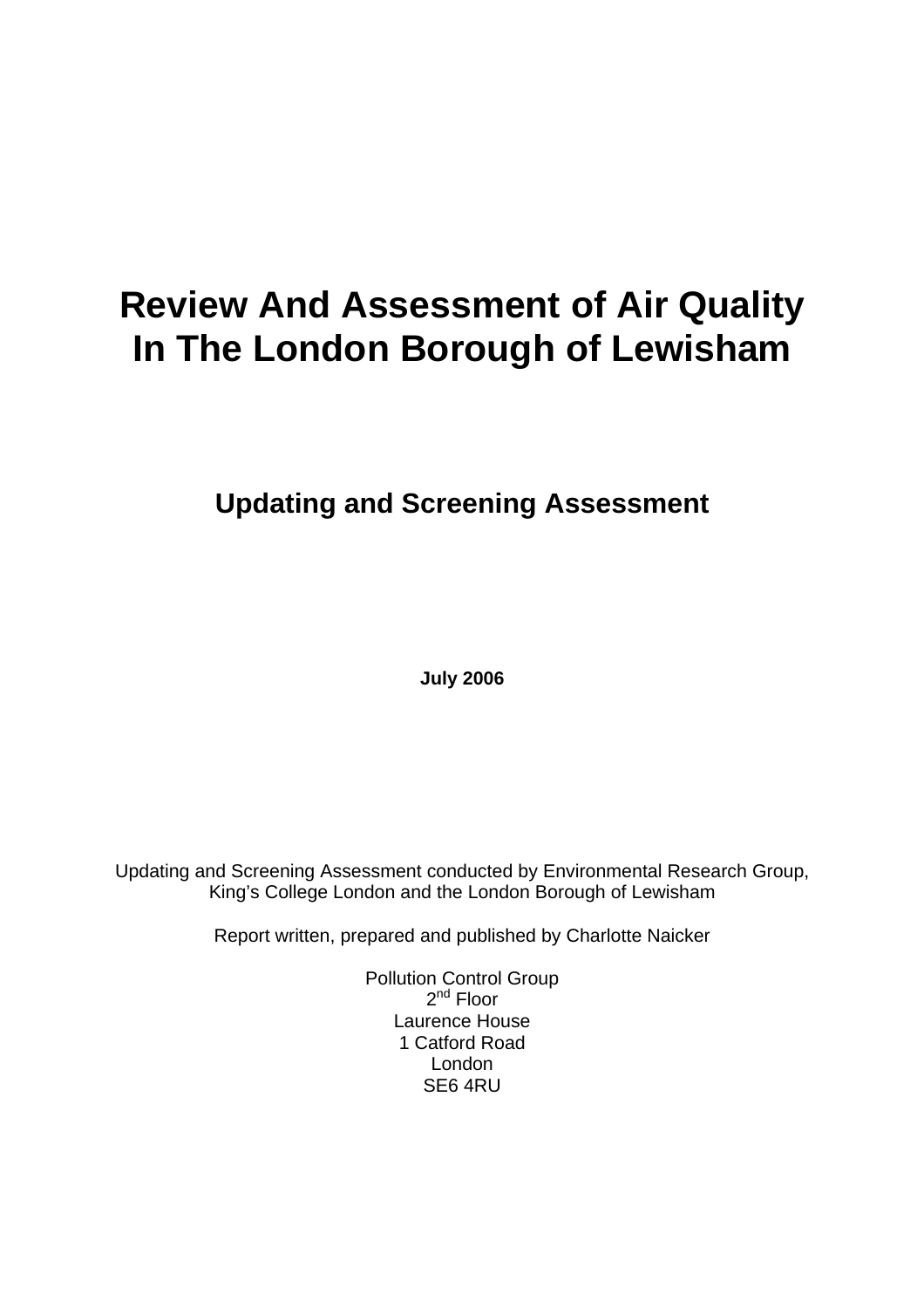## <span id="page-1-0"></span>**Executive Summary**

The role of the local authority review and assessment process is to identify areas where it is considered that the government's air quality objectives will be exceeded.

The Council has previously undertaken the earlier rounds of review and assessment (R&A) of local air quality management and identified areas where the objectives are exceeded and where there is relevant public exposure. As a consequence, it designated Air Quality Management Areas (AQMAs) for the annual mean nitrogen dioxide objective and daily mean  $PM_{10}$  objective across its area.

This report concerns the third round Updating and Screening Assessment. Local authorities are required to review and assess air quality against the objectives in the Air Quality Regulations 2000 and the amendment regulations as part of a rolling three-year cycle ending in 2010.

The air quality objectives to be assessed are for the following seven pollutants:-

- carbon monoxide
- benzene
- 1,3-butadiene
- lead
- nitrogen dioxide
- sulphur dioxide
- particles  $(PM_{10})$ .

This report provides a new assessment to identify those matters that have changed since the last review and assessment in 2004 and which might lead to a risk of the objective being exceeded.

The report follows the prescribed guidance given in technical guidance LAQM. TG (03) and the additional advice provided by DEFRA for the purposes of this round of R&A. This includes guidance on the use of background pollutant concentrations, monitoring results, industrial sources and road traffic. The guidance requires a phased approach and that local authorities should only undertake a level of assessment that is commensurate with the risk of an air quality objective being exceeded.

The conclusions of the third round Updating and Screening Assessment are as follows:

• For carbon monoxide, benzene, 1,3-butadiene, lead and sulphur dioxide there is:-

**not a significant** risk of exceeding the objectives in the Council's area.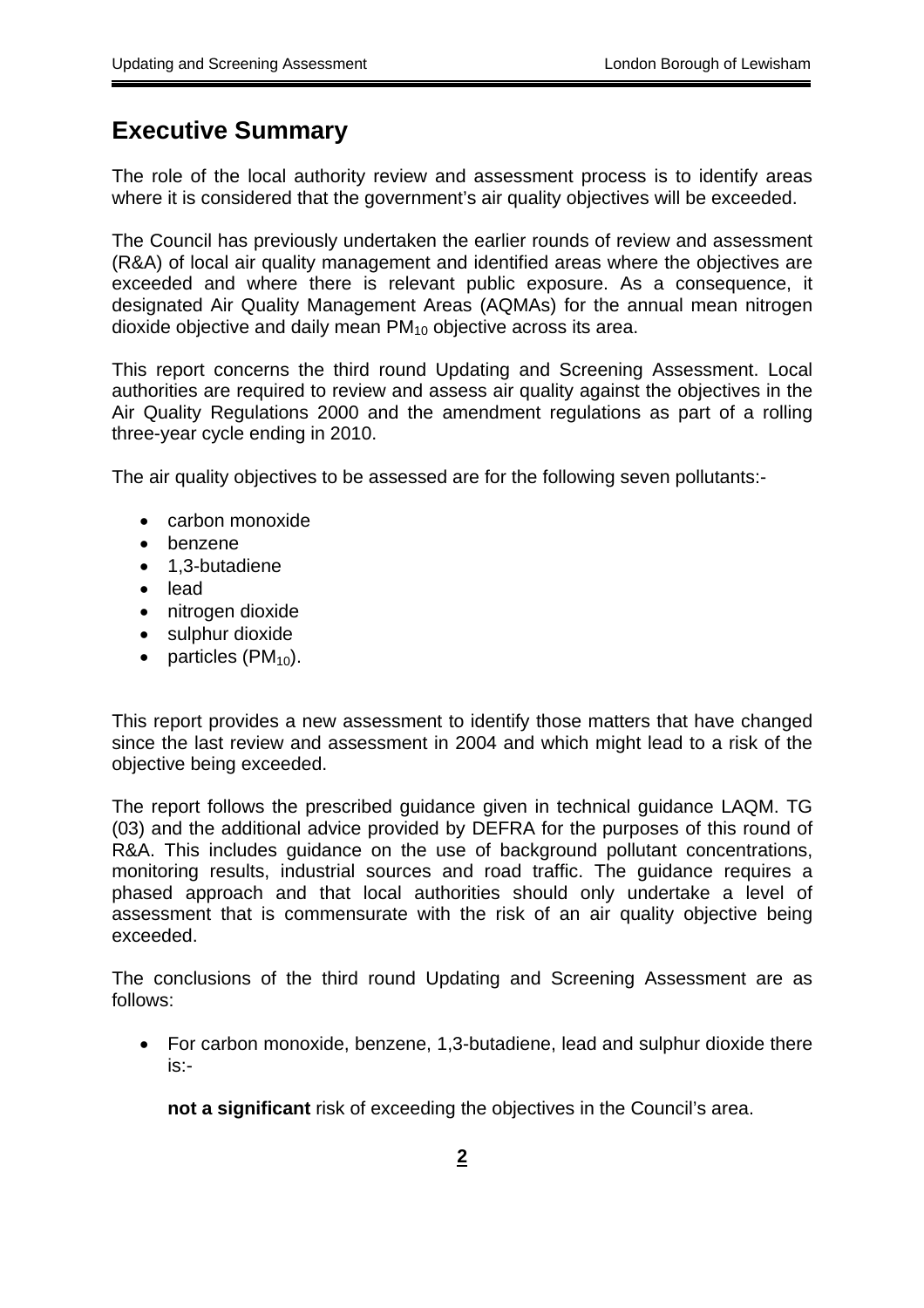• For nitrogen dioxide there is:-

**A significant risk** of the annual mean objective being exceeded where there is relevant exposure. The Council has previously designated AQMAs in its area. Recent monitoring results from roadsides in the Borough confirm that concentrations continue to exceed the annual mean objective where there is relevant exposure.

• For  $PM_{10}$  (for 2004) there is:-

**A significant risk** of the objectives being exceeded where there is relevant public exposure. The Council has previously designated AQMAs in its area. Recent monitoring results from roadsides and an analysis of rolling trends based on monitoring in the Borough indicates that concentrations are not reducing from those monitored in 2001.

• For  $PM_{10}$  (for 2010 only) there is:-

**A significant risk** of the objective being exceeded across the Borough where there is relevant public exposure, despite the expected reductions in emissions .The Council however is not required to undertake actions at this time in respect of this finding, other than to note it for longer term planning purposes.

#### **As a result of the findings in this report the Council has decided to take the following action:**

#### **Nitrogen dioxide**

A Detailed Assessment will not be required to amend or revoke AQMAs since there are no changes to the current exceedences across the Borough.

#### **Particulates**

A Detailed Assessment will not be required to amend or revoke AQMAs since there are no changes to the current exceedences across the Borough.

**For all pollutants not requiring a Detailed Assessment, the LAQM guidance requires no further action to be taken, other than for the Council to produce its next annual air quality progress reports by the end of April 2007, prior to undertaking the next Updating and Screening Assessment by the end of April 2009.**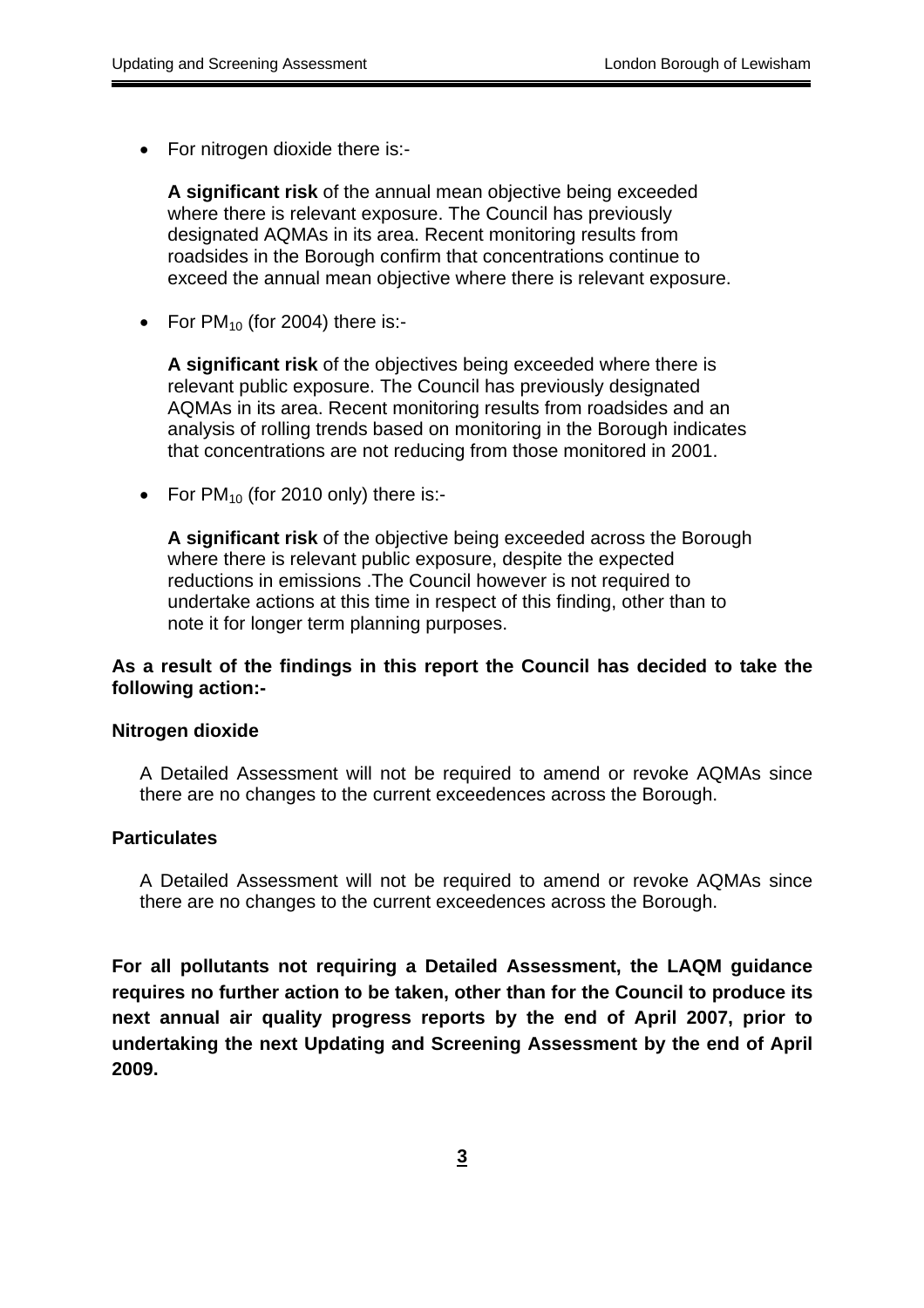# **CONTENTS**

|                          |                                               | Page         |
|--------------------------|-----------------------------------------------|--------------|
| <b>Executive Summary</b> |                                               | $\mathbf{2}$ |
|                          | 1. Local Air Quality Management - Summary     |              |
| 1.1                      | <b>Introduction</b>                           | 8            |
| 1.2                      | Review and Assessment – 1997 to present       | 10           |
|                          | 2. Updating and Screening Assessment          |              |
| 2.1                      | <b>Introduction</b>                           | 13           |
| 2.2 <sub>2</sub>         | <b>Monitoring Data</b>                        | 13           |
| 2.3                      | <b>Background Pollutant Concentrations</b>    | 14           |
| 2.4                      | <b>Industrial Sources</b>                     | 14           |
|                          | 2.5 Road Traffic                              | 14           |
| 2.6                      | <b>Relevant Exposure</b>                      | 15           |
|                          | 3. Updating and Screening Assessment - Result |              |
| 3.1                      | <b>Carbon Monoxide</b>                        |              |
|                          | 3.1.1 Objective                               | 16           |
|                          | 3.1.2 Pollutant Overview                      | 16           |
|                          | 3.1.3 National Overview                       | 16           |
|                          | 3.1.4 Assessment Methodology                  | 17           |
|                          | 3.1.5 Assessment Results                      | 17           |
|                          | 3.1.6 Conclusion                              | 20           |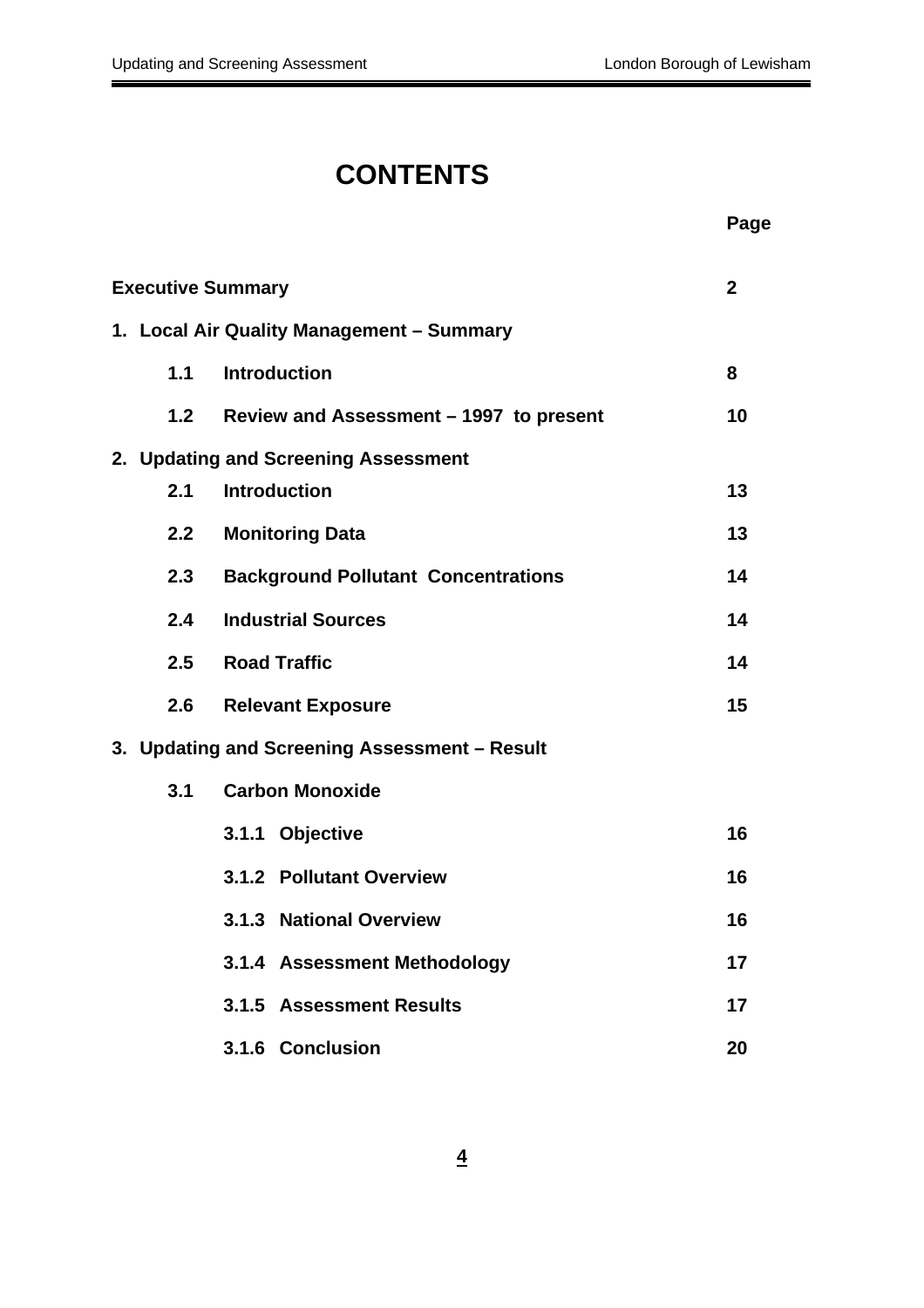#### Page **Page 2016 Page 2016 Page 2016**

| 3.2 | <b>Benzene</b> |                              |    |  |  |  |
|-----|----------------|------------------------------|----|--|--|--|
|     |                | 3.2.1 Objective              | 21 |  |  |  |
|     |                | 3.2.2 Pollutant Overview     | 21 |  |  |  |
|     |                | 3.2.3 National Overview      | 21 |  |  |  |
|     |                | 3.2.4 Assessment Methodology | 22 |  |  |  |
|     |                | 3.2.5 Assessment Results     | 23 |  |  |  |
|     |                | 3.2.6 Conclusion             | 24 |  |  |  |
| 3.3 |                | 1,3 Butadiene                |    |  |  |  |
|     |                | 3.3.1 Objective              | 25 |  |  |  |
|     |                | 3.3.2 Pollutant Overview     | 25 |  |  |  |
|     |                | 3.3.3 National Overview      | 25 |  |  |  |
|     |                | 3.3.4 Assessment Methodology | 25 |  |  |  |
|     |                | 3.3.5 Assessment Results     | 26 |  |  |  |
|     |                | 3.3.6 Conclusion             | 26 |  |  |  |
| 3.4 | Lead           |                              |    |  |  |  |
|     |                | 3.4.1 Objective              | 27 |  |  |  |
|     |                | 3.4.2 Pollutant Overview     | 27 |  |  |  |
|     |                | 3.4.3 National Overview      | 27 |  |  |  |
|     |                | 3.4.4 Assessment Methodology | 28 |  |  |  |
|     |                | 3.4.5 Assessment Results     | 28 |  |  |  |
|     |                | 3.4.6 Conclusion             | 29 |  |  |  |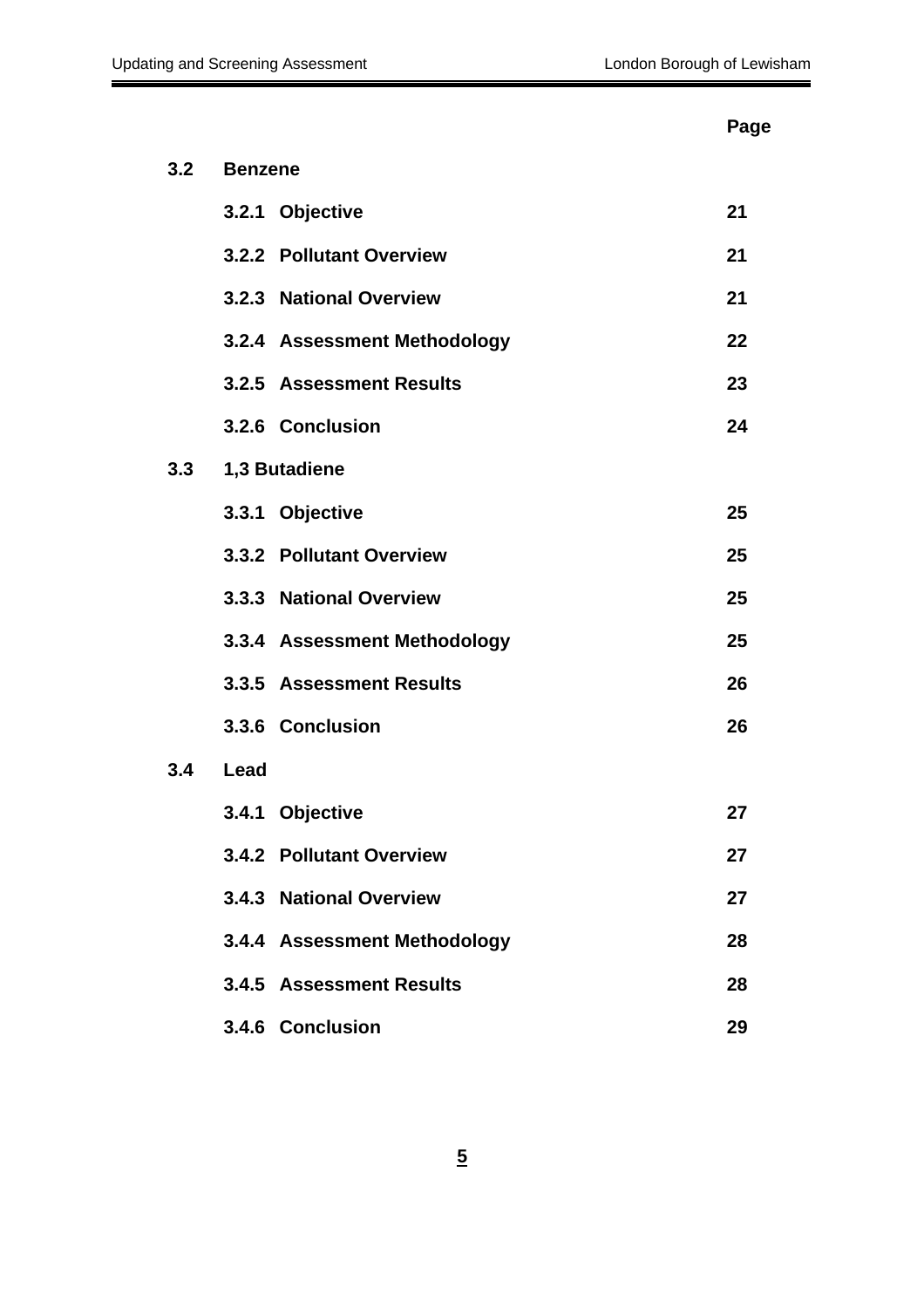#### **Page 2012 Page 2013**

| 3.5 | <b>Nitrogen Dioxide</b>      |    |
|-----|------------------------------|----|
|     | 3.5.1 Objective              | 30 |
|     | 3.5.2 Pollutant Overview     | 30 |
|     | 3.5.3 National Overview      | 31 |
|     | 3.5.4 Assessment Methodology | 31 |
|     | 3.5.5 Assessment Results     | 32 |
|     | 3.5.6 Conclusion             | 36 |
| 3.6 | <b>Sulphur Dioxide</b>       |    |
|     | 3.6.1 Objective              | 37 |
|     | 3.6.2 Pollutant Overview     | 37 |
|     | 3.6.3 National Overview      | 37 |
|     | 3.6.4 Assessment Methodology | 38 |
|     | 3.6.5 Assessment Results     | 39 |
|     | 3.6.6 Conclusion             | 40 |
|     | 3.7 Particulates             |    |
|     | 3.7.1 Objective              | 41 |
|     | 3.7.2 Pollutant Overview     | 41 |
|     | 3.7.3 National Overview      | 42 |
|     | 3.7.4 Assessment Methodology | 43 |
|     | 3.7.5 Assessment Results     | 44 |
|     | 3.7.6 Conclusion             | 49 |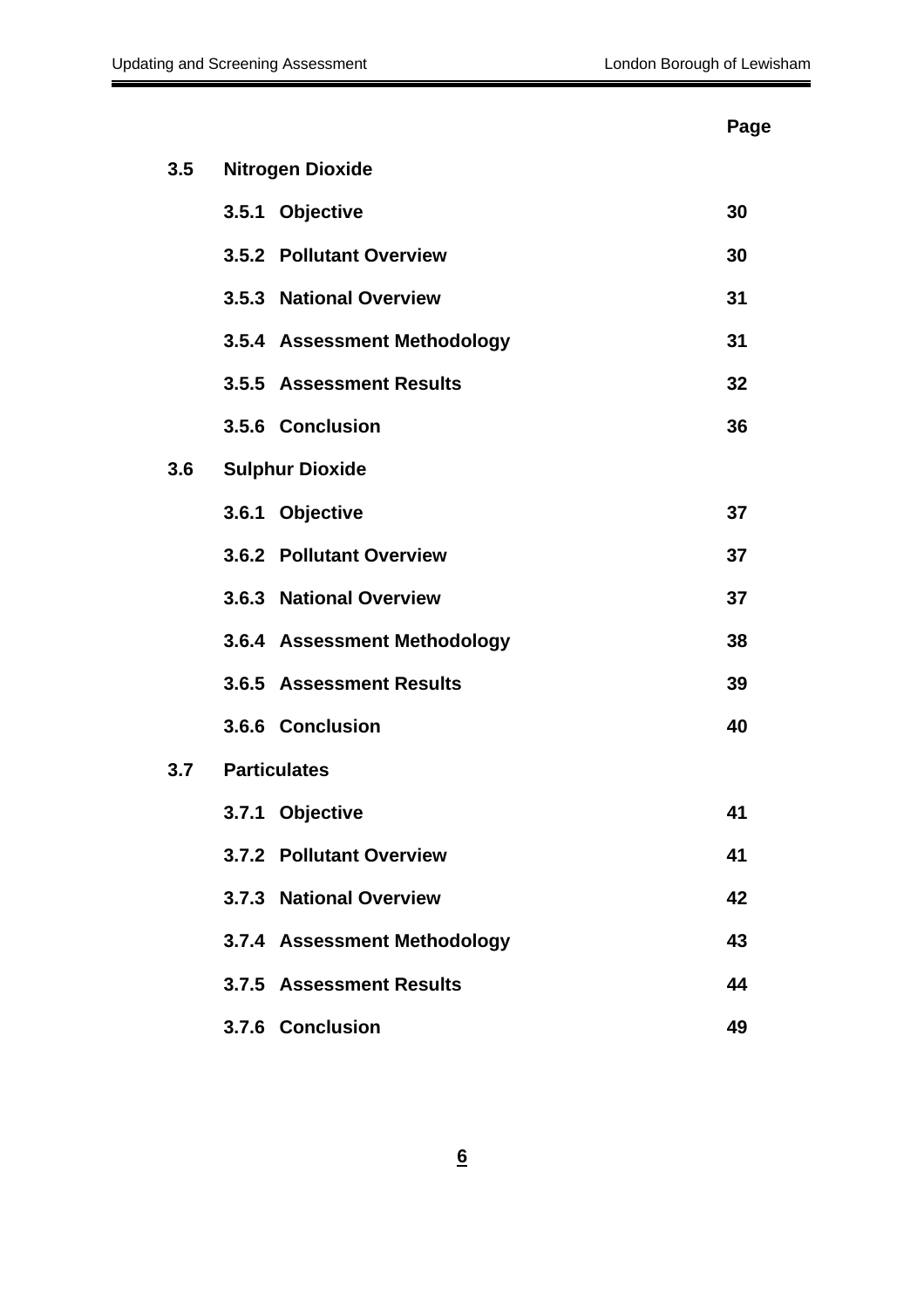|                                                     | Page |
|-----------------------------------------------------|------|
| 4. Conclusions and Recommendations                  | 51   |
| 5. References                                       | 52   |
| 6. Glossary of Terms                                | 54   |
| 7. Appendices                                       |      |
| Appendix 1 – List of Part B Permitted Processes     | 55   |
| Appendix 2 - List of petrol stations in the Borough | 56   |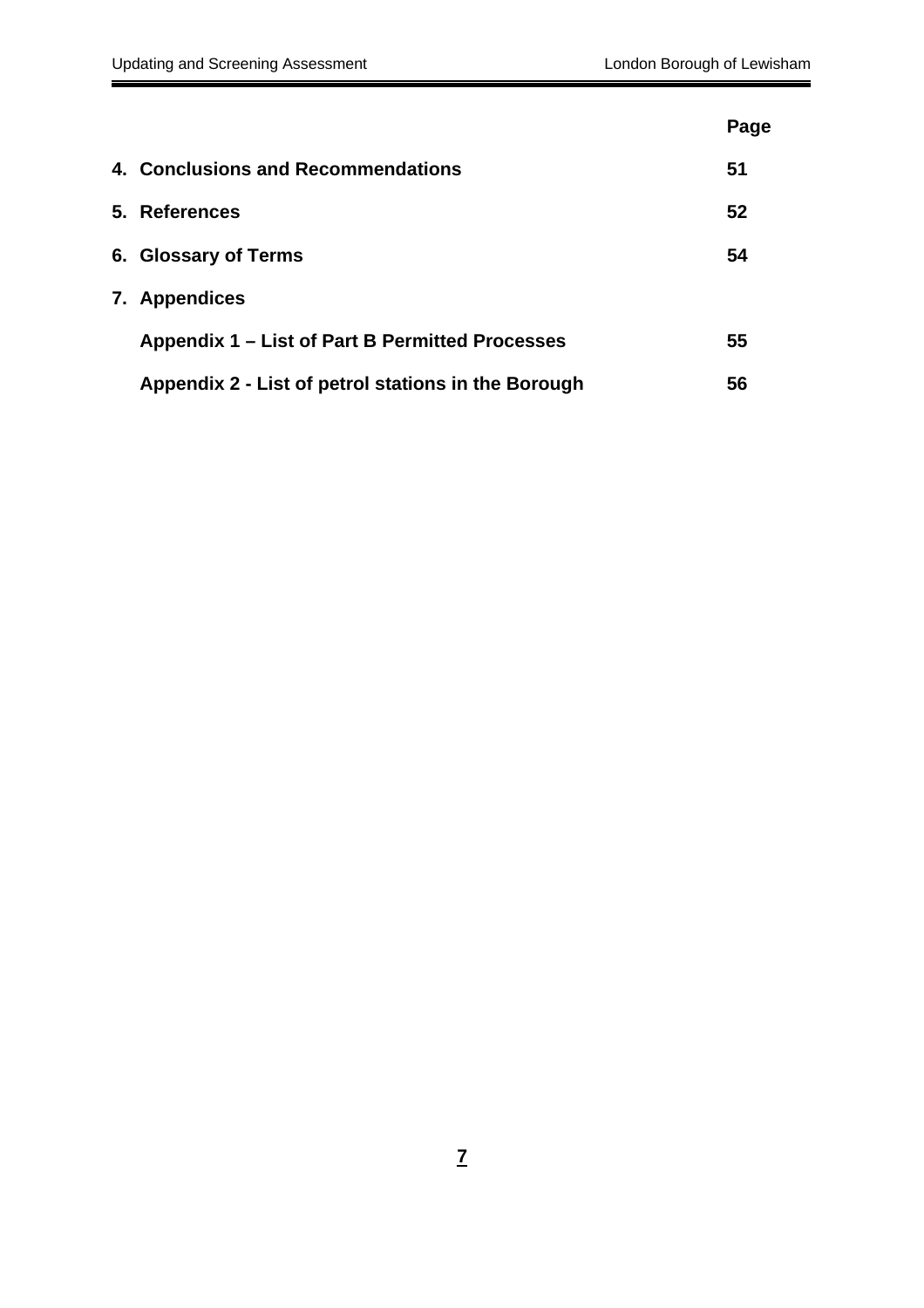# <span id="page-7-0"></span>**1. Local Air Quality Management**

## **1.1 Introduction**

Part IV of the Environment Act 1995 introduced new responsibilities to both national and local government throughout the UK.

These responsibilities include the requirement upon the national government and devolved administrations to develop an Air Quality Strategy (AQS) for England, Wales, Scotland and Northern Ireland (DEFRA, 2000). The overall purpose of the AQS is to seek improvements in air quality for the benefit of public health. The first AQS was produced in 1997, it was amended in 2000 and is currently undergoing a further revision. A consultation on the latest review has recently closed.

The Environment Act 1995 also provides the framework for local air quality management (LAQM) across England and Wales. It requires local authorities to periodically review and assess air quality across their areas.

The purpose of the review and assessment, which forms part of the overall process, is to:

- • **Periodically review and assess air quality against the standards and objectives of the Air Quality Regulations 1997, the Air Quality Regulations (England) (Wales) 2000 and the Air Quality (Amendment) Regulations 2002, within the local authority's geographical area for both 1995 and 2005;**
- • **Assess the current air quality in Lewisham against the AQS objectives;**
- • **Predict the future air quality in Lewisham (a timescale is set by Government in regulations) against the AQS objectives and**
- • **Designate Air Quality Management Areas (AQMAs) where the Air Quality Strategy (AQS) objectives are unlikely to be met by 2005 and prepare a written action plan for such areas.**

Air quality objectives have been set for those air pollutants deemed to be of most concern and relevance.

Seven pollutants are included under the LAQM regime in Regulations. The air quality objectives for the relevant pollutants are given in Tables 1 and 2 .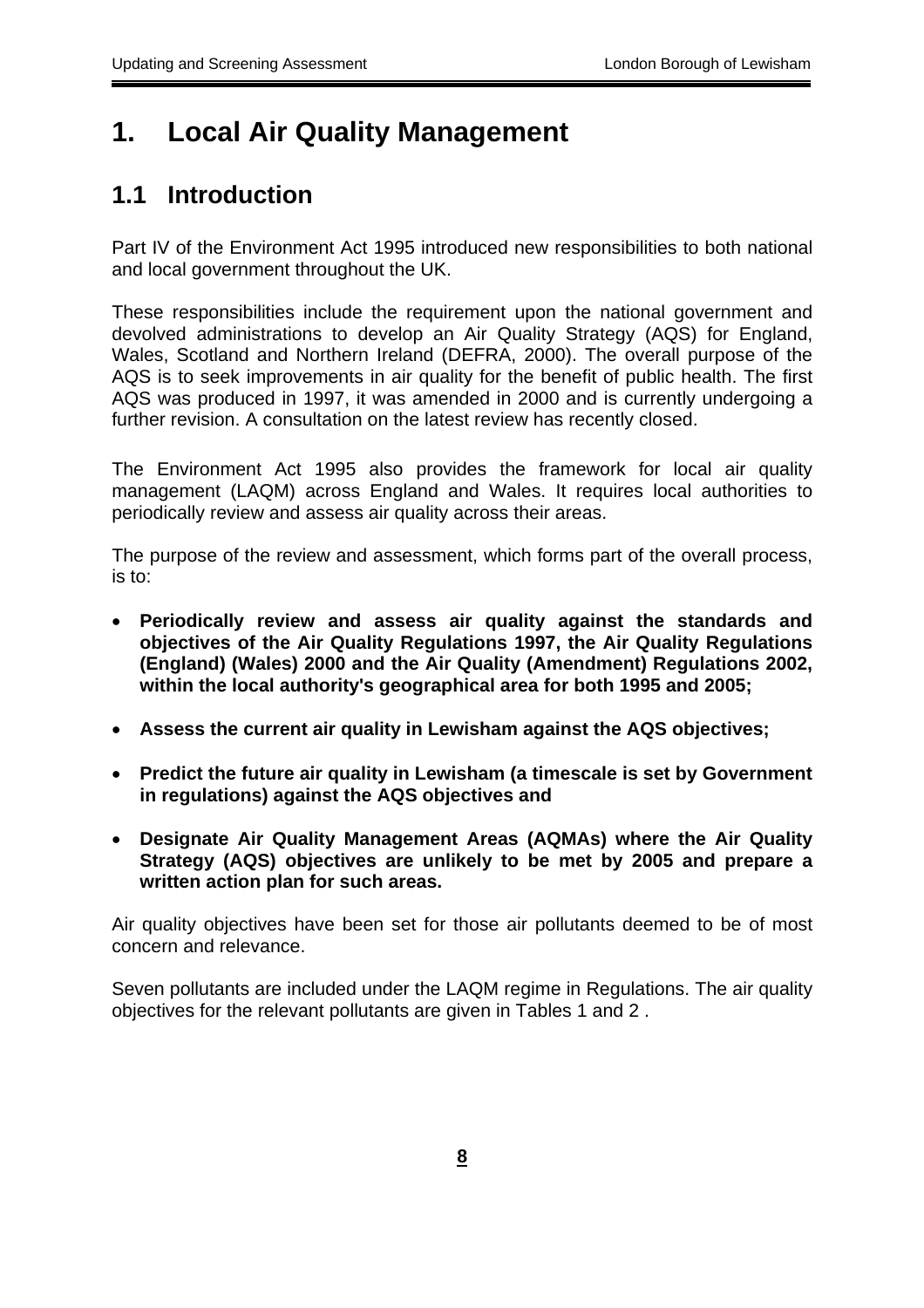#### **Table One - Air quality objectives (from Air Quality Regulations 2000 and Amendment Regulations 2002)**

|                                   | <b>Objective</b>                                                                  | Date to be                              |             |  |
|-----------------------------------|-----------------------------------------------------------------------------------|-----------------------------------------|-------------|--|
| <b>Pollutant</b>                  | Concentration                                                                     | Measured as                             | achieved by |  |
| <b>Benzene</b>                    | 16.25 $\mu$ g m <sup>-3</sup>                                                     | <b>Running Annual</b><br>Mean           | 31 Dec 2003 |  |
|                                   | 5 $\mu$ g m <sup>-3</sup>                                                         | <b>Annual Mean</b>                      | 31 Dec 2010 |  |
| 1, 3 Butadiene                    | 2.25 $\mu$ g m <sup>-3</sup>                                                      | <b>Running Annual</b><br>Mean           | 31 Dec 2003 |  |
| Carbon<br>Monoxide                | 10 mg m <sup>-3</sup>                                                             | Daily Maximum<br>Running 8 hour<br>mean | 31 Dec 2003 |  |
|                                   | 0.5 $\mu$ g m <sup>-3</sup>                                                       | <b>Annual Mean</b>                      | 31 Dec 2003 |  |
| Lead                              | 0.25 $\mu$ g m <sup>-3</sup>                                                      | <b>Annual Mean</b>                      | 31 Dec 2008 |  |
| Nitrogen Dioxide<br>(provisional) | 200 $\mu$ g m <sup>-3</sup> not to<br>be exceeded more<br>than 18 times a<br>year | 1 hour mean                             | 31 Dec 2005 |  |
|                                   | 40 $\mu$ g m <sup>-3</sup>                                                        | <b>Annual Mean</b>                      |             |  |
| Particles $(PM_{10})$             | 50 $\mu$ g m <sup>-3</sup> not to be<br>exceeded more<br>than 35 times a<br>year  | 24 hour mean                            | 31 Dec 2004 |  |
|                                   | $\frac{40 \text{ }\mu\text{g}}{\text{m}^3}$                                       | <b>Annual Mean</b>                      | 31 Dec 2004 |  |
|                                   | 350 $\mu$ g m <sup>-3</sup> not to<br>be exceeded more<br>than 24 times a<br>year | 1 hour mean                             | 31 Dec 2004 |  |
| <b>Sulphur Dioxide</b>            | 125 $\mu$ g m <sup>-3</sup> not to<br>be exceeded more<br>than3 times a year      | 24 hour mean                            | 31 Dec 2004 |  |
|                                   | 266 $\mu$ g m <sup>-3</sup> not to<br>be exceeded more<br>than 35 times a<br>year | 15 minute mean                          | 31 Dec 2005 |  |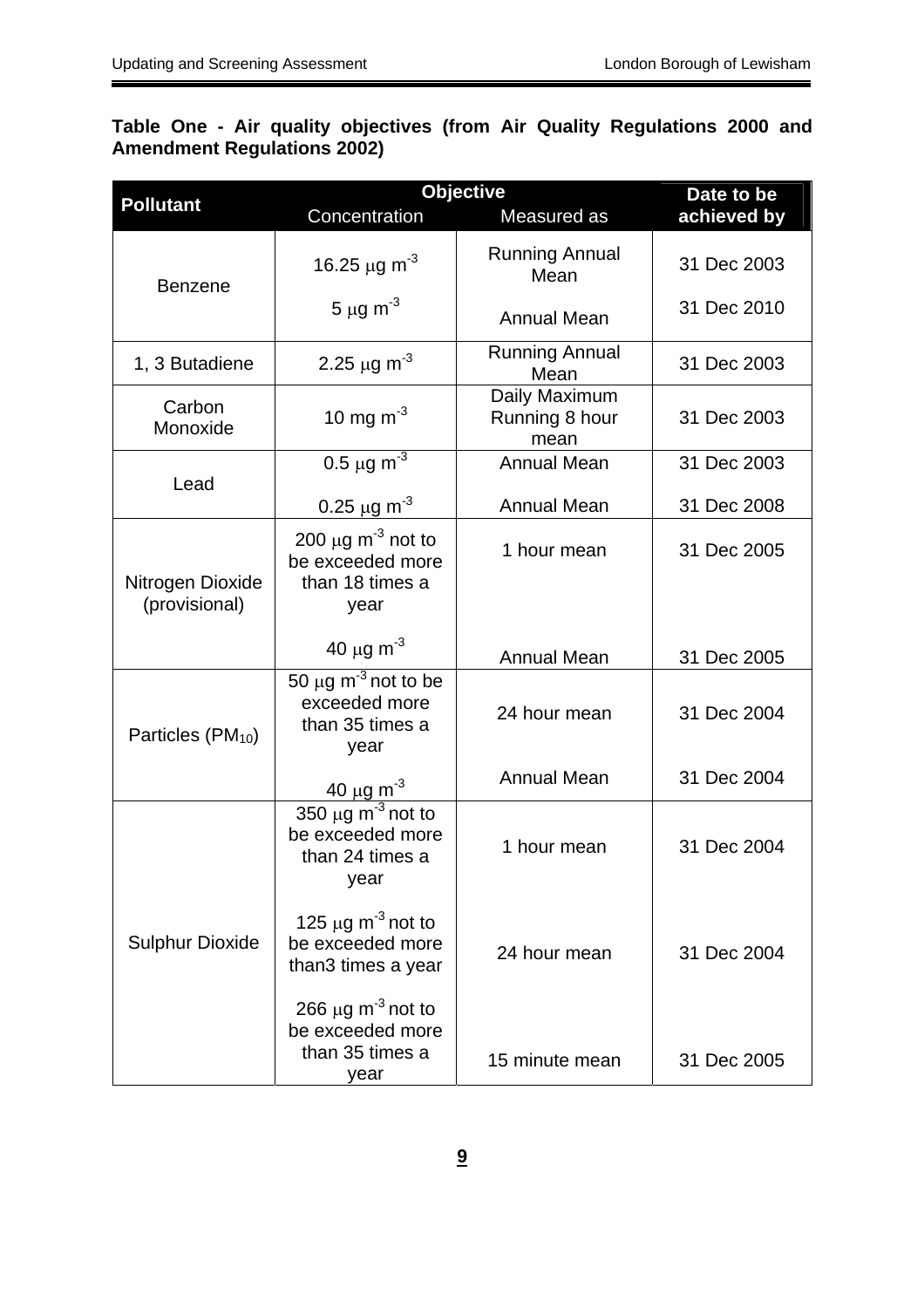#### **Table 2 - Proposed new particle objectives (from Air Quality Strategy Addendum (2003))**

|                                                                                   | <b>Objective</b>                                                                      | Date to be         |             |  |  |
|-----------------------------------------------------------------------------------|---------------------------------------------------------------------------------------|--------------------|-------------|--|--|
| <b>Pollutant</b>                                                                  | <b>Concentration</b>                                                                  | <b>Measured as</b> | achieved by |  |  |
| Particles $(PM_{10})$<br>(NB the objective<br>for London is<br>given in brackets) | 50 $\mu$ g m <sup>-3</sup> not to be<br>exceeded more<br>than $7(10)$ times a<br>vear | 24 hour mean       | 31 Dec 2010 |  |  |
|                                                                                   | 20 (23) $\mu$ g m <sup>-3</sup>                                                       | <b>Annual Mean</b> | 31 Dec 2010 |  |  |

Additional objectives have been set for ozone and polyaromatic hydrocarbons (PAHs), although these have been deemed the responsibility of national government and therefore not applicable to the LAQM process.

The objectives are all based on health-based standards using current scientific advice taking into account the likely cost and benefits, as well as feasibility and practicality in meeting the objectives. The objectives are mostly in line with limit values prescribed by EU Directive, although additional objectives (including bringing forward the date for compliance) have been included for some pollutants.

## **1.2 Review and Assessment (1997 to present)**

The 'review and assessment' of air quality is the first step in the LAQM process. Part IV of the Environment Act requires each local authority to review air quality 'from time to time'. The Borough of Lewisham carried out the previous or 'first' round of reviews and assessments from 1999 to 2003 to determine the need for designation of AQMAs in the Borough.

The Council followed the phased approach required by the Government and undertook the first, second, third and fourth stages of the review and assessment process.

The seven air quality pollutants detailed above were assessed and screened within the Council's area.

 considered and found not likely to lead to the air quality objectives being exceeded. Benzene, 1,3 butadiene, carbon monoxide, lead and sulphur dioxide  $(SO<sub>2</sub>)$  were As a result no further action was required for these pollutants.

The whole of the Council's area was assessed for the annual mean nitrogen dioxide  $(NO<sub>2</sub>)$  and daily mean PM<sub>10</sub> objectives and areas across the Borough were found to exceed the objectives, mainly as a result of roads vehicles. As a consequence Air Quality Management Areas (AQMAs) were designated.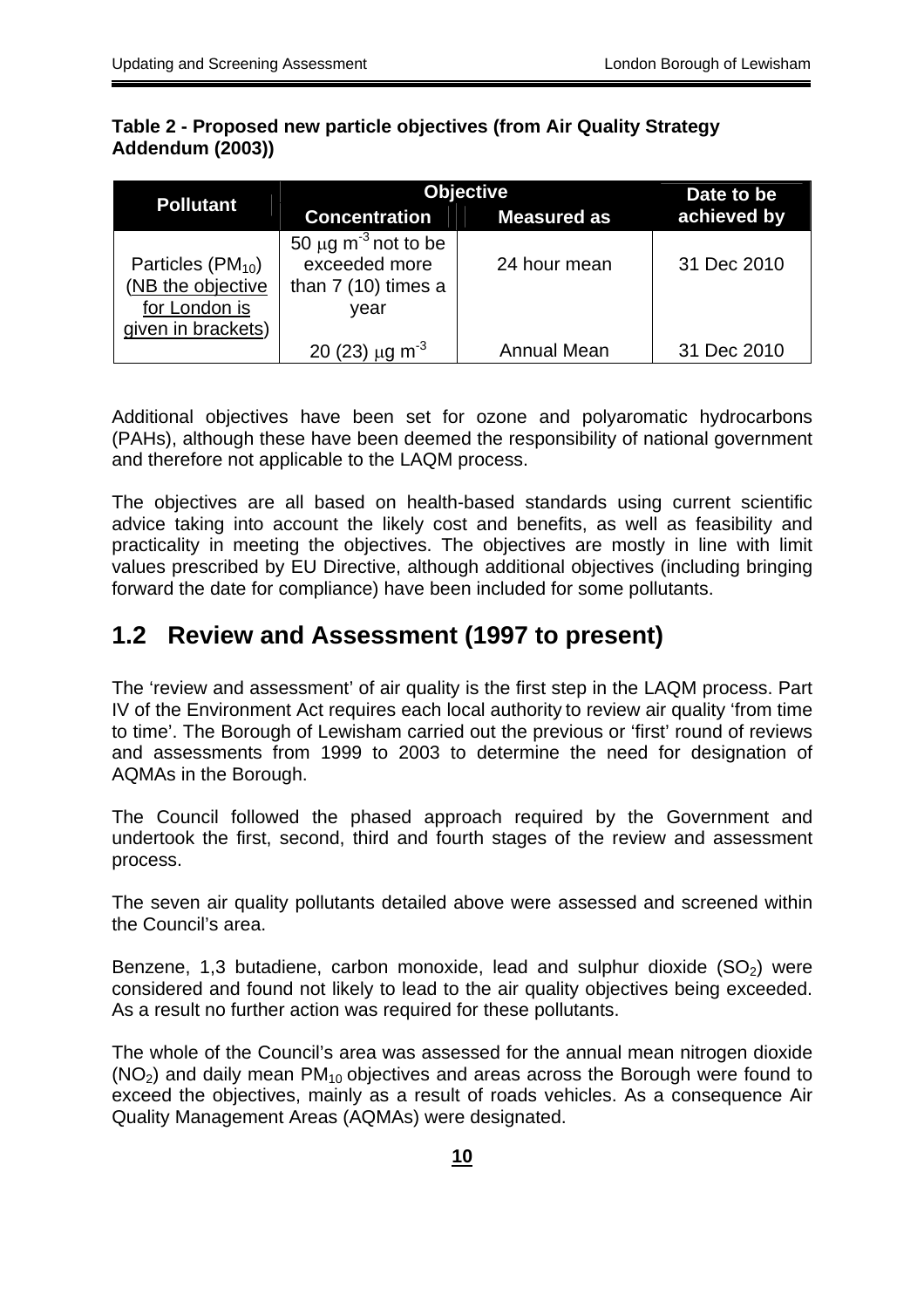Following on, the Stage 4 report subsequently remodelled the whole Borough using revised vehicle emission factors. The modelling predictions confirmed the Stage 3 findings that the annual mean  $NO<sub>2</sub>$  and 24 hour mean PM10 AQS objectives would be exceeded.

The Council produced it's Action Plan in December 2003 in an effort to bring about change across a number of areas to ensure that emissions were reduced from the main sources of pollution in a cost effective and proportionate way.

The Council has since undertaken the second round of review and assessment, whereby the Council completed its Updating and Screening Assessment (USA) in February 2004.

The USA examined air quality across the whole of the Borough in accordance with Defra guidance.

The report identified that the risk of the objectives being exceeded:

• For carbon monoxide, benzene, 1,3-butadiene, lead and sulphur dioxide was:-

**Not significant** in the Council's area. Therefore, the Council did not progress beyond the Updating and Screening Assessment for these pollutants.

These pollutants were therefore reported on in the Council's subsequent Air Quality Progress report 2005.

• For nitrogen dioxide: -

**There is a risk** of the annual mean objective being exceeded across many parts of the Borough. This is consistent with the Council's existing AQMAs.

• For particles  $PM_{10}$  (for 2004 only): -

**There is a risk** of the annual mean objective being exceeded across parts of the Borough close to busy roads.

• For  $PM_{10}$  (for 2010 only): -

**There is a risk** of the objectives being exceeded across parts of the Borough. The Council however is not required to undertake actions at this time in respect of this finding, other than to note it for longer term planning purposes.

 whether or not the Council's AQMAs should be revoked, amended or maintained. were leading to higher concentrations in some locations. The Council was required to undertake a Detailed Assessment of  $PM_{10}$  to determine Primarily the Council was concerned that PM<sub>10</sub> emissions from local fugitive sources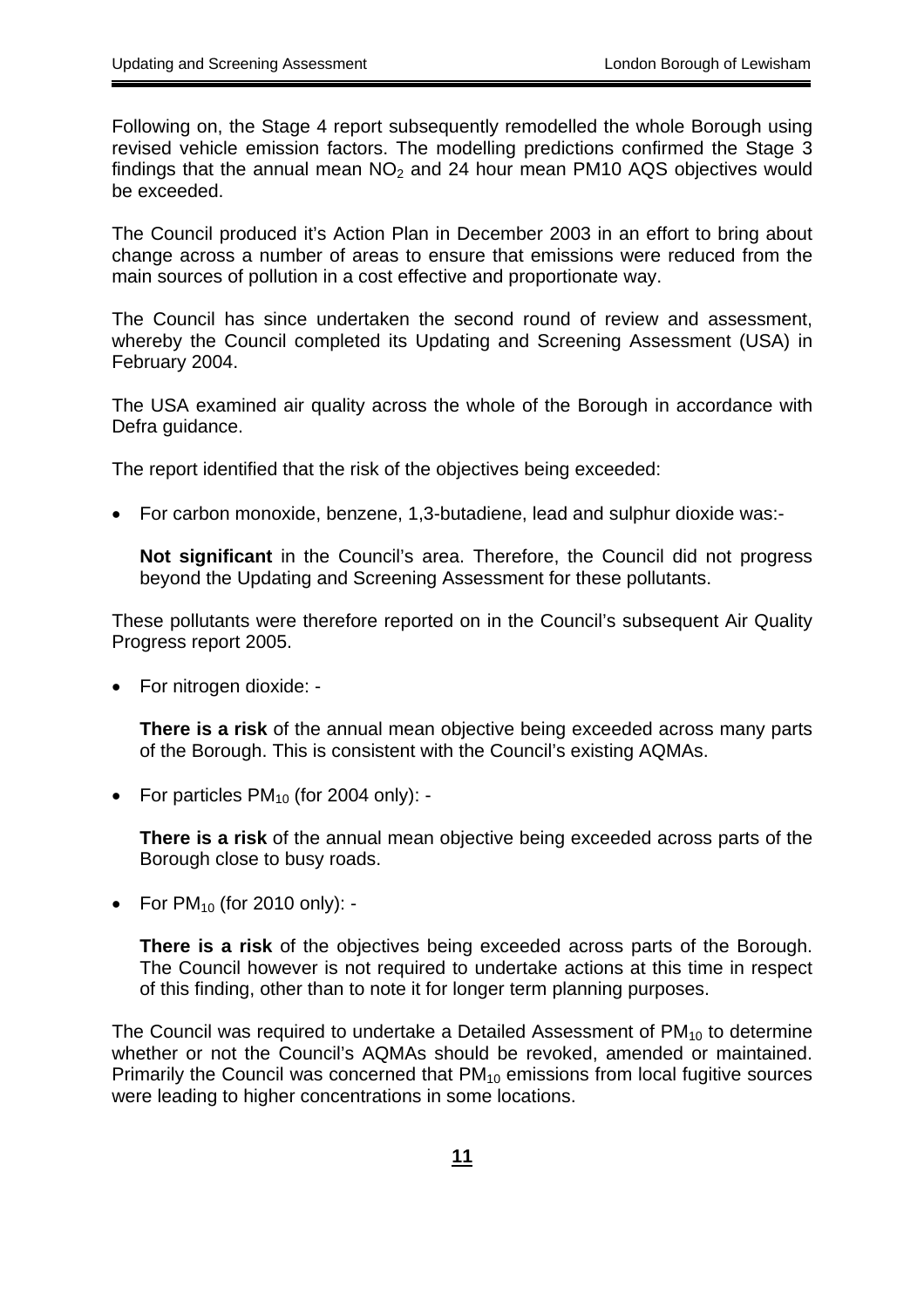The Detailed Assessment concluded that the Council should maintain the designated AQMAs and continue the programme of monitoring and consider an expansion of the current monitoring stations to locations where fugitive sources are known to be an issue.

Subsequently, the Council's Air Quality Progress report was produced in 2005 giving updated monitoring results.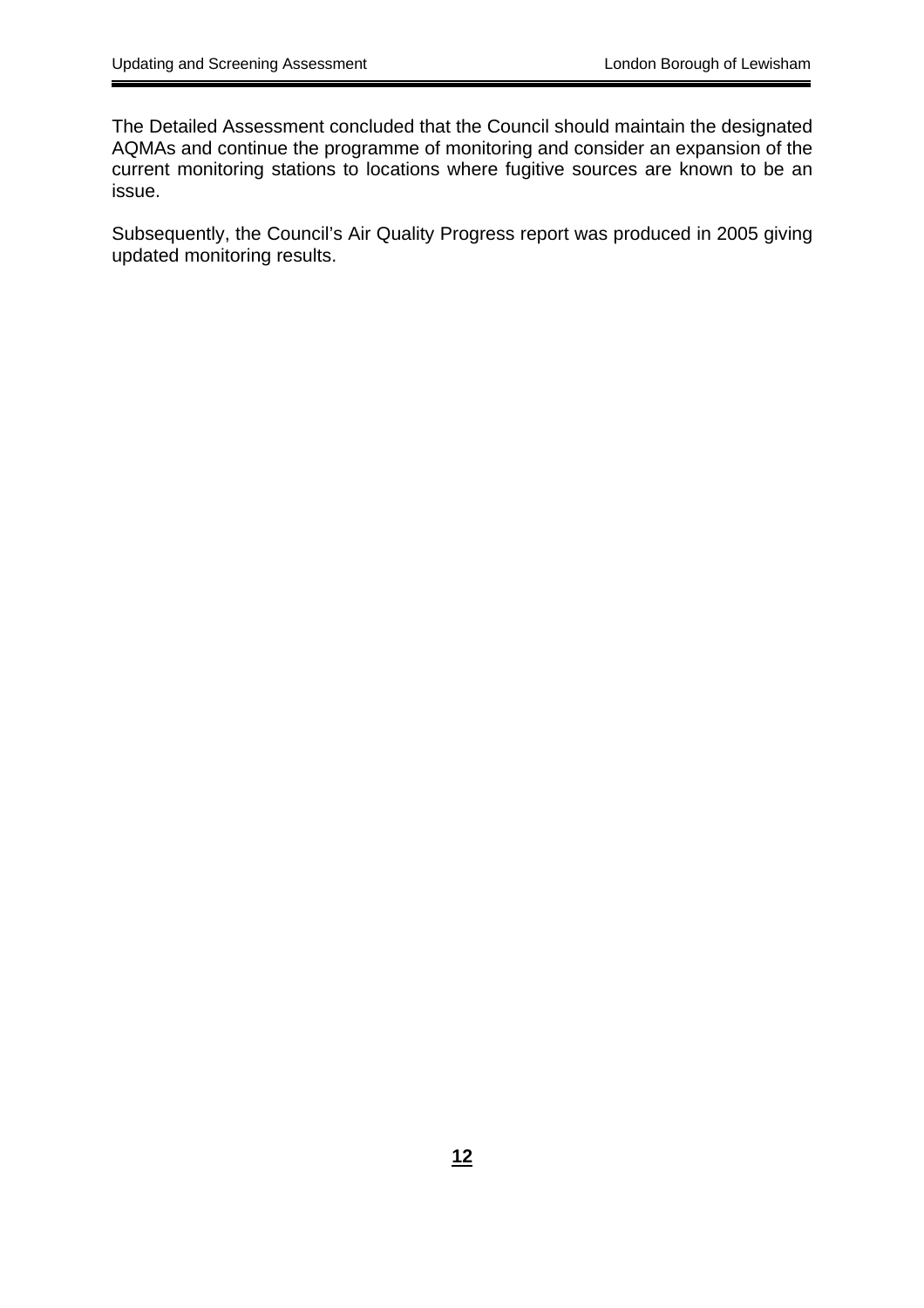# <span id="page-12-0"></span>**2. Updating and Screening Assessment**

## **2.1 Introduction**

The government's Air Quality Strategy (AQS) establishes the framework for air quality improvements, including international and national improvements. However, it is recognised that despite these improvements, areas of poor air quality will still remain and are best dealt with using local measures implemented through the LAQM regime. The role of the local authority review and assessment process is to identify the areas where it is considered that the objectives will be exceeded.

This report concerns the third round of LAQM review and assessment (R&A), which is part of a three yearly cycle for review and assessment ending in 2010. It follows the prescribed guidance given in Technical Guidance LAQM. TG (03) (DEFRA, 2003a) and specific amendments released by DEFRA as "Frequently Asked Questions" in January 2006, supported where necessary by new LAQM Tools. The guidance is designed to help local authorities undertake their duties under the Environment Act 1995 to review and assess air quality in their area from time to time.

It is recognised that whilst most of the original TG03 guidance is still relevant, some parts required revision to reflect the most up-to-date understanding, and to draw upon experience gained during the second round of Review and Assessment.

Updated guidance has been prepared to cover the following issues:

- Background pollution maps and future year calculation tools
- Emissions of sulphur dioxide from steam locomotives
- Emissions of sulphur dioxide from shipping
- Emissions of  $PM_{10}$  from poultry farms
- Data ratification procedures
- NO<sub>x</sub>: NO<sub>2</sub> relationships

In addition, the Updating and Screening Assessment (USA) checklists provided in TG03 have been revised and re-issued to take account of all necessary changes.

The findings from the USA determine whether or not the Council needs to carry out a Detailed Assessment and then potentially progressing to the declaration, revocation or amendment of an AQMA(s).

## **2.2 Monitoring Data**

The Council's monitoring of air quality in its area provides an important source of information for understanding air quality. This benefit can be further enhanced if the monitoring is undertaken as part of a wider e.g. national or regional network.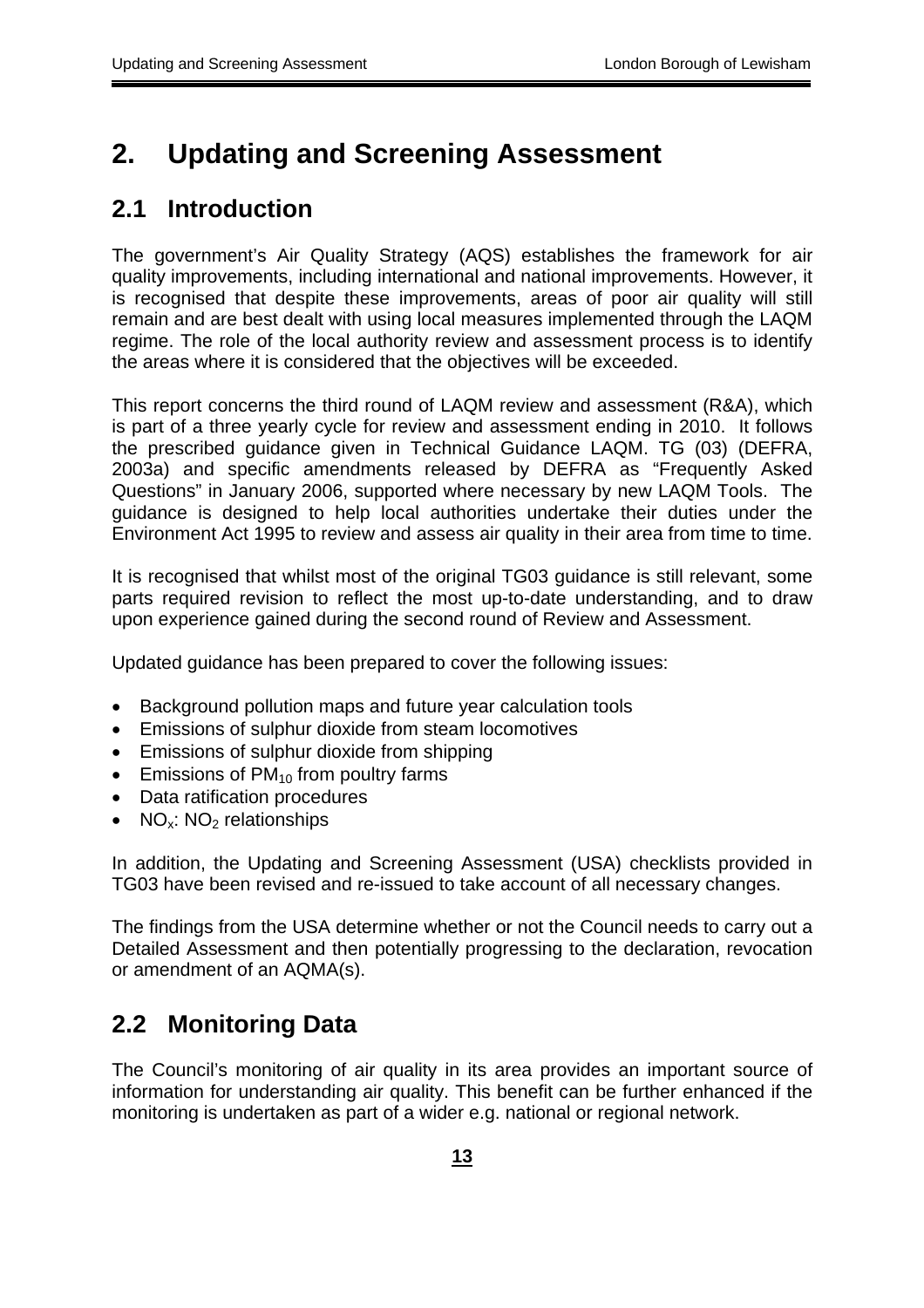<span id="page-13-0"></span>It is, however, important to ensure that there is confidence in the data being produced and used. Hence QA/QC issues need to have been considered and the data produced also need to be properly validated and ratified.

## **2.3 Background Pollutant Concentration**

These are produced nationally for all local authorities in the UK and provide the estimated background annual mean air pollutant concentrations at a 1 km x 1 km grid resolution for 2004 for  $NO<sub>x</sub>$ ,  $NO<sub>2</sub>$ ,  $PM<sub>10</sub>$ ,  $PM<sub>10</sub>$  secondary concentrations, with projected concentrations also available for  $NO_x$  (2005, 2010),  $NO_2$  (2005, 2010), PM<sub>10</sub> (2005, 2010).

www.airquality.co.uk/archive/lagm/tools.php?tool=background04 The data is available at

The methods to estimate concentrations in other years use Year Adjustment Factors, which are designed to represent typical trends.

## **2.4 Industrial Sources**

Both the Environment Agency and the Council regulate industrial sources under the Pollution Prevention and Control Act 1999 and Environmental Protection Act 1990. The Environment Agency is responsible for the largest industrial processes (IPPC/ Part A1 processes), whilst the Council is mainly responsible for smaller Part B and A2 processes. There are also some small industrial processes that fall outside of Part B/A2 control that can be of interest to LAQM.

Details of the Part A and B processes and installations are available from the Council's Public Register and are also contained in Appendix 1 and 2 at the back of this report. There is one a Part A1 process in the Borough; the incineration process operated by South East London Combined Heat and Power Ltd (SELCHP) in the north of the Borough. This has not changed from the previous USA. The Council also permits 5 Part B installations and 17 petrol stations in the Borough. One additional vehicle respraying installation has been permitted since the previous USA although this is of little significance for the purposes of this USA.

## **2.5 Road Traffic**

Updated details of road traffic movements across the Borough have been obtained from the London Atmospheric Emissions Inventory 2003, which has recently been produced by the GLA.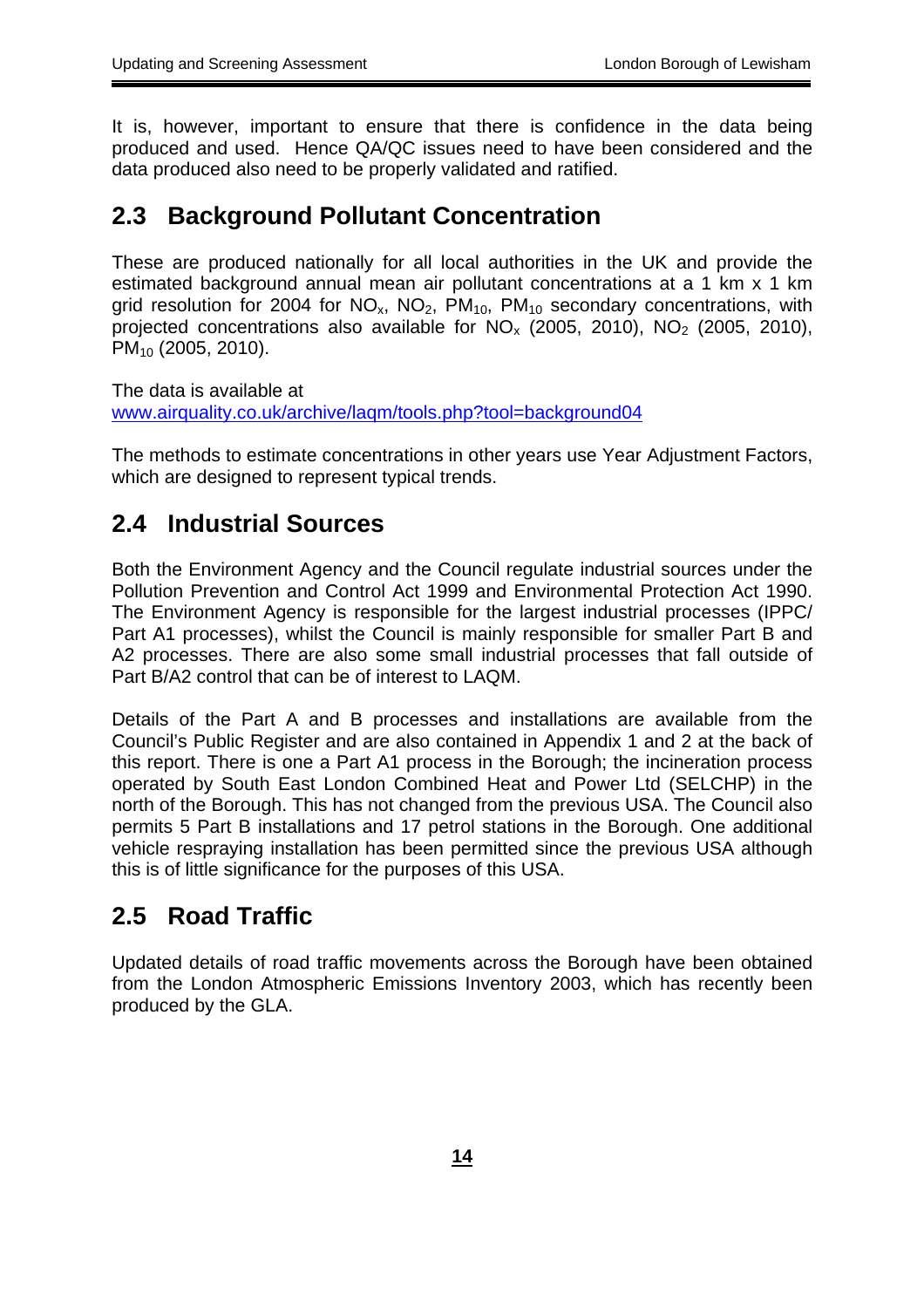## <span id="page-14-0"></span>**2.6 Relevant Exposure**

The objectives relate to public exposure to the pollutants. More specifically any areas that may exceed the objectives should relate to the quality of air at locations which are situated outside of buildings or other man made structures above or below ground and where members of the public are regularly present (from the Air Quality regulations). TG03 further advises that the assessment should focus on those locations where members of the public are likely to be regularly present and are likely to be exposed over the period of the objective.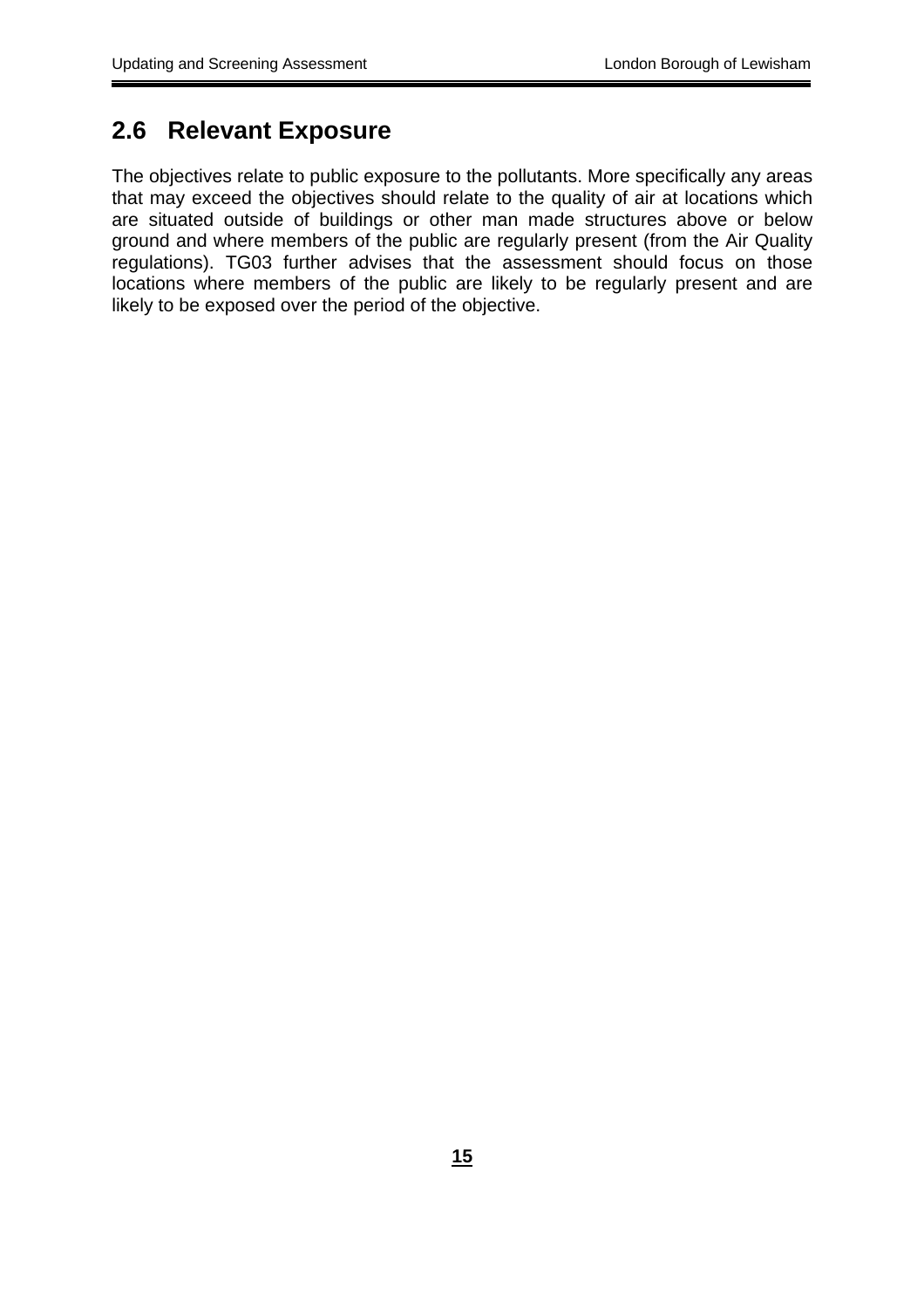## <span id="page-15-0"></span>**3. Updating and Screening Assessment – Results**

## **3.1 Carbon Monoxide**

## **3.1.1 Objective**

*The current air quality objective for Carbon Monoxide is a daily maximum running 8 hour mean of 10 mg/m3.* 

*The objectives is to be achieved by the end of 2003.* 

### **3.1.2 Pollutant Overview**

Carbon monoxide (CO) is a colourless and odourless gas produced by the burning of fuels. Exposure to carbon monoxide leads to a decreased uptake of oxygen by the lungs and can lead to a range of symptoms as the concentration increases. Early symptoms of exposure include tiredness, drowsiness, headache, pains in the chest and sometimes stomach upsets. Some people, for example those with heart disease, are at an increased risk. Exposure to very high concentrations will lead to death. However such conditions, where there are very high concentrations, are most likely to arise in confined spaces, rather than outdoors where the public are exposed and the air quality strategy (AQS) applies.

### **3.1.3 National Overview**

The dominant source of carbon monoxide in the UK remains road transport (49% of UK emissions in 2003) (DEFRA, 2005), although annual emissions are declining mainly as a result of uptake of abatement technologies (catalytic converters) following the introduction of the Euro standards for road vehicles (since 1993). Significant emission reductions have occurred over the last decade from Euro standards, with reductions of 42% for carbon monoxide relative to the "no abatement" scenario (DEFRA, 2004).

Monitoring results from the UK national network sites confirm that there was no exceedence of the objective at any site during the period between 2001 and 2005.

Current projections are that emissions will reduce by 78% between 2000 and 2010. National modelling has further indicated that by the end of 2003, major roads will not exceed the objective.

No AQMAs were declared in the first and second rounds of R & A (although the first round was based on the previous objective of 11.6mg  $m<sup>-3</sup>$ ).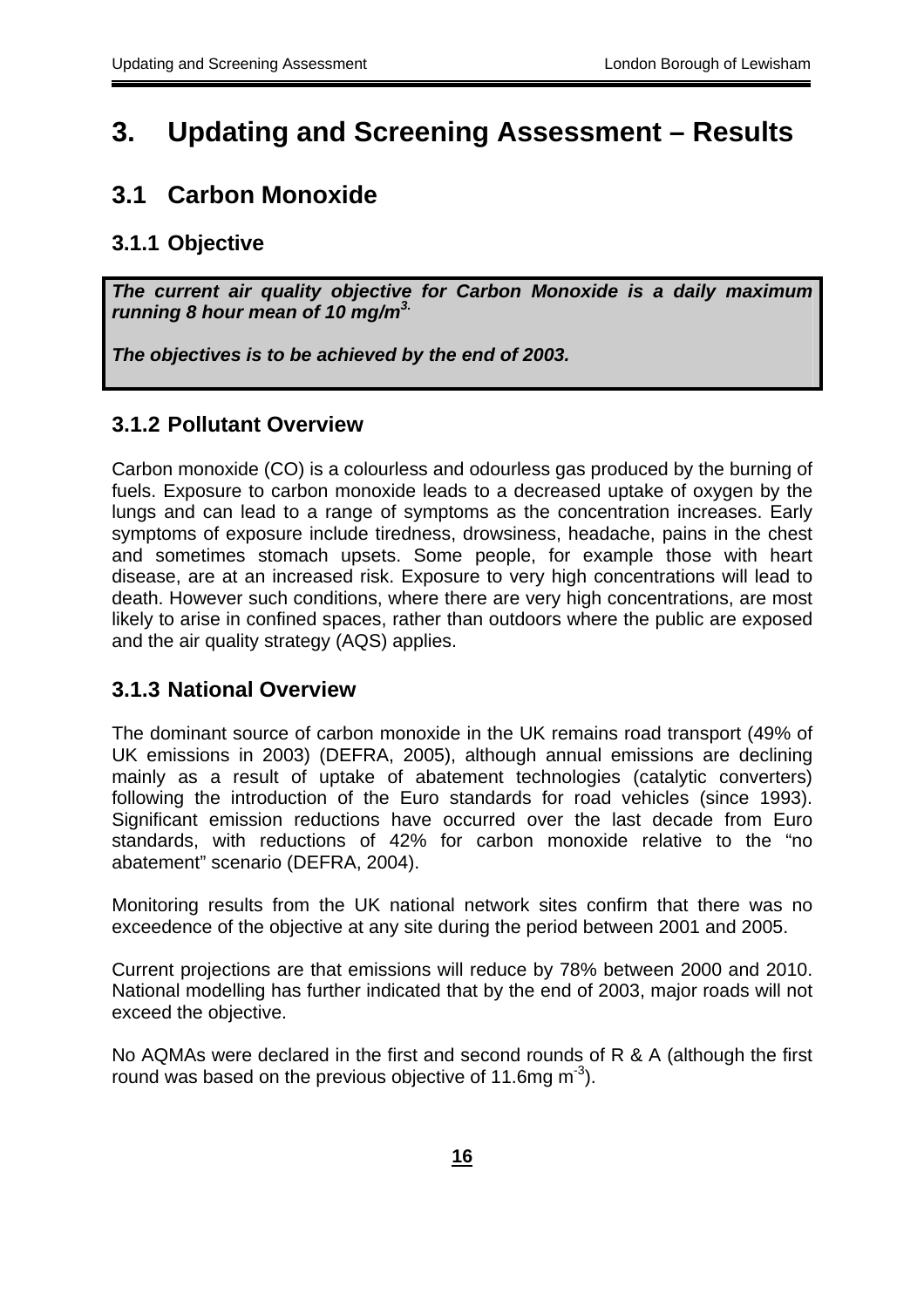<span id="page-16-0"></span>Based on TG03 guidance, it is considered highly unlikely that any authority will be required to proceed beyond the updating and screening assessment.

### **3.1.4 Assessment Methodology**

A checklist approach was used, based on:-

- **Monitoring data.** For this pollutant, ratified monitoring data is required at locations where there is a potential for public exposure. If the data indicated that the maximum daily running 8-hour concentration exceeded the objective then the Council would need to proceed to the Detailed Assessment stage.
- **Traffic data relating to very busy roads**. This relates to roads not previously considered and to annual average daily traffic flows exceeding stated flows (which are dependent on the type of road) for areas where the annual mean background is expected to be greater than 1mg m<sup>-3</sup>. If there is relevant exposure within 10m of the kerb then it will be necessary to obtain additional traffic information relating to average speeds and the HGV/LGV split. The DMRB screening model can be used to predict concentrations. (Note; if junctions occur along any of the roads then the flows from the roads should be added together). If the predicted annual mean concentration is greater than 2mg  $m<sup>3</sup>$  then it is necessary to proceed to the Detailed Assessment stage.

#### **3.1.5 Assessment Results**

For the purposes of this review and assessment the following data was considered:-

#### **Monitoring**

The Council does not undertake carbon monoxide monitoring in the Borough.

Monitoring is undertaken at the nearby Crystal Palace and Southwark 2 sites, which are both located at the roadside. The Crystal Palace site opened in 1999 and the Southwark 2 site (on the Old Kent Road) opened in 1994. Details of recent monitoring and data capture are given in Table 3 based on scaled and ratified data (apart from 2005 which are still provisional).

There were no periods of exceedence for the carbon monoxide objective at the site over the period 2000 to 2005. Details of annual mean and maximum one-hour concentrations are also provided for information purposes. The annual mean concentrations are low in comparison with the objective.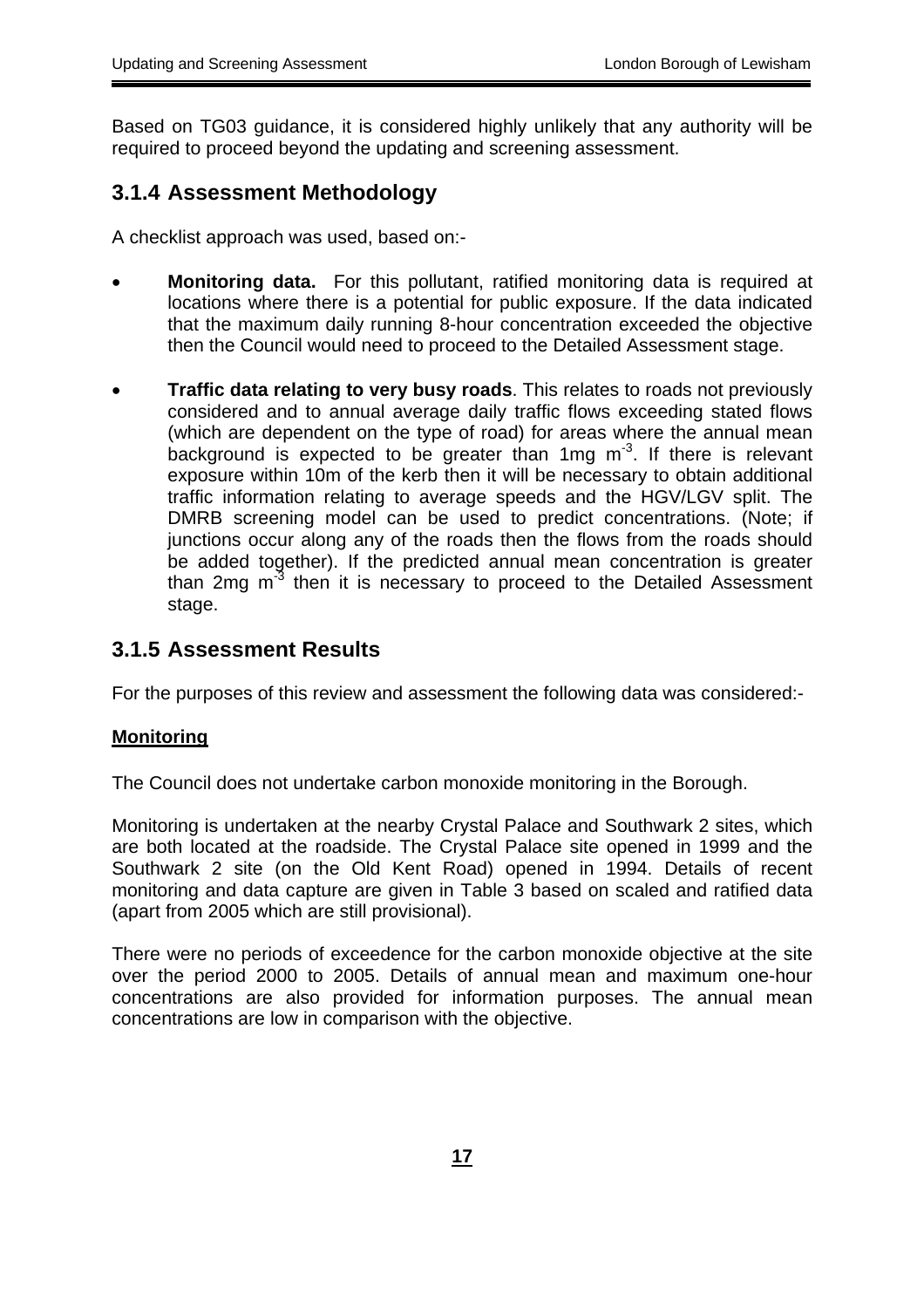|                       | 2000 | 2001 | 2002 | 2003 | 2004 | 2005 |
|-----------------------|------|------|------|------|------|------|
| <b>Crystal Palace</b> |      |      |      |      |      |      |
| Max 8 Hour            | 5.9  | 6.5  | 4.2  | 4.1  | 2.9  | 3.5  |
| Annual mean           | 1.5  | 1.2  | 1.0  | 0.7  | 0.7  | 0.7  |
| Data capture %        | 97.0 | 96.0 | 96.0 | 97.0 | 85.0 | 88.0 |
| Max 1 Hour            | 10.0 | 7.3  | 7.1  | 6.8  | 5.2  | 4.9  |
| <b>Southwark 2</b>    |      |      |      |      |      |      |
| Max 8 Hour            | 6.4  | 6.4  | 4.4  | 4.1  | 3.7  | 3.9  |
| Annual mean           | 1.3  | 1.5  | 0.9  | 0.9  | 0.9  | 0.8  |
| Data capture %        | 98.0 | 92.0 | 84.0 | 38.0 | 98.0 | 90.0 |
| Max 1 Hour            | 8.0  | 8.2  | 5.3  | 5.9  | 5.7  | 5.0  |

**Table 3- Carbon monoxide statistics from the Crystal Palace and Southwark 2 site (mg m-3)** 

(Note – italics indicates < 90% data capture)

An analysis of rolling annual mean concentrations is provided. The analysis is for the period from 1997 and includes the busy central London site at Marylebone Road.

Figure 1 illustrates changing concentrations over time, based on changing annual averaged hourly mean concentrations. The use of rolling annual mean concentrations in this way largely removes seasonal influences and provides a guide to changing trends over time.

The rolling annual mean carbon monoxide concentrations for the sites largely indicate a downward trend over time, in line with reductions in emissions over time. This is most noticeable for the Marylebone Road kerbside site. All sites indicate low concentrations for the period shown, with the most notable reduction arising prior to 2000. This is to be expected with older more polluting vehicles being replaced by Euro vehicles incorporating catalytic converters. The reduction in concentration for an average of sites in the London Air Quality Network was 56% (based over the period from 1996 to 2004) (ERG, 2006).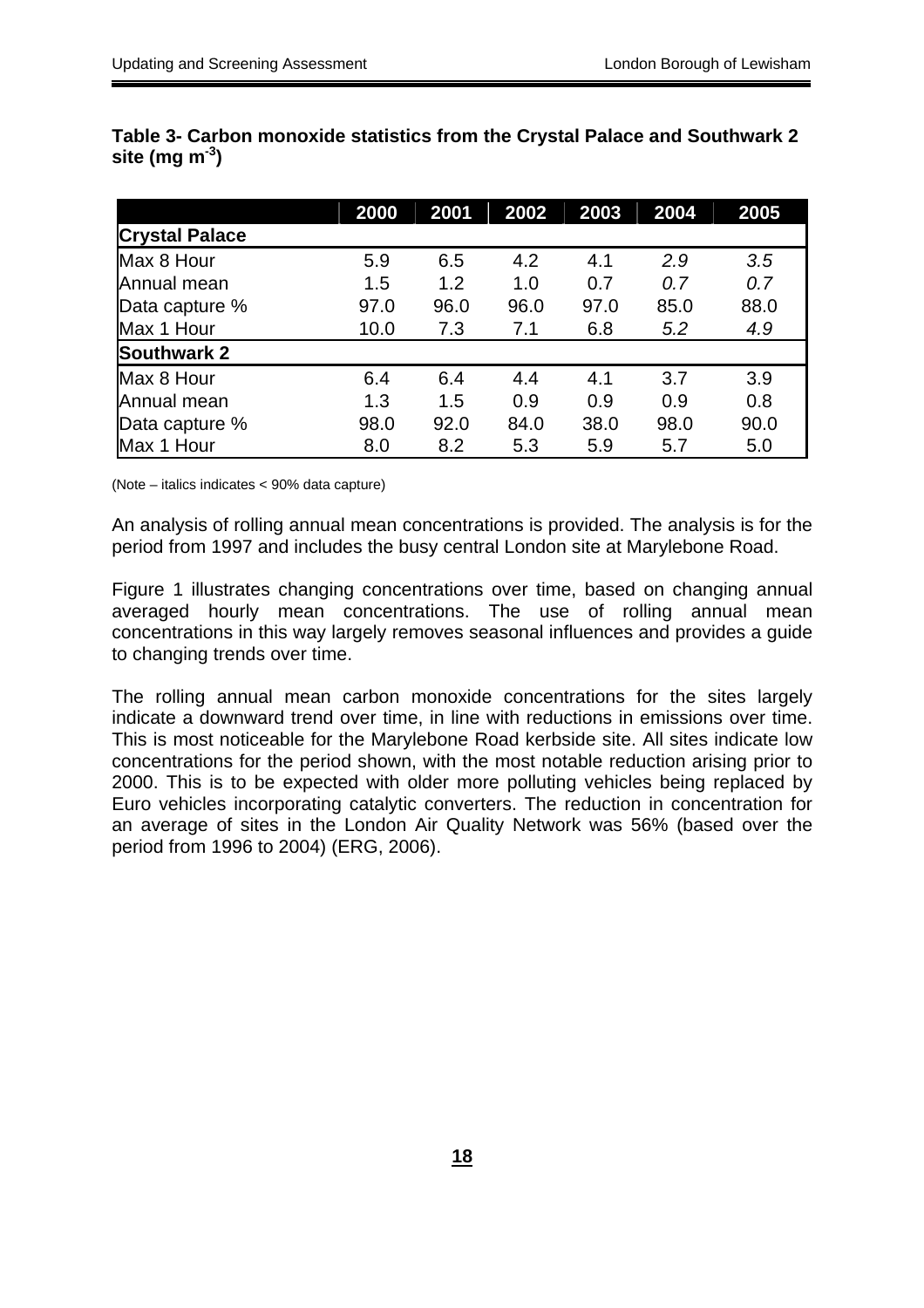



The results of the monitoring undertaken at these sites are considered representative of the busiest roadsides in the Council's area. These results indicate that the objective is being met and therefore a Detailed Assessment of carbon monoxide based on monitoring is not required.

#### **Very busy road/ junctions in built up areas**

All roads and junctions were considered in the previous USA and none were found to exceed the criteria for the carbon monoxide objective. This assessment indicated that no road or junction had flows >80,000 vehicles per day for single carriageways, >120,000 vehicles per day for dual carriageways and >140,000 vehicles per day for motorways and the estimated background concentrations were below the annual mean threshold of 1mg  $m<sup>3</sup>$  for carbon monoxide. Based on these findings it is considered that the objective is not likely to be exceeded in the Borough as a result of road traffic emissions.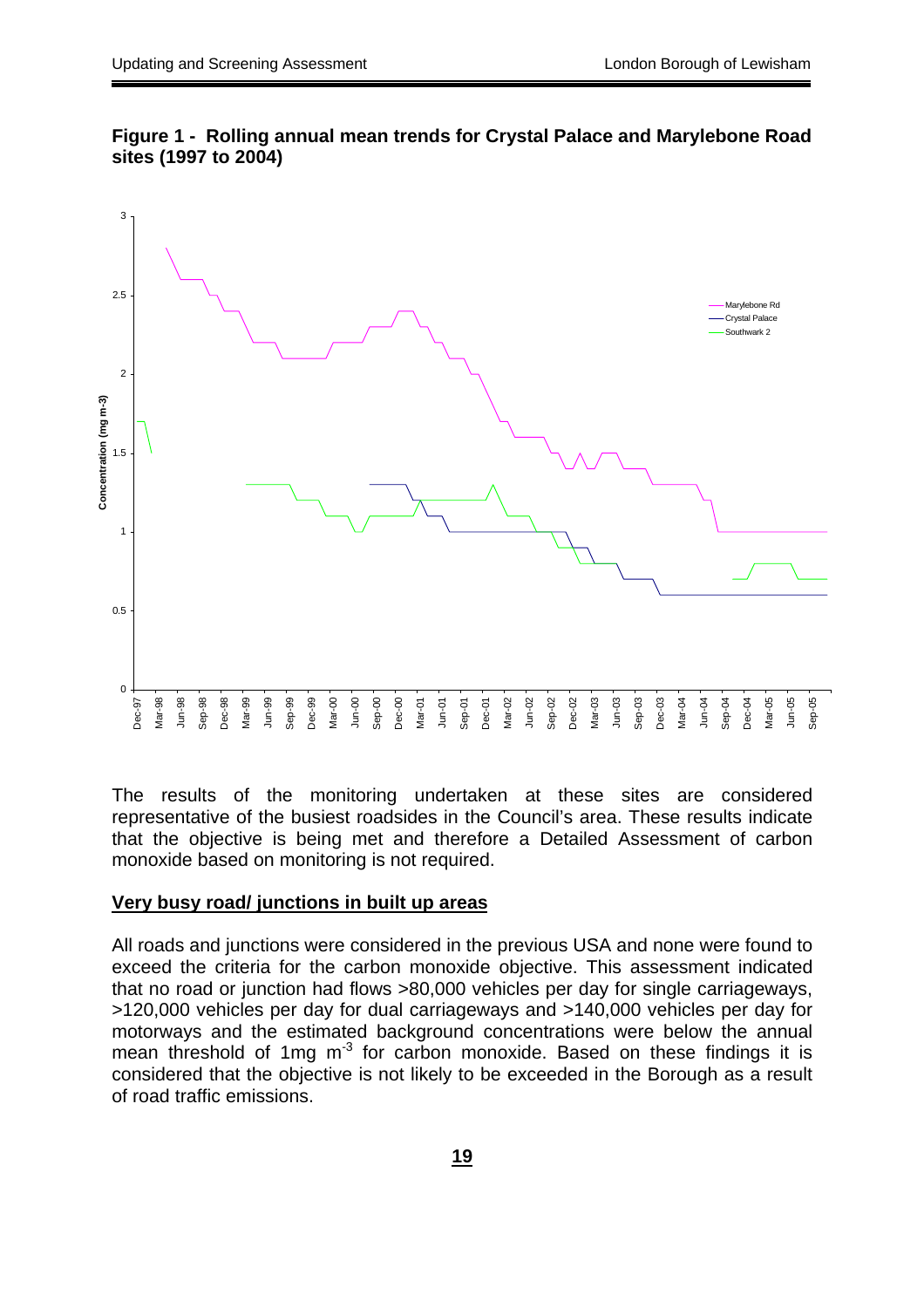### <span id="page-19-0"></span>**3.1.6 Conclusions**

The Updating and Screening Assessment for carbon monoxide has not identified a risk of the objective being exceeded by the end of 2003 in the Borough.

The findings of the Updating and Screening Assessment have shown that there have not been any significant changes to carbon monoxide concentrations or emissions in the Borough since the second round USA.

**As a result, a Detailed Assessment for carbon monoxide will not be required for this round of review and assessment.**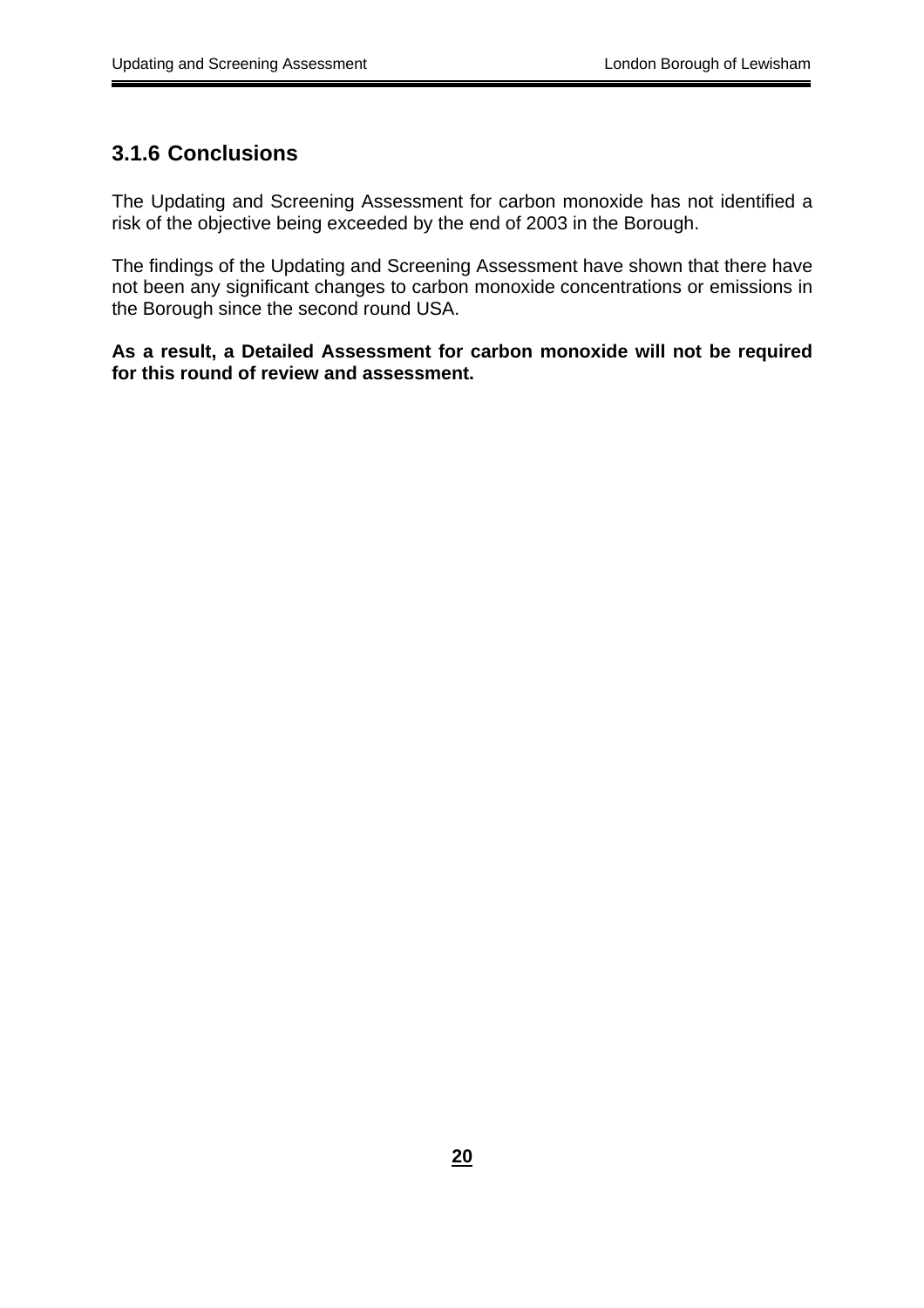## <span id="page-20-0"></span>**3.2 Benzene**

## **3.2.1 Objective**

*The current air quality objectives for Benzene is 16µg/m - 3 as a running annual mean to be achieved by the end of 2003 and a additional objective of 5µg/m - 3 as an annual mean concentration to be achieved by 2010.* 

## **3.2.2 Pollutant Overview**

Benzene at normal ambient temperatures occurs as a liquid but it readily evaporates and small amounts are detectable in the air. It is known from workplace studies that benzene is potentially carcinogenic, that is, exposure to it may lead to the development of cancer.

EPAQS (1994) considered risks associated with the levels found in the air in the UK to be small and not accurately measurable. Nevertheless, it considered that efforts continue to be made to reduce the levels even further as a precautionary measure.

### **3.2.3 National Overview**

Benzene emissions arise from the evaporation and combustion of petroleum products, as benzene is a constituent of petrol. It is estimated that 11% of the total emissions from 2003 arose from fuel combustion. Benzene is also exhausted in stack emissions and as fugitive emissions from its manufacture and use in the chemical industry.

In total benzene emissions are estimated to have decreased by 71% between 1990 and 2003, to 18.3 kt in 2003 (DEFRA, 2005).

Monitoring results from national sites using pumped tubes indicated that the stricter 2010 objective was not exceeded. This network started in 2002 and the results include the period from 2002 to 2005.

Emissions from vehicles are predicted to reduce by over 90% from 1990 levels by 2010 (DEFRA, 2004).

One AQMA was declared for benzene in the UK during the second round of R & A. This was at a school, which is sited close to a busy petrol station and the decision was based on the 2010 objective.

No AQMAs were declared during the first round of review and assessment.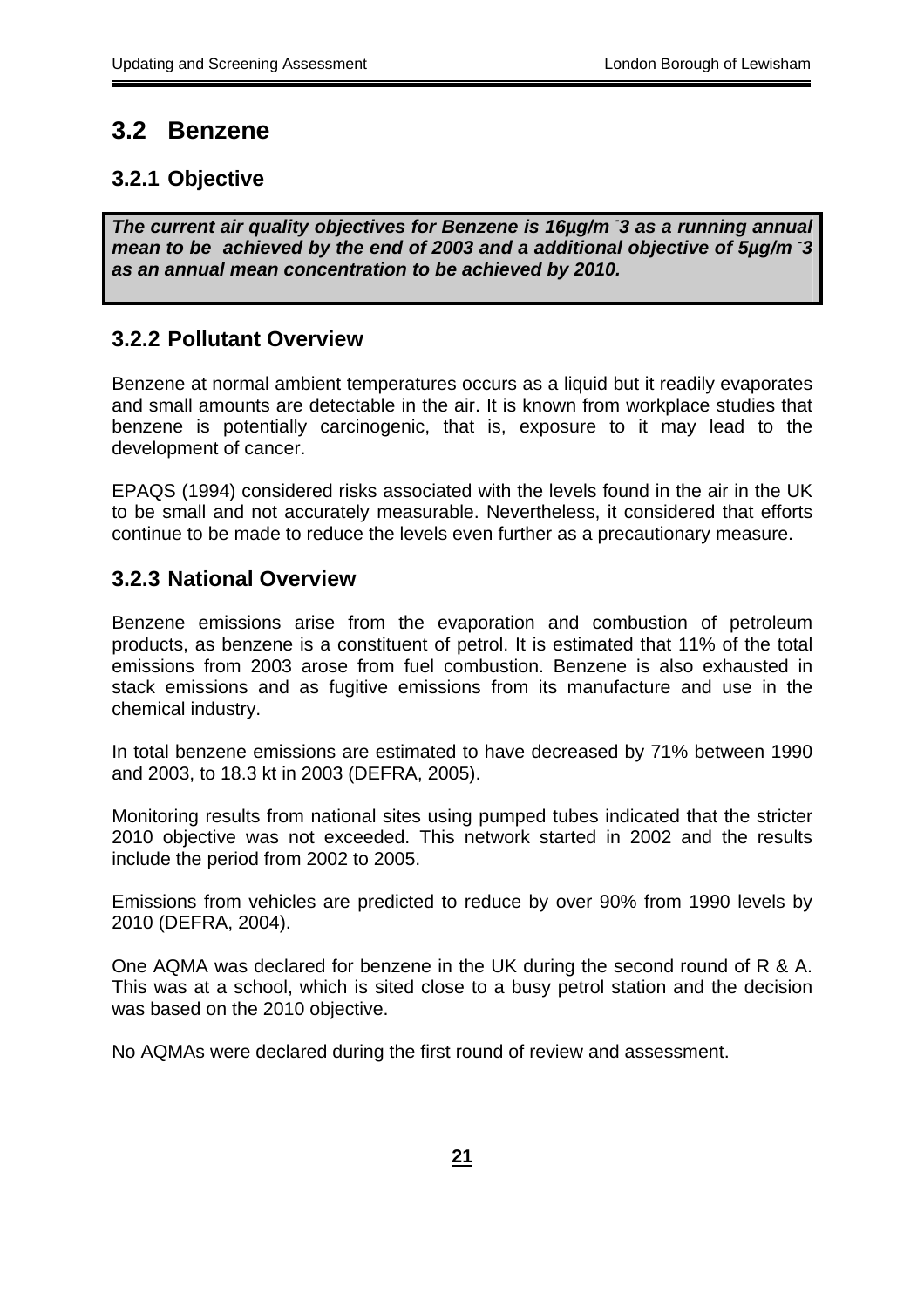#### <span id="page-21-0"></span> **3.2.4 Assessment Methodology**

A checklist approach was used, based on:-

- **Monitoring data.** Monitoring results should be prioritised based on locations near busy roads, where the highest exposure is likely to be at building facades. Where monitoring relating to industrial and other sources is undertaken then monitoring down wind from the site is recommended. If monitoring is undertaken by diffusion tube, suitable QA/QC procedures should be used and the tubes validated and bias corrected. The results will need to be corrected to 2010. If the data indicates that the objective is exceeded then the Council will be required to proceed to the Detailed Assessment stage.
- • **Data relating to very busy roads**. This relates to roads not previously considered and to 2010 only, where the 2010 annual mean background exceeds  $2\mu$ g m<sup>-3</sup> and the annual average daily traffic flows exceed the stated flows (which are dependent on the type of road). If there is relevant exposure within 10m of the kerb then it will be necessary to obtain additional traffic information relating to average speeds and the HGV/LGV split. The DMRB screening model can be used to predict 2010 concentrations. (Note; if junctions occur along any of the roads then the flows from the roads should be added together). If the predicted concentration is greater than  $5\mu$ g m<sup>-3</sup> then it is necessary to proceed to the Detailed Assessment stage.
- • **Industrial sources**. For new industrial and other sources listed in TG03 it is likely that an air quality assessment will have been undertaken as part of planning or permit process. The results from this should be cited. Authorities are also asked to check information from previous rounds of R&A and note if there are substantially increased emissions (>30% per annum). Where it is necessary to check industrial sources then the annual emission of benzene is needed along with the height of discharge to calculate whether the relevant threshold in the guidance has been exceeded.
- • **Petrol stations/ major fuel storage depots**. For petrol stations it is necessary to identify those stations not covered by previous reports with a throughput of more than 2000 $m<sup>3</sup>$  and with nearby roads with more than 30,000 vehicles per day. If there is relevant exposure within 10m of the pumps it is necessary to proceed to a Detailed Assessment.

For major petrol storage depots not covered by previous reports it is necessary to identify relevant exposure and annual emissions to calculate whether the relevant threshold in the guidance has been exceeded.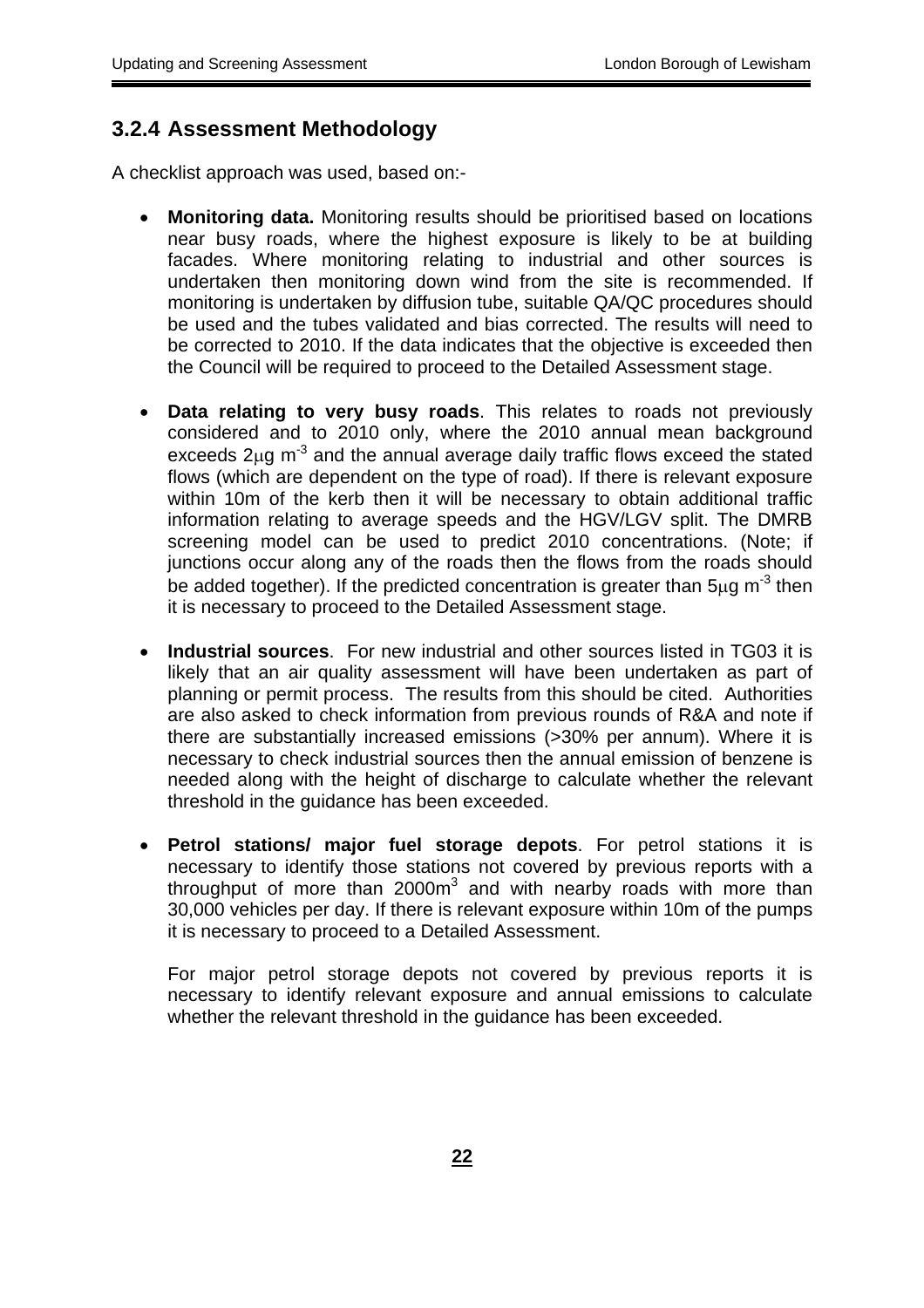### **3.2.5 Assessment Results**

For the purposes of this review and assessment the following data was considered:-

#### **Monitoring**

The Council does not undertake benzene monitoring in its area.

Monitoring of benzene is undertaken at other sites in London as part of the government's non-automated hydrocarbon network. This network uses pumped tubes that are replaced fortnightly. There is 91.2% data availability for the period from April 2002 to the present. These measurements, from a central London site and a London roadside site, are presented in Table 4.

#### **Table 4 - Results of benzene monitoring (µg m-3) from the government's sites in London (2002-2005)**

|                          |      | 2002 2003 2004 |      | 2005 |
|--------------------------|------|----------------|------|------|
| <b>Haringey Roadside</b> |      | 2.91           | 2.78 | 2.32 |
| London Bloomsbury        | 1.49 | 1.91           | 1.69 | 1 47 |

All the results are below the 2003 and the stricter 2010 objectives. The monitoring results are considered representative of the Council's area and they indicate that the concentrations will not exceed the benzene objectives and therefore a Detailed Assessment based on monitoring is not required.

#### **Very busy road/ junctions in built up areas**

All roads and junctions were considered in the previous USA and none were found to exceed the criteria for the benzene objective. This assessment indicated that no road and junction had flows >80,000 vehicles per day for single carriageways, >120,000 vehicles per day for dual carriageways and >140,000 vehicles per day for motorways. Estimated 2010 background concentrations were also below the annual mean threshold of  $2\mu$ g m<sup>-3</sup> for benzene. Based on these findings it is considered that the objective is not likely to be exceeded in the Borough as a result of road traffic emissions.

#### **Industrial Sources**

There are no new industrial processes or significant increased emissions of benzene from existing industrial processes of relevance in the Borough or neighbouring areas.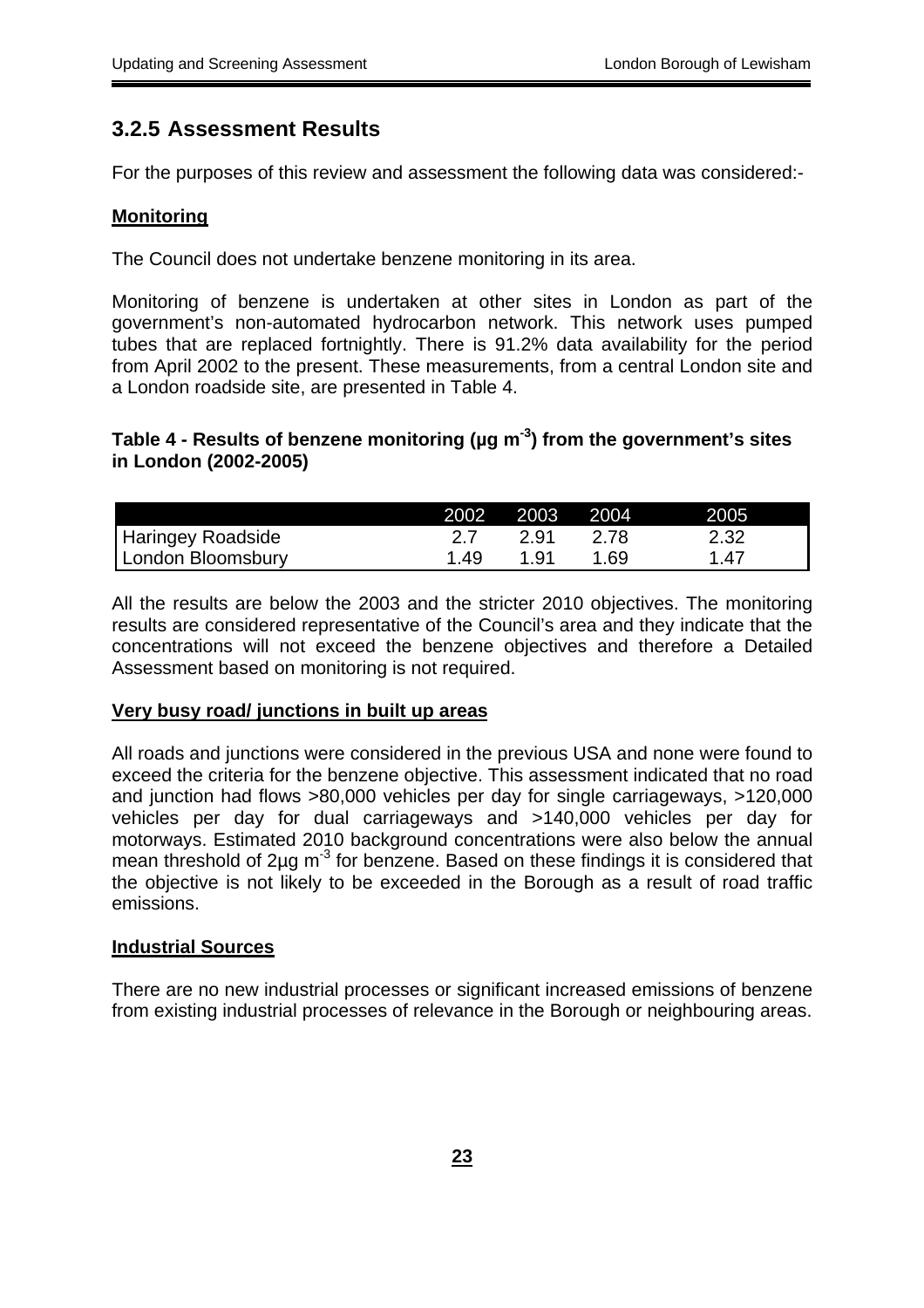#### <span id="page-23-0"></span>**Petrol stations/ major fuel storage depots**

The previous USA did not identify any petrol stations where the TG03 criteria applied and there has been no change to this position. (See Appendix 2 for list of permitted petrol stations in the Borough).

#### **3.2.6 Conclusions**

The Updating and Screening Assessment for benzene has not identified a risk of the 2003 and 2010 objectives being exceeded in the Council's area.

The findings of the Updating and Screening Assessment have shown that there have not been any significant changes to benzene concentrations or emissions in the Borough since the second round USA.

**As a result, a Detailed Assessment for benzene will not be required for this round of review and assessment.**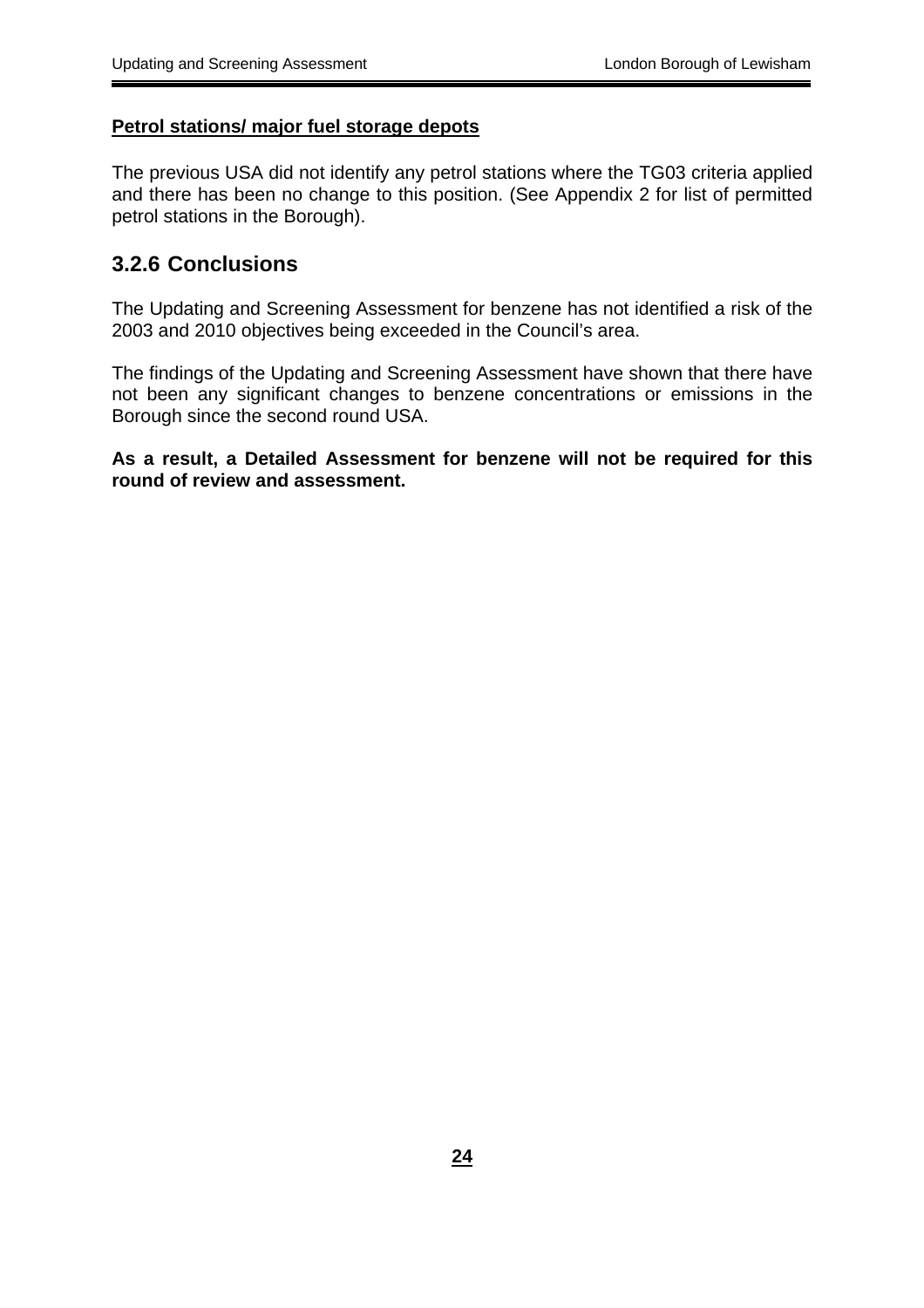## <span id="page-24-0"></span>**3.3 1,3 Butadiene**

## **3.3.1 Objective**

*The current air quality objective for 1,3 butadiene remains at 2.25 µg /m - 3 as a running annual mean to be achieved by the end of 2003.* 

### **3.3.2 Pollutant Overview**

1,3 Butadiene arises from the combustion of petroleum products and its manufacture and use in the chemical industry. It is not present in petrol but is formed as a byproduct of combustion.

### **3.3.3 National Overview**

Road transport and other machinery are the dominant sources of UK emissions (83% of the total in 2003) (DEFRA, 2005). As with other predominantly vehicle related pollutants annual emissions are declining mainly as a result of uptake of abatement technologies (i.e. catalytic converters) following the introduction of the Euro standards for road vehicles (since 1993). This has led to a reduction in emissions of 55% relative to a "no abatement" scenario (DEFRA, 2004). Current projections are that emissions will continue to reduce by 81% in 2010.

Current monitoring indicates that all of the UK national network sites were significantly below the 2003 objective during the period between 1999 and 2004 (from TG03) apart from the Marylebone Road site in London in 1999. This site is a very busy kerbside site and concentrations have greatly reduced. Reductions in emissions from road vehicles are continuing to decrease and hence only locations close to industrial sites were expected to proceed beyond the second round updating and screening assessment for this objective.

National mapping also indicated that for all areas the 2003 objective would not be exceeded. No AQMAs were declared in the first round of R&A.

## **3.3.4 Assessment Methodology**

A checklist approach was used, based on:-

**Monitoring of data.** For monitoring, the data should be prioritised and for locations near industrial sites monitoring down wind from the site is recommended. If the data indicates that the objective is exceeded then the Council will be required to proceed to the Detailed Assessment stage.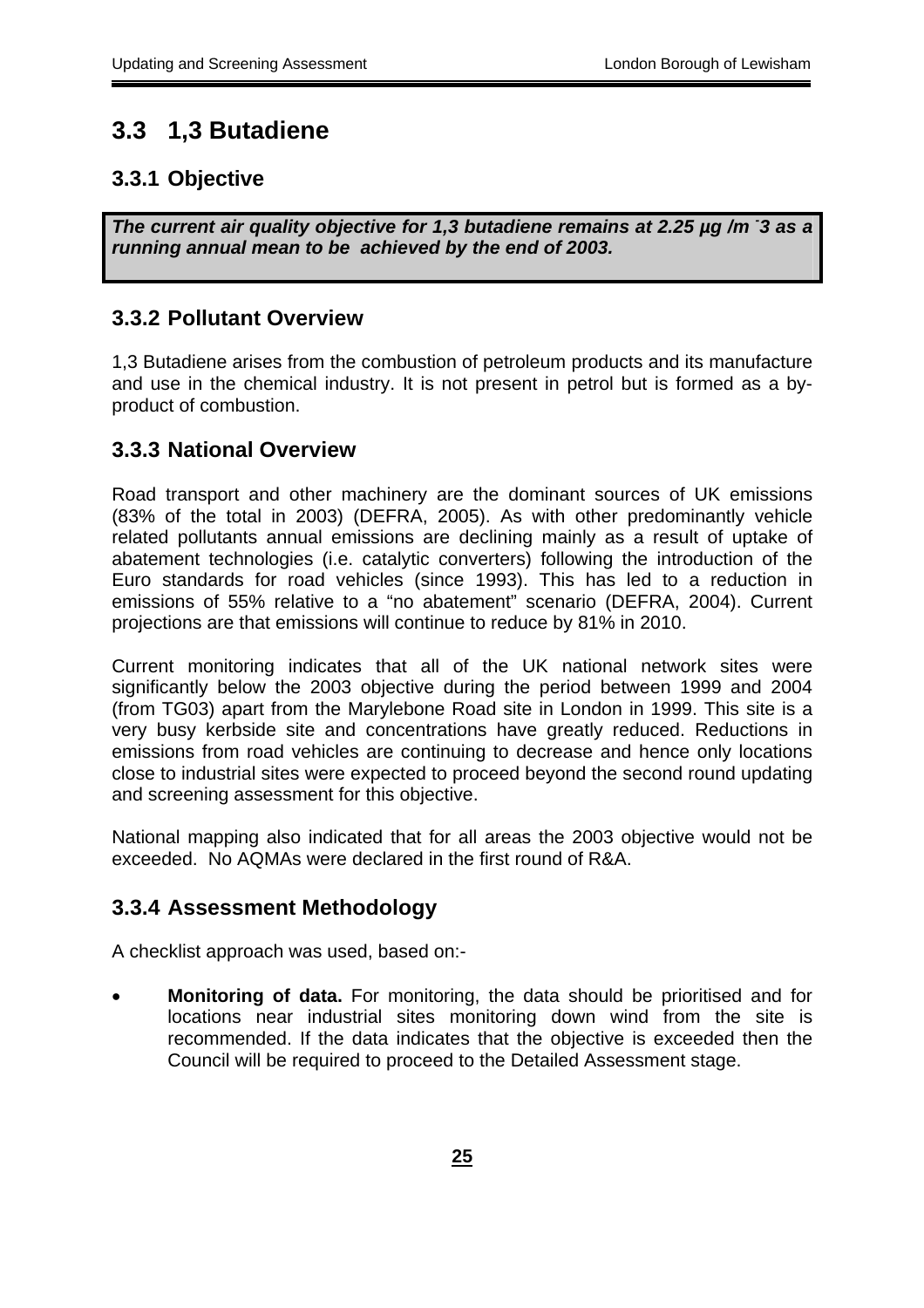<span id="page-25-0"></span>**Industrial sources.** For new industrial processes listed in the guidance it is likely that an air quality assessment will have been undertaken as part of the planning or permit process. The results from this should be cited. Authorities are also asked to check information from previous rounds of R&A and note if there are substantially increased emissions (>30% per annum). Where it is necessary to check an industrial source then the annual emission of 1,3 butadiene is needed, along with the height of discharge, to calculate whether the relevant threshold emissions rate in the guidance has been exceeded.

### **3.3.5 Assessment Results**

For the purposes of this review and assessment the following data was considered:-

#### **Monitoring**

The Council does not undertake monitoring of 1,3-butadiene.

Continuous monitoring however is undertaken at the busy central kerbside London site at Marylebone Road, which is part of the government's automated network. The maximum running annual mean results at this site for the period 2002 to 2005 are between 1.14  $\mu$ g m<sup>-3</sup> (in 2002) and 0.57  $\mu$ g m<sup>-3</sup> (in 2005). These results indicate that concentrations are decreasing over time. The results are also less than the 2003 objective and can be considered representative of the likely maximum in the Council's area; hence they indicate that the concentrations will not exceed the 1,3 butadiene objective. In view of this a Detailed Assessment is not required.

#### **Industrial Sources**

There are no new industrial processes or changes relating to existing industrial processes of relevance for 1,3 butadiene in the Borough, or neighbouring areas.

#### **3.3.6 Conclusions**

The Updating and Screening Assessment for 1,3 butadiene has not identified a risk of the new objective being exceeded by the end of 2003 in the Borough.

The findings of the Updating and Screening Assessment have shown that there have not been any significant changes to 1,3 butadiene concentrations or emissions in the Borough since the second round USA.

**As a result, a Detailed Assessment for 1,3 butadiene will not be required for this round of review and assessment.**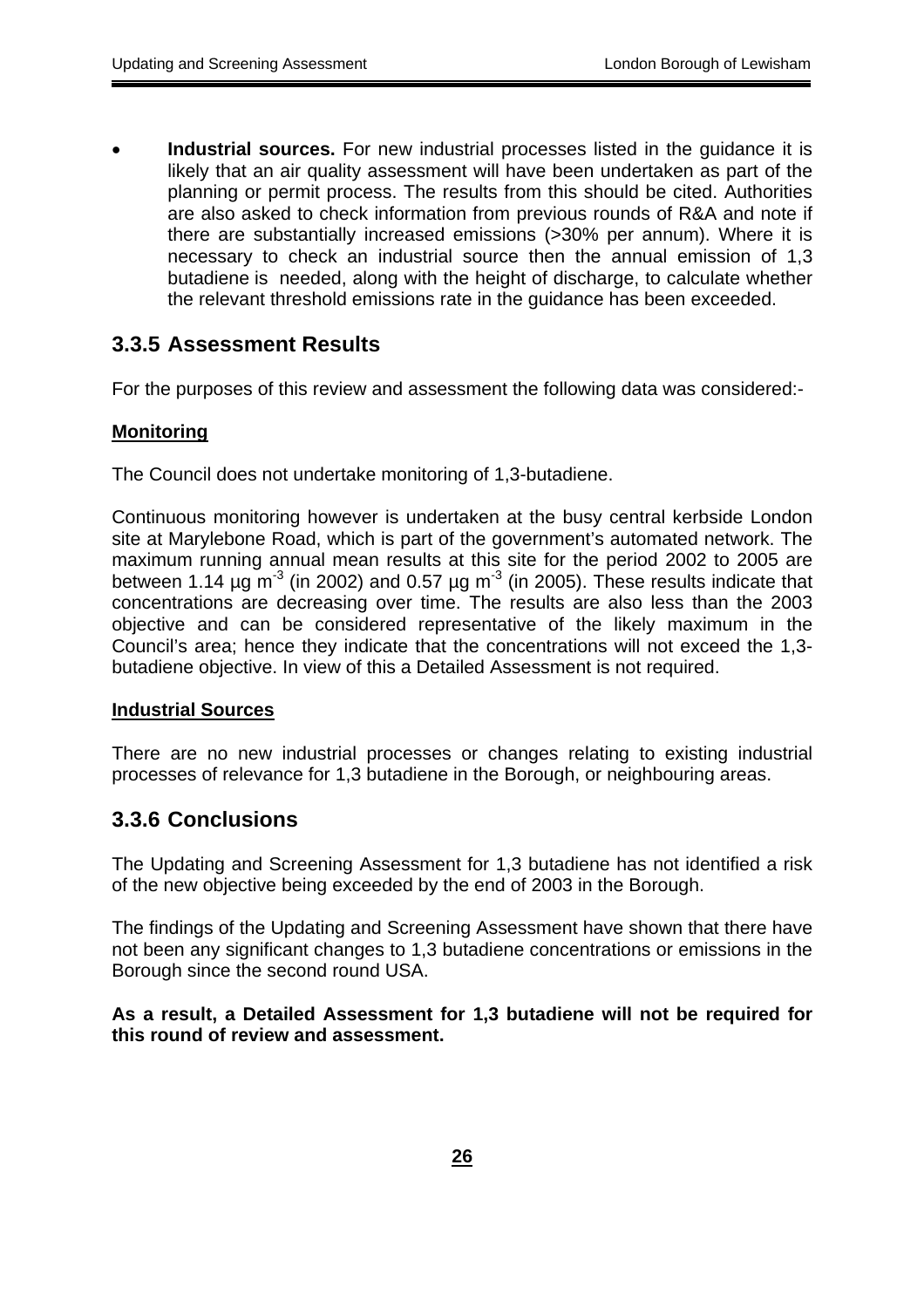### <span id="page-26-0"></span>**3.4 Lead**

#### **3.4.1 Objective**

*The current air quality objective for lead remains at 0.5 µg /m <sup>3</sup> as an annual mean concentration to be achieved by the end of 2004, with a lower air quality objective of 0.25 µg /m - 3 as an annual mean concentration to be achieved by the end of 2008.* 

#### **3.4.2 Pollutant Overview**

Lead in particulate form in air can be inhaled directly and ingested indirectly following its deposition on soil and crops. Exposure to lead has been known to be harmful to people for many years, with severe adverse effects on blood, the nervous system and the kidneys (although these effects only occur with high exposures). More subtle effects caused by lower exposure to lead can also arise, such as may occur from the presence of lead in drinking water, paint and dust, and in the ambient air. These effects include the impaired intellectual development of children. EPAQS concluded that the available evidence suggests that the risks associated with the levels found in the air in the UK are very small and cannot be measured with any accuracy (EPAQS, 1998). However, efforts to reduce the levels even further continue as a precautionary measure.

#### **3.4.3 National Overview**

Lead emissions have declined greatly in recent decades, principally as a result of the lead content in fuel (where it was used as an anti-knock additive) being reduced and subsequently phased out at the end of 1999.

Other sources include industrial processes, such as iron and steel production and waste incineration. Emissions from these sources have also decreased as a result of improved abatement measures.

Emissions in 2003 are estimated to be 0.13 kt, a decrease of 95% on the 1990 estimates, with road transport contributing only 1% to UK emissions total (DEFRA, 2005).

Current monitoring indicates that none of the UK national network sites exceeded the 2004 objective during the period between 2000 and 2004, with industrial sites having higher concentrations than urban background sites. Similarly, no network sites exceeded the stricter 2008 objective during the period since 2002 (one industrial site in the Midlands exceeded this objective in 2001).

No AQMAs were declared in the first and second rounds of R&A.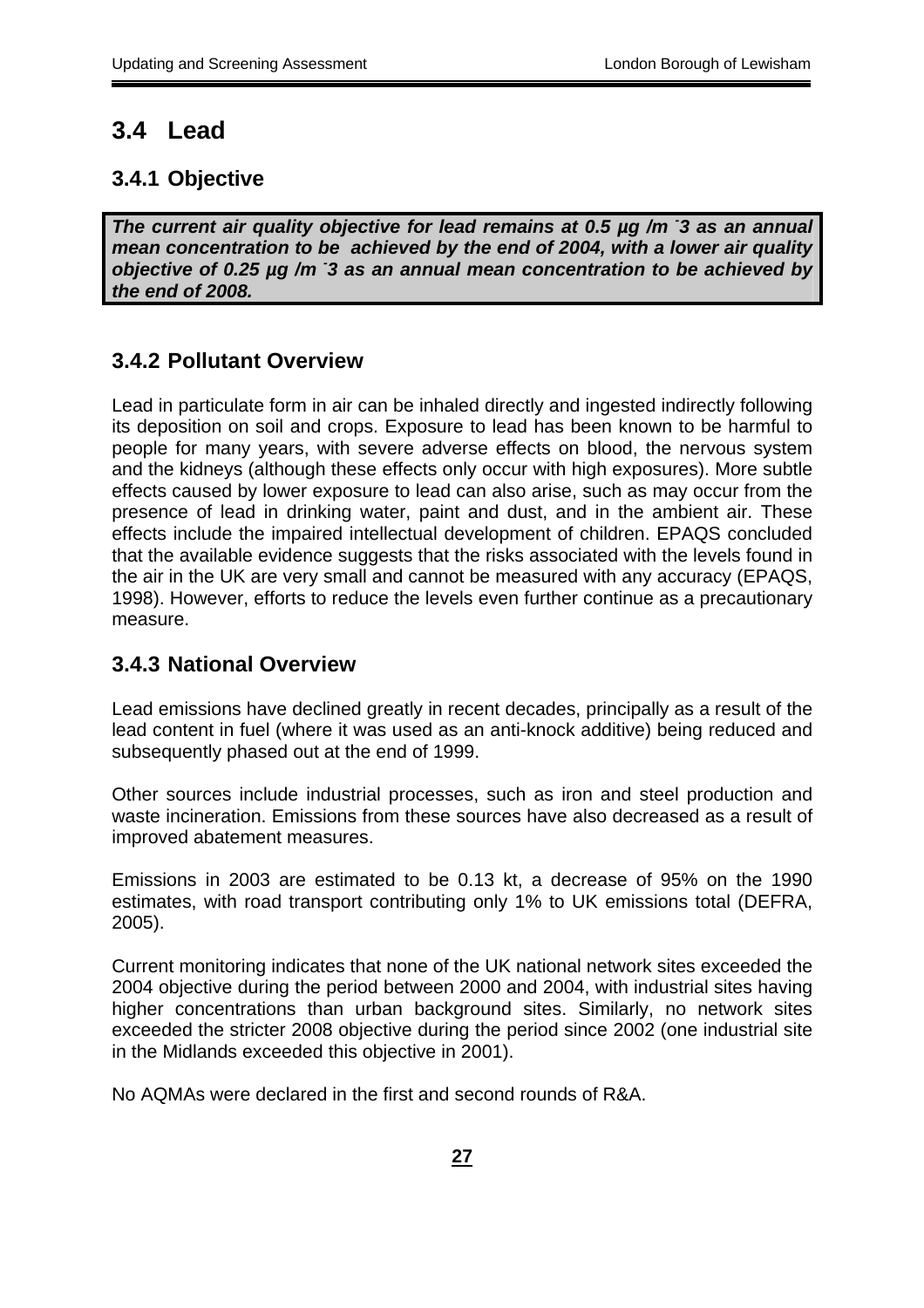Based on TG03, it is considered that only relevant locations in the vicinity of major industrial processes emitting lead will be required to proceed beyond to a Detailed Assessment.

#### **3.4.4 Assessment Methodology**

- **Monitoring of data.** For monitoring the data should be prioritised and for locations near industrial sites monitoring down wind from the site at the nearest residential property is recommended. If the data indicates that the objective is exceeded then the Council will be required to proceed to the Detailed Assessment stage.
- **Industrial sources.** For new industrial processes listed in the guidance it is likely that an air quality assessment will have been undertaken as part of planning or permit process. The results from this should be cited. Authorities are also asked to check information from previous rounds of R&A and note if there are substantially increased emissions (>30% per annum). Where it is necessary to check industrial sources then the annual emission of lead is needed along with the height of discharge to calculate whether the relevant threshold in the guidance has been exceeded.

### **3.4.5 Assessment Results**

For the purposes of this review and assessment the following data was considered:-

#### **Monitoring**

The Council does not monitor lead in its area.

 and 2005) show that concentrations do not exceed the 2003 and 2008 objectives. Monitoring is however undertaken at a number of sites elsewhere in London as part of the government's national network. The results from these sites (between 2000 The highest annual mean concentration was 0.038  $\mu$ g m<sup>-3</sup> at the kerbside site at Marylebone Road site in central London in 2000. Concentrations at the London sites have since further reduced at all sites.

#### **Table 5 - Lead monitoring results from London (**µ**g m-3)**

|                           |               | 2000 2001 2002 2003             | 2004   |
|---------------------------|---------------|---------------------------------|--------|
| <b>Cromwell Rd London</b> | $0.032 \perp$ | $0.031 \mid 0.027 \mid 0.022$   | 0.017  |
| <b>Central London</b>     |               | $0.022 \mid 0.021$              | 0.015  |
| London Brent              |               | $0.024$   0.030   0.022   0.025 | 0.020  |
| London Marylebone Road    | 0.038         | $0.036$   $0.028$   $0.028$     | 0.0183 |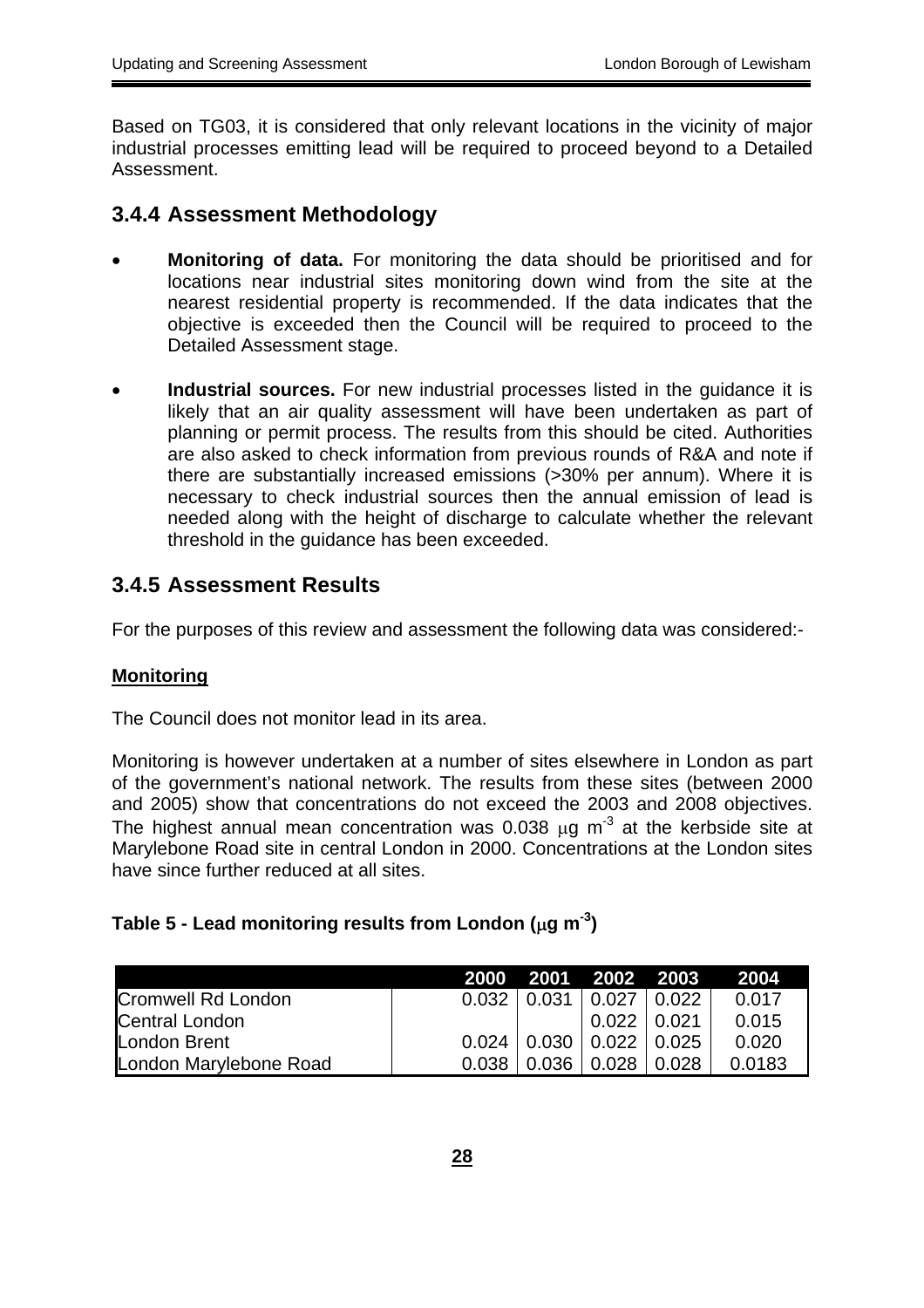<span id="page-28-0"></span>These monitoring results are considered representative of the likely highest concentrations in the Council's area. The results indicate that the concentrations will not exceed the 2004 and 2008 lead objectives and therefore a Detailed Assessment is not required.

#### **Industrial Sources**

There are no new industrial processes or changes relating to existing industrial processes of relevance for lead in the Borough, or neighbouring areas.

#### **3.4.6 Conclusions**

The Updating and Screening Assessment for lead has not identified a risk of the new objective being exceeded by the end of 2003 in the Borough.

The findings of the Updating and Screening Assessment have shown that there have not been any significant changes to lead concentrations or emissions in the Borough since the second round USA.

**As a result, a Detailed Assessment for lead will not be required for this round of review and assessment.**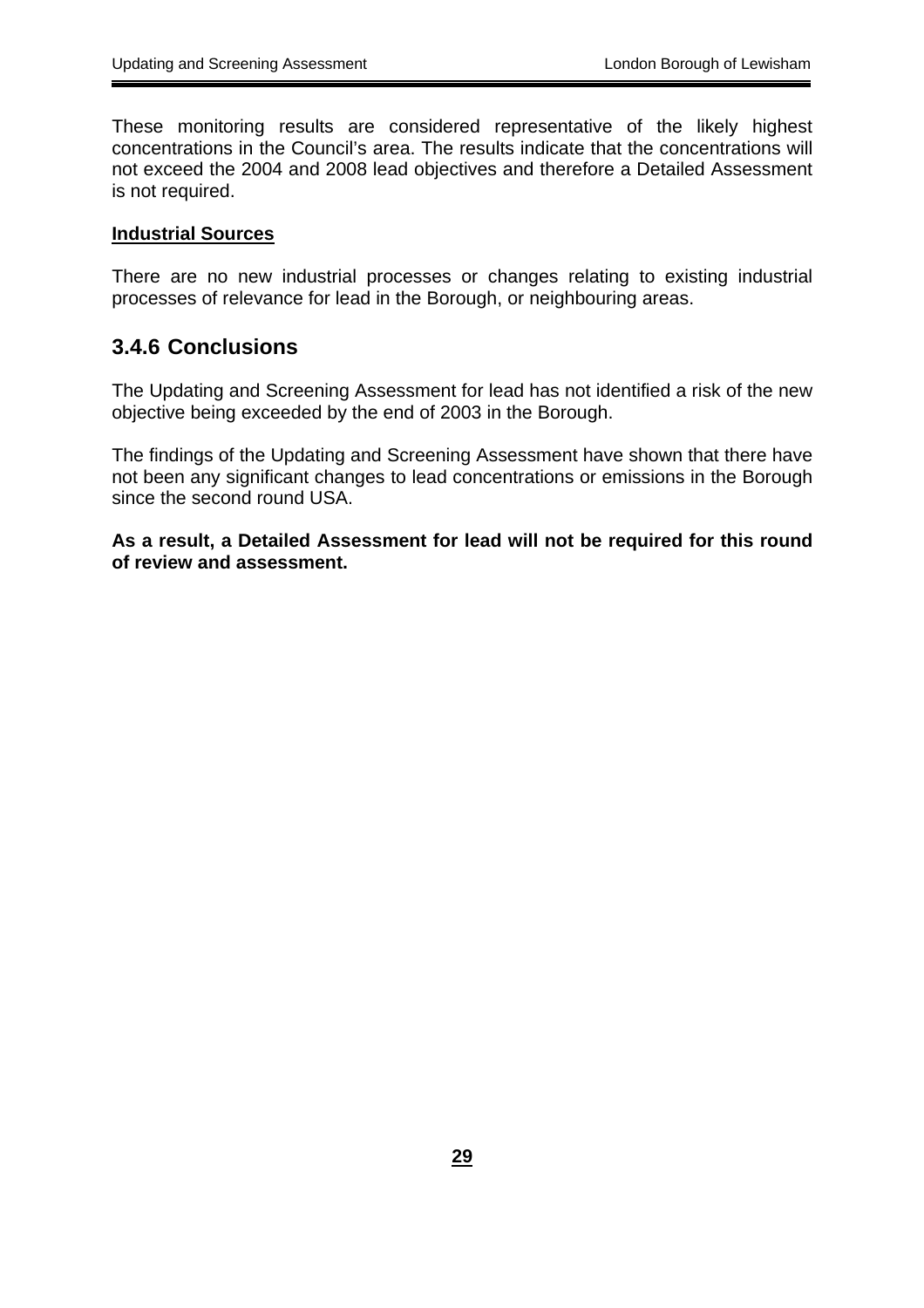## <span id="page-29-0"></span>**3.5 Nitrogen Dioxide**

#### **3.5.1 Objective**

*The current air quality objectives for nitrogen dioxide are 40*  $\mu$ *g/m<sup>3</sup> as an annual mean concentration to be achieved by the end of 2005, and a one hour mean concentration of 200 µg/m<sup>3</sup> not be exceeded more than 18 times per year. The objectives are to be achieved by the end of 2005* 

#### **3.5.2 Pollutant Overview**

Nitrogen dioxide  $(NO<sub>2</sub>)$  and nitric oxide  $(NO<sub>2</sub>)$  are both oxides of nitrogen, and are collectively referred to as nitrogen oxides  $(NO<sub>x</sub>)$ . All combustion processes produce  $NO<sub>x</sub>$  emissions, largely in the form of nitric oxide which is then converted to nitrogen dioxide, mainly as a result of reaction with ozone in the atmosphere. It is nitrogen dioxide that is associated with adverse effects upon human health.

The principal source of nitrogen oxides emissions is road transport, which accounted for about 49% of total UK emissions in 2000 (from TG (03)). Major roads carrying large volumes of high-speed traffic are a predominant source, as are conurbations and city centres with congested traffic. The contribution of road transport to nitrogen oxides emissions has declined significantly in recent years as a result of various policy measures. At a national level, urban traffic emissions of nitrogen oxide are estimated to fall by about 20% between 2000 and 2005 and by 46% between 2000 and 2010 (Stedman et al, 2001).

Other significant sources of nitrogen oxides include emissions from the electricity supply industry and other industrial and commercial sectors. Emissions from both sources have also declined dramatically, due to the fitting of low nitrogen oxides burners and the increased use of natural gas. Industrial sources make only a very small contribution to annual mean nitrogen dioxide levels.

More than a hundred AQMAs were declared in the first round of review and assessment across the country, the vast majority of which related specifically to road transport emissions where the attainment of the annual mean objective is considered unlikely.

The annual mean objective is more demanding than the one-hour mean objective and areas predicted to exceed the objective include parts of major conurbations, town centres with congested traffic, dual carriageways and motorways.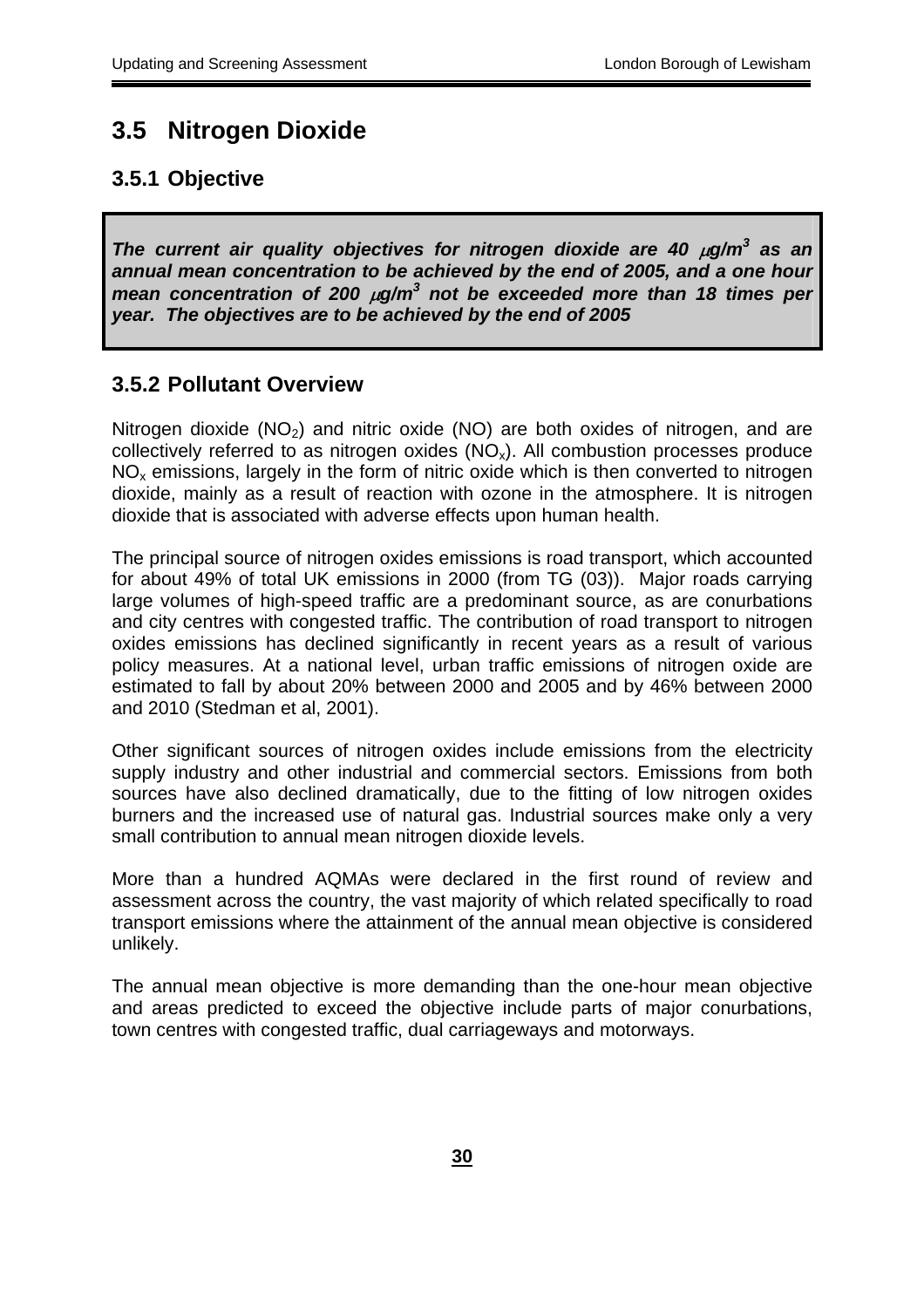### <span id="page-30-0"></span>**3.5.3 National Overview**

The dominant source of  $NO<sub>x</sub>$  in the UK remains road transport (around 40% of UK emissions in 2003) (DEFRA, 2005). Although in urban areas this proportion is higher, up to 70%. Combustion sources also emit significant amounts of  $NO<sub>x</sub>$ , however such sources only make a small contribution to  $NO<sub>2</sub>$  levels. Significant emissions reductions have occurred over time primarily as a consequence of abatement measures in road transport and power stations and the increased use of other fuels for power generation. Since 1989, total  $NO<sub>x</sub>$  emissions are estimated to have declined by 45%

Despite the above reductions, monitoring results from across the UK continue to indicate that sites, particularly at roadside, exceed the annual mean objective. Although it is only the busiest urban roadside sites that have recorded periods where the hourly standard has been exceeded.

Further improvements are projected to 2010 (with emissions reductions of 69% for  $NO<sub>x</sub>$ , relative to the "no abatement" scenario). These reductions arise as tougher Euro standards enter into force for new vehicles, and as the older vehicle fleet is retired. Further emission reductions are also projected to occur post 2010.

As a result of high concentrations arising post 2005 more than 150 AQMAs were declared across the UK during the first and second rounds of R & A for the annual mean objective.

### **3.5.4 Assessment Methodology**

A checklist approach was used, based on:-

- **Monitoring of data.** Ratified monitoring data should be considered and if the data indicate that the concentration exceeds either objective then the Council will be required to proceed to the Detailed Assessment stage.
- **Roads including narrow congested streets and junctions.** This section focuses on specific road traffic locations not fully considered during previous rounds of R&A. For these situations, annual average daily traffic flows exceeding stated flows (which are dependent on the type of road) for different locations are required. If the results arising from these assessments are greater than 40  $\mu$ g m<sup>-3</sup> then a Detailed Assessment is necessary. For any new roads a specific assessment is required based on the DMRB screening model. Similarly roads close to the objective at the last review and assessment or roads with significantly changed flows (> 25% increase) should be re-assessed.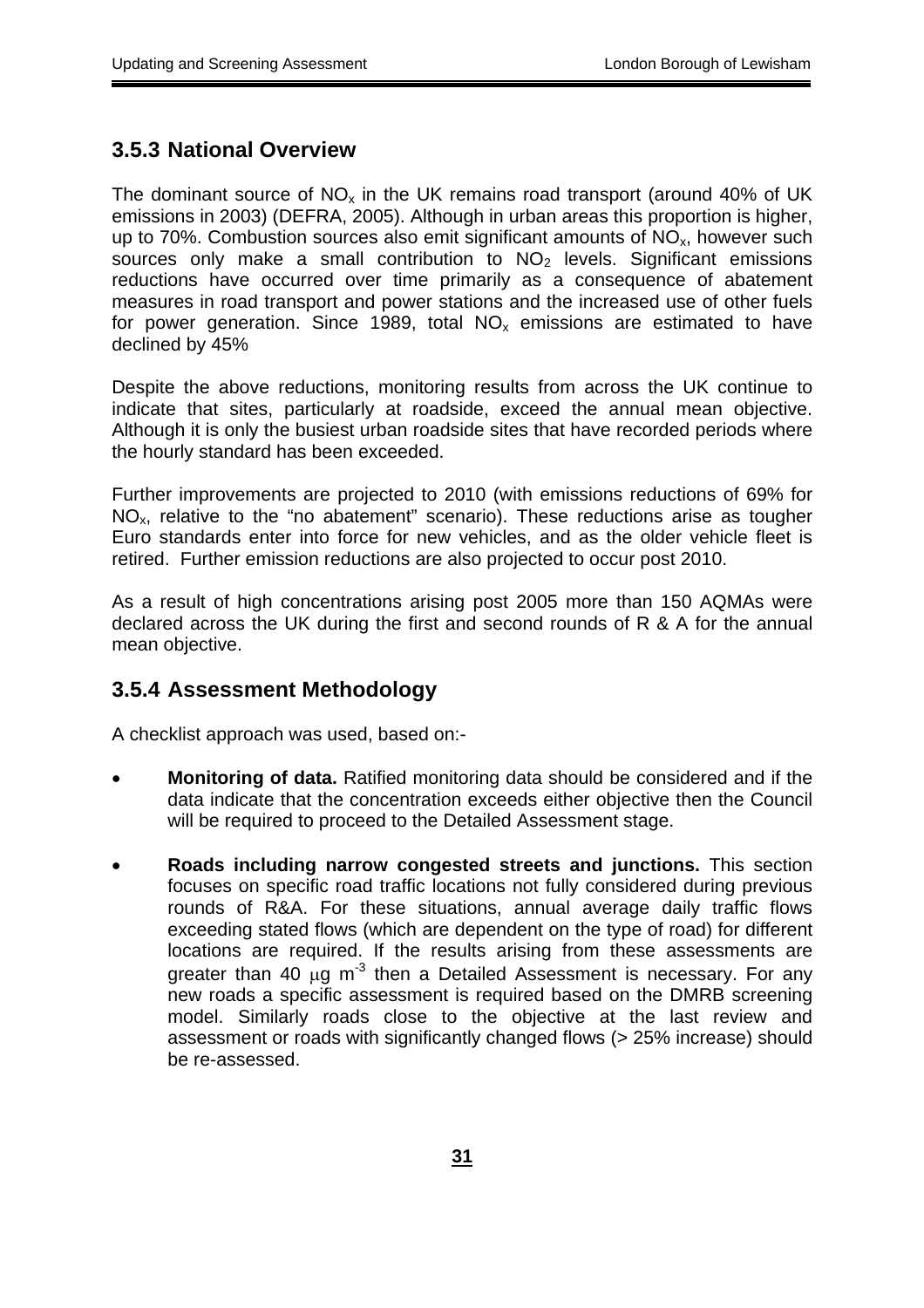- <span id="page-31-0"></span>**Bus stations.** Bus stations not previously considered should be assessed, based on the numbers of bus movements and the proximity of relevant exposure (in this instance it should be judged against the 1 hour criteria). If the bus station meets these requirements then DMRB is to be used to obtain a predicted annual mean. If the predicted concentration is greater than 40 µg  $m<sup>3</sup>$  then it is necessary to proceed to the Detailed Assessment stage.
- New industrial sources and existing ones with significantly increased  **emissions.** For new industrial sources (as listed in TG03) it is likely that an air quality assessment will have been undertaken as part of planning or permit process. The results from this should be cited. If no assessment was undertaken then TG03 provides nomograms for an assessment. The same approach is required where there has been a substantial increase in emissions (i.e. one greater than 30%).
- Aircraft. Aircraft emissions not previously considered are important if there is relevant exposure within 1000m of the airport boundary and the equivalent passenger numbers is predicted to exceed 5 million passengers per annum.

### **3.5.5 Assessment Results**

The main sources examined in the previous round of review and assessment were road transport. The Council undertook a Stage 3 report in the previous round of review and assessment and identified the sections of road in the Borough with relevant exposure and where the annual mean objective would be exceeded. Consequently the Council declared 5 AQMAs.

A further review was also undertaken and incorporated new emission factors. The results showed that future vehicles emissions would not reduce as much as previously estimated and as a result the Council maintained its AQMAs.

For the purposes of this review and assessment the following data was considered:-

#### **Monitoring**

The Council undertakes monitoring of  $NO<sub>2</sub>$  using automatic high quality continuous monitoring analysers. The sites in the area and nearby are as follows:

- Catford Town Hall (Lewisham 1) an urban background site in Catford, in the middle of the Borough (this site has been operating since 1996).
- New Cross Road (Lewisham 2) a roadside site in New Cross that started operating in late 2002.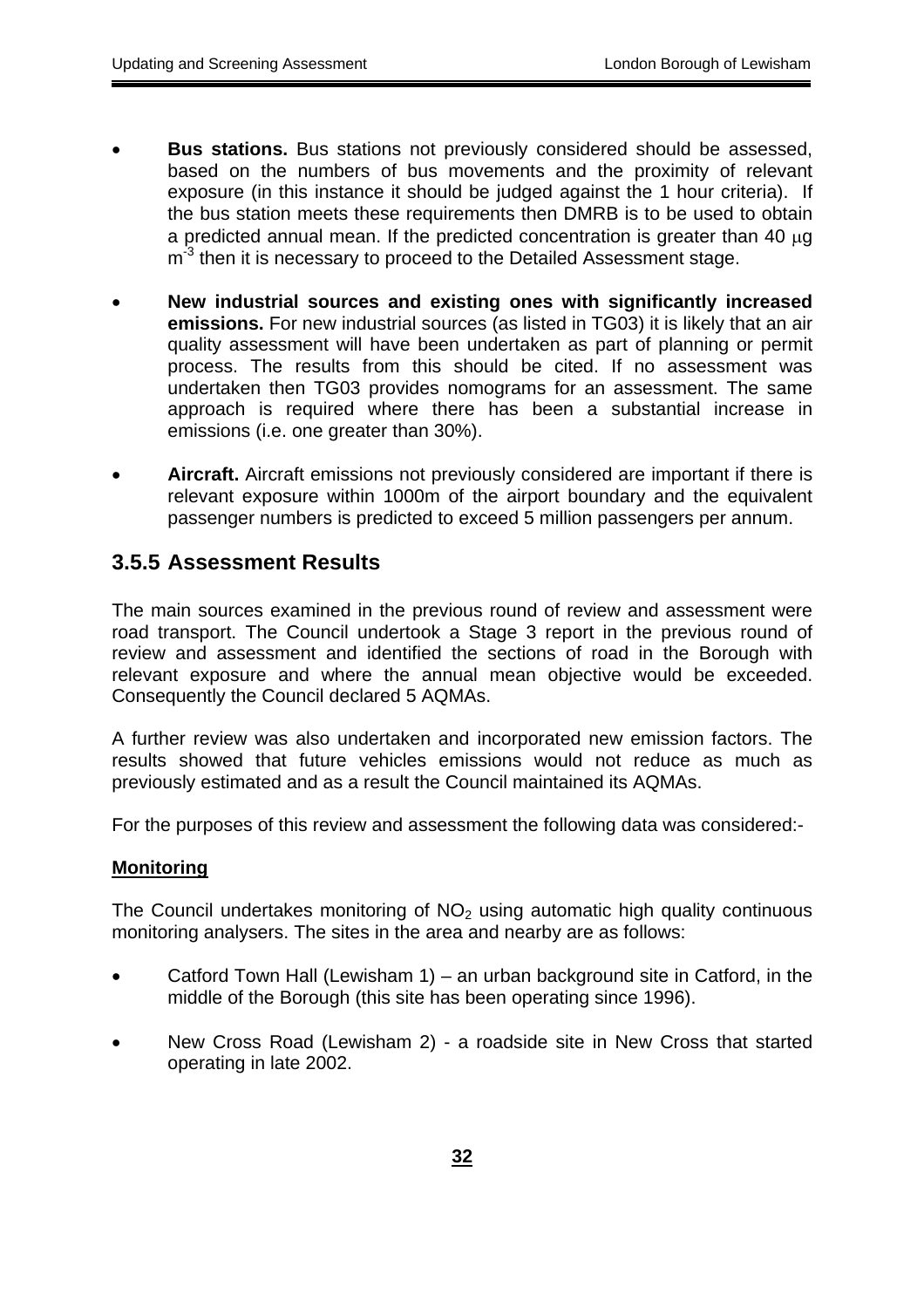A further site just outside of the Borough :-

Crystal Palace – a jointly operated roadside site located on Crystal Palace Parade just outside the south west corner of the Borough.

All the sites are part of the London Air Quality Network and therefore the standards of QA/QC are similar to those of the government's AURN sites. Regular calibrations are carried out, with subsequent data ratification undertaken by the ERG at King's College London. In all cases the data are fully ratified, apart from the 2005, which are still provisional. The results of the monitoring at the sites are given in Table 6.

| <b>LAQN</b> site      |                                                    | 2001 | 2002 2003      |                | 2004 | 2005 |
|-----------------------|----------------------------------------------------|------|----------------|----------------|------|------|
| Lewisham 1            | Annual mean                                        | 52   | 50             | 55             | 49   | 51   |
| (Urban background)    | No of hours $>200 \mu g$<br>$\mathsf{m}^\text{-3}$ | 0    | $\overline{0}$ | 1              | 1    | 3    |
|                       | Data capture %                                     | 45   | 93             | 99             | 97   | 97   |
| Lewisham 2            | Annual mean                                        |      | 46             | 64             | 68   | 55   |
| (Roadside)            | No of hours $>200 \mu g$<br>$m^{-3}$               |      | 0              | 5              | 4    | 4    |
|                       | Data capture %                                     |      | 75             | 99             | 100  | 90   |
| <b>Crystal Palace</b> | Annual mean                                        | 51   | 47             | 49             | 48   | 51   |
| (Roadside)            | No of hours $>200 \mu g$<br>$m^{-3}$               | 0    | 0              | $\overline{2}$ | 0    | 0    |
|                       | Data capture %                                     | 96   | 82             | 96             | 85   | 87   |

#### **Table 6 - NO2 continuous monitoring in Lewisham (2001 – 2005)**

(Note – **bold** means exceeds objective: italics indicates < 90% data capture)

The results indicate that the annual mean objective was exceeded at the Lewisham 1 and 2 sites for all years monitored. High concentrations of  $NO<sub>2</sub>$  arose across London in 2003 due to poor dispersion conditions during the wintertime, plus during the hot summer there were highly oxidising conditions leading to some summertime incidents. The annual mean objective was also exceeded at the roadside site at Crystal Palace for all years reported.

The hourly objective was however not exceeded at any of the sites, although some hours did exceed the hourly standard of 200  $\mu$ g m<sup>-3</sup>during most years. These results suggest that emissions of  $NO<sub>2</sub>$  directly emitted from road vehicles may be increasing (see recent research by Carslaw D.C and Beevers, S. D, 2005).

An analysis of rolling annual mean  $NO<sub>x</sub>$  and  $NO<sub>2</sub>$  concentrations is provided for the Lewisham monitoring sites to indicate any trend over time. The Crystal Palace roadside site is also included. The analysis is for the period from 1998 through to 2005.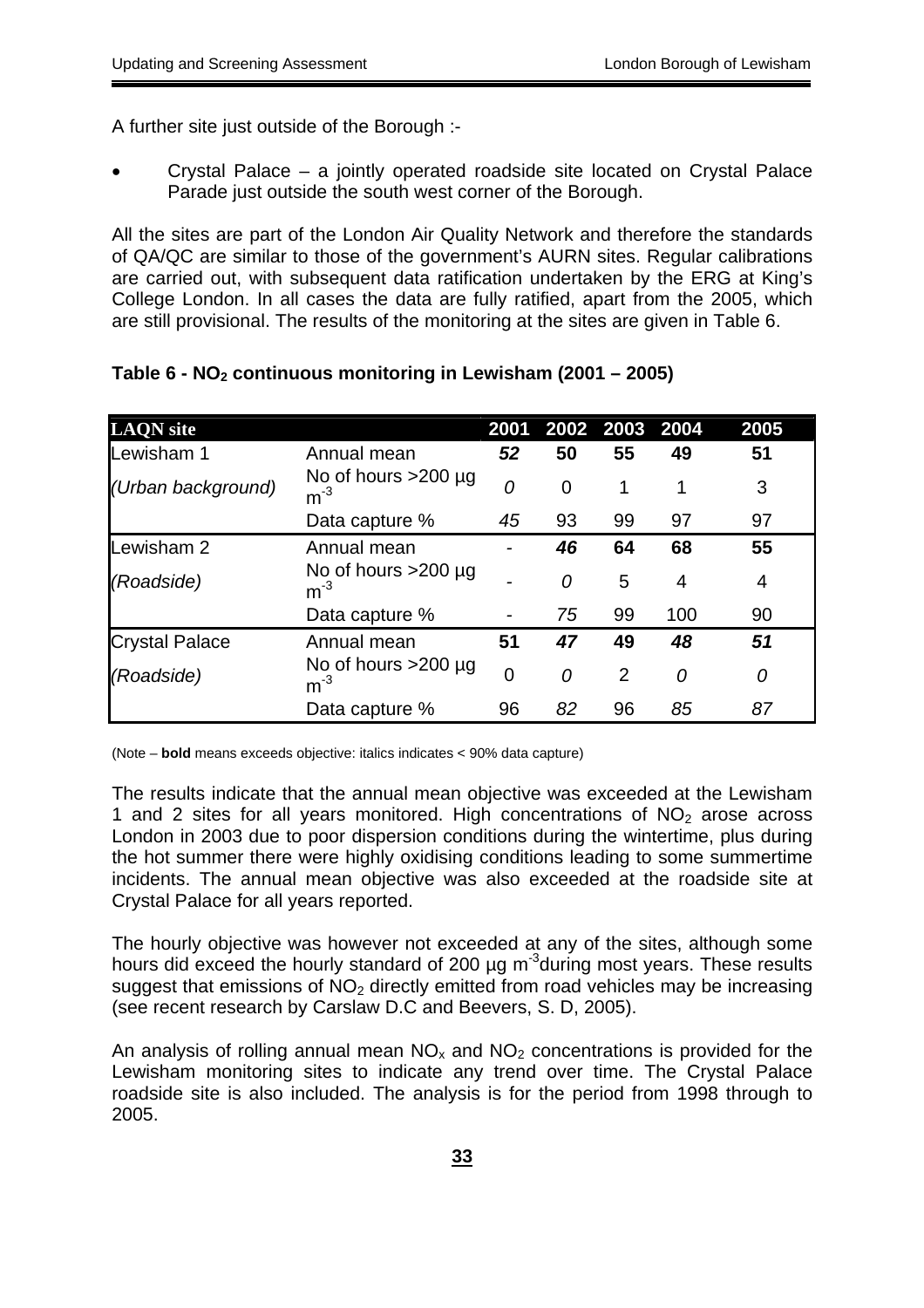Figure 2 illustrates changing concentrations over time for the sites, based on changing annual averaged hourly mean concentrations. The use of rolling annual concentrations in this way largely removes seasonal influences and provides a guide to changing trends over time.

Figure 2 - Rolling annual mean NO<sub>x</sub>/NO<sub>2</sub> trends for Lewisham and nearby sites **(1998 to 2005)** 



The rolling annual mean concentrations of  $NO<sub>x</sub>$  indicate a downward trend at the Lewisham 1 and Crystal Palace roadsides site over time in line with the expected reductions in emissions over time. An equivalent trend for  $NO<sub>2</sub>$  is less clear for the sites, with both remaining almost constant over the period of monitoring. The downward trend for NO<sub>x</sub> (approximately 60  $\mu$ g m<sup>-3</sup>) as the primary emission is more pronounced than that for  $NO<sub>2</sub>$  (approximately 10  $\mu$ g m<sup>-3</sup>) at Lewisham 1. At the Crystal Palace site,  $NO<sub>2</sub>$  has remained almost constant and appears in 2005 to be increasing marginally. This illustrates the difference between pollutants and the difficulty in reducing  $NO<sub>2</sub>$ , which is mostly a secondary pollutant that is largely determined by the oxidising capacity of the atmosphere. In addition it again highlights the recent research which indicates that direct  $NO<sub>2</sub>$  emissions may also be increasing.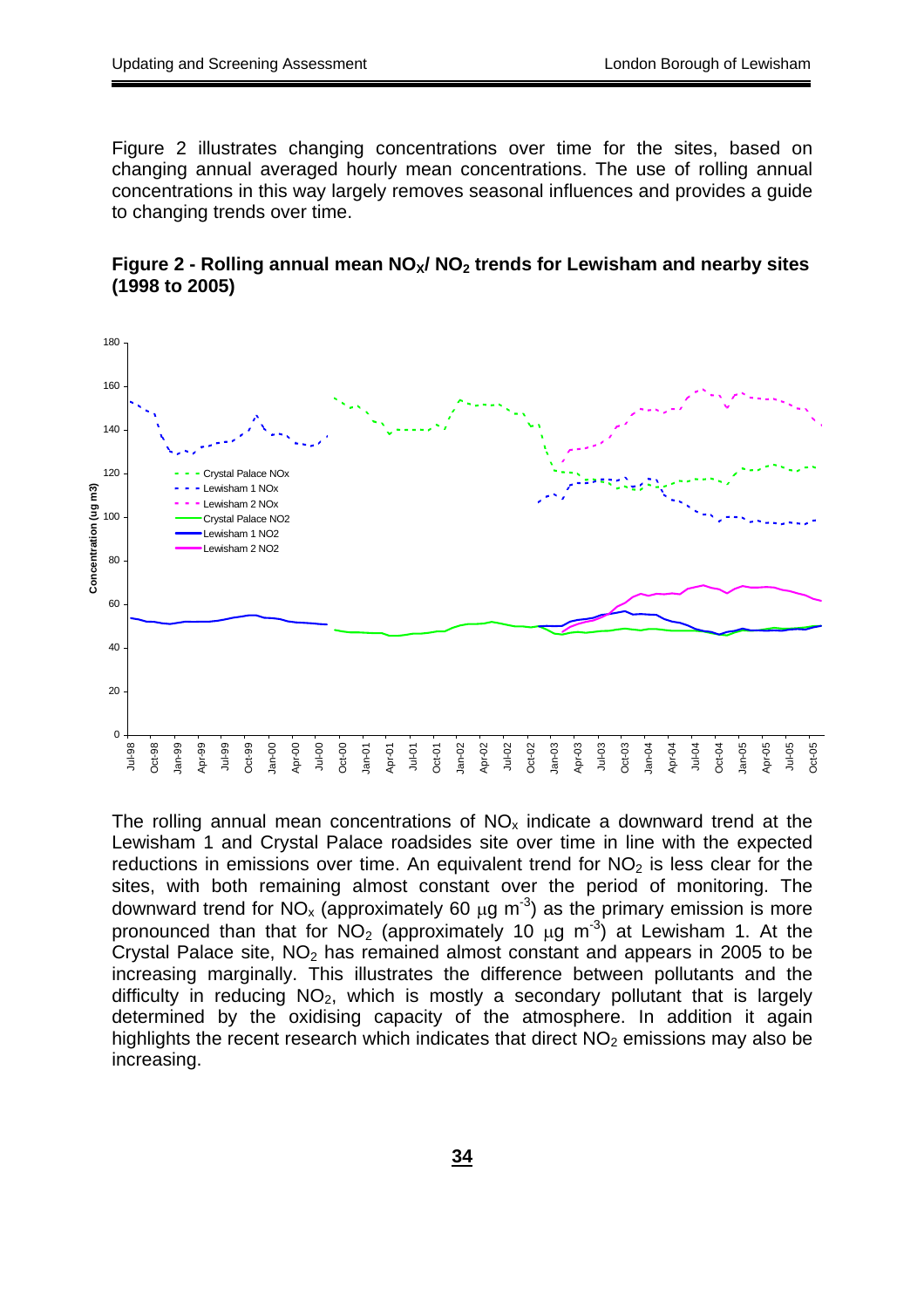The Lewisham 2 roadside site does not show any similar reductions; instead both  $NO<sub>x</sub>$  and  $NO<sub>2</sub>$  are increasing slightly, this may be a reflection of the short period of monitoring and the direct NO2 contribution referred to above.

The TG03 guidance also includes correction factors for future years at roadside and background locations and using this, estimated concentrations for the sites have been derived. The results are given below in Table 7.

#### Table 7 - Predicted NO<sub>2</sub> using corrected results for the Council's monitoring **sites (µg m-3)**

| SITE                 | <b>AWI</b> | <b>LW2</b> |
|----------------------|------------|------------|
| 2010 (based on 2005) | 44.6       | 46.3       |

The estimations for the above sites indicate that both sites will exceed the 2010 annual mean objective, despite the predicted reductions in emissions.

#### **Roads including narrow congested streets and junctions**

Busy streets where people may spend an hour or more close to traffic were examined in the second round USA. There has been no change to the previous findings since then and no new roads have been constructed with traffic flows greater than 10,000vpd in the Council's area since the first round of R&A where there is relevant exposure arising.

The new 2003 London Atmospheric Emissions Inventory (LAEI) has been used to identify changed flows and an examination of this has confirmed that there are no roads in the area with significant changes.

#### **New Industrial Sources and existing with significantly increased emissions**

There are no new industrial processes or changes relating to existing SELCHP incineration Part A1 installation and other industrial processes of relevance for  $NO<sub>2</sub>$ in the Borough, or neighbouring areas.

#### **Bus stations**

Lewisham bus station was examined in the previous USA and there has been no change to this position in this USA.

#### **Aircraft**

There is no relevant airport in or close to the Borough and as a result further assessment is not required.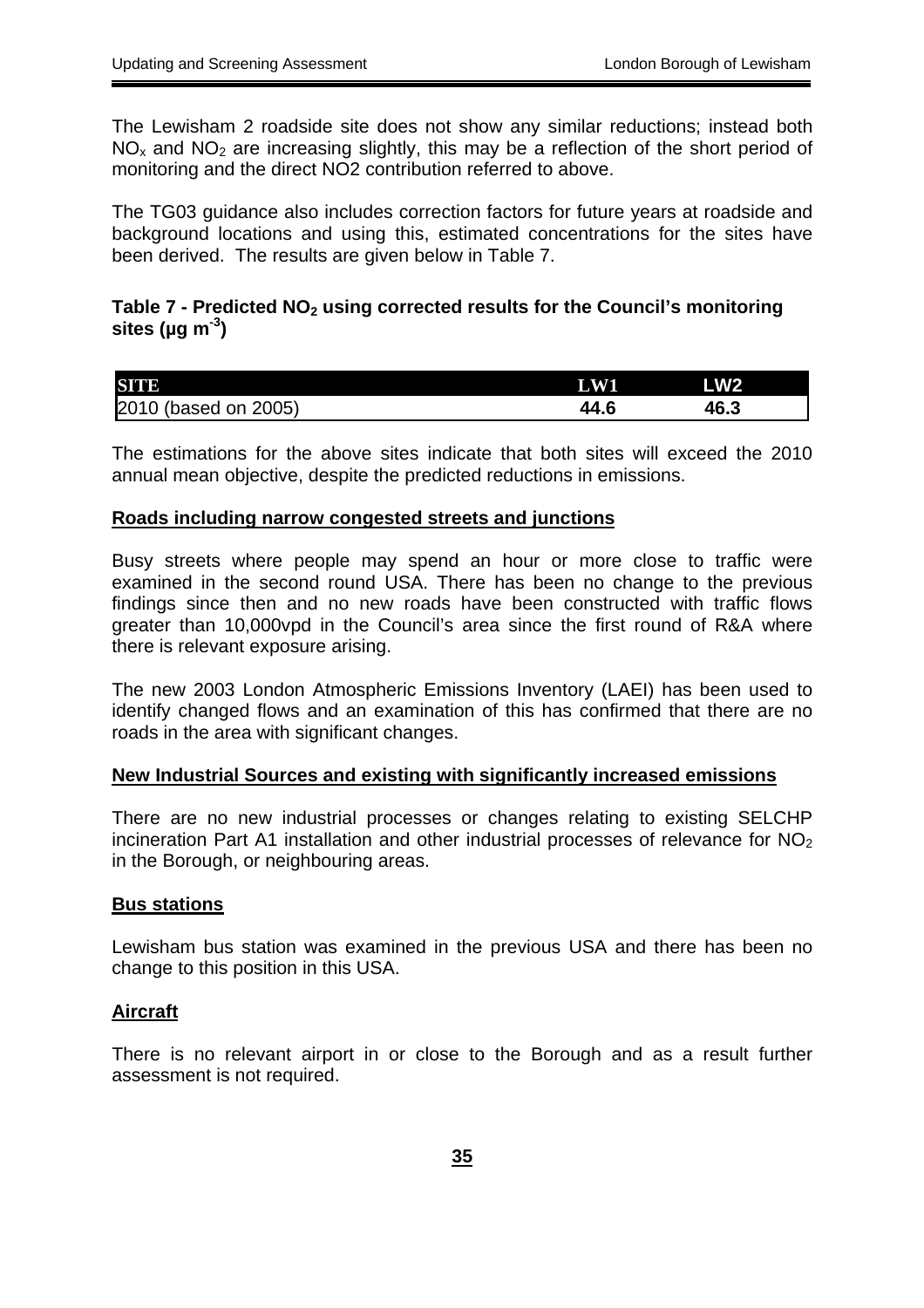## <span id="page-35-0"></span>**3.5.6 Conclusions**

Recent monitoring in the Borough confirms that the NO<sub>2</sub> objectives continue to be exceeded.

There have been no other significant changes to  $NO<sub>2</sub>$  concentrations or emissions in the Borough since the second round USA.

As a result of these findings a Detailed Assessment for NO<sub>2</sub> will not be **required for this round of review and assessment.**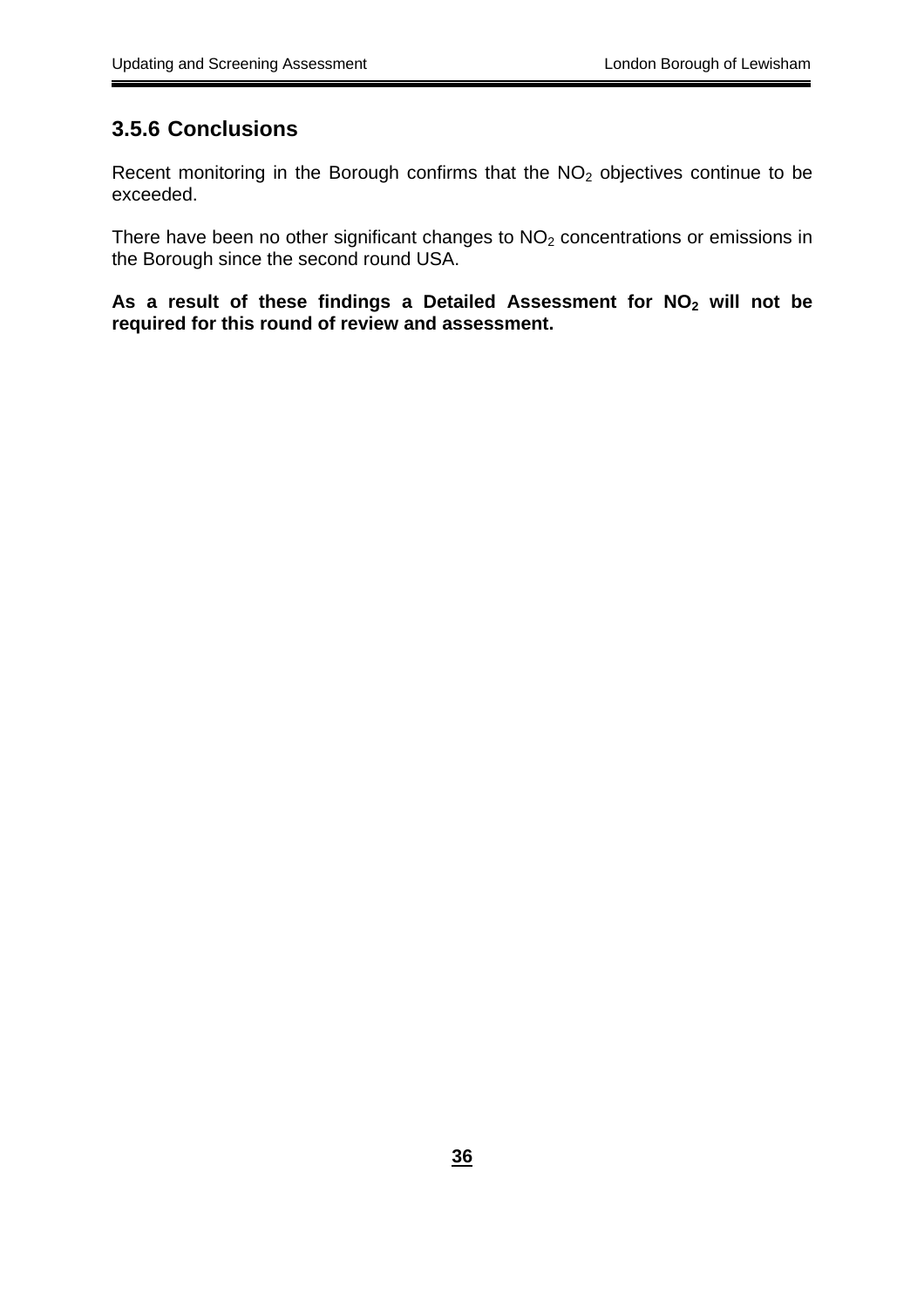## <span id="page-36-0"></span>**3.6 Sulphur Dioxide**

## **3.6.1 Objective**

*The current air quality objectives for sulphur dioxide are a 15 min mean concentration of 266µg /m - 3 not to be exceeded more than 35 times per year, to be achieved by the end of 2005.* 

*Additional objectives include a one hour mean concentration of 350µg /m - 3 not to be exceeded more than 24 times per year and a 24 hour mean concentration of 125µg /m - 3 not to be exceeded more than 3 times per year.* 

*These latter objectives, equivalent to the EU limit values, are all to be achieved by the end of 2004.* 

### **3.6.2 Pollutant Overview**

Sulphur dioxide  $(SO_2)$  is a colourless gas, produced from burning fossil fuels like coal and oil. Power stations and oil refineries are the main sources in the UK, with small releases from other industries.  $SO<sub>2</sub>$  is also found naturally in the air at low concentrations from natural releases such as volcanoes and forest fires.  $SO<sub>2</sub>$  also has a role in the formation of secondary particles.

SO<sub>2</sub> can cause breathing difficulties at high concentrations over short periods of time, particularly to those with asthma and chronic lung disease.

### **3.6.3 National Overview**

UK emissions have decreased to approximately 1Mt in 2003, representing a decrease of 74% from 1990 (DEFRA, 2005). This is mostly as a result of reduced emissions from the industrial and particularly the electricity supply sector, arising from the decreasing use of coal and increasing use of abatement equipment. However, coal combustion still accounts for  $76\%$  of the 2003 UK SO<sub>2</sub> emissions.

Emissions from petroleum use also have reduced due to a decline in fuel oil use and the reduction in the sulphur content in the fuel. These led by 2001 to a 96% reduction in  $SO<sub>2</sub>$  from the transport sector.

Monitoring results from sites across most of the UK indicate that the AQS objectives are met and that concentrations have reduced in over time. Unlike other LAQM pollutants, further large reductions in emissions are not expected in the coming years.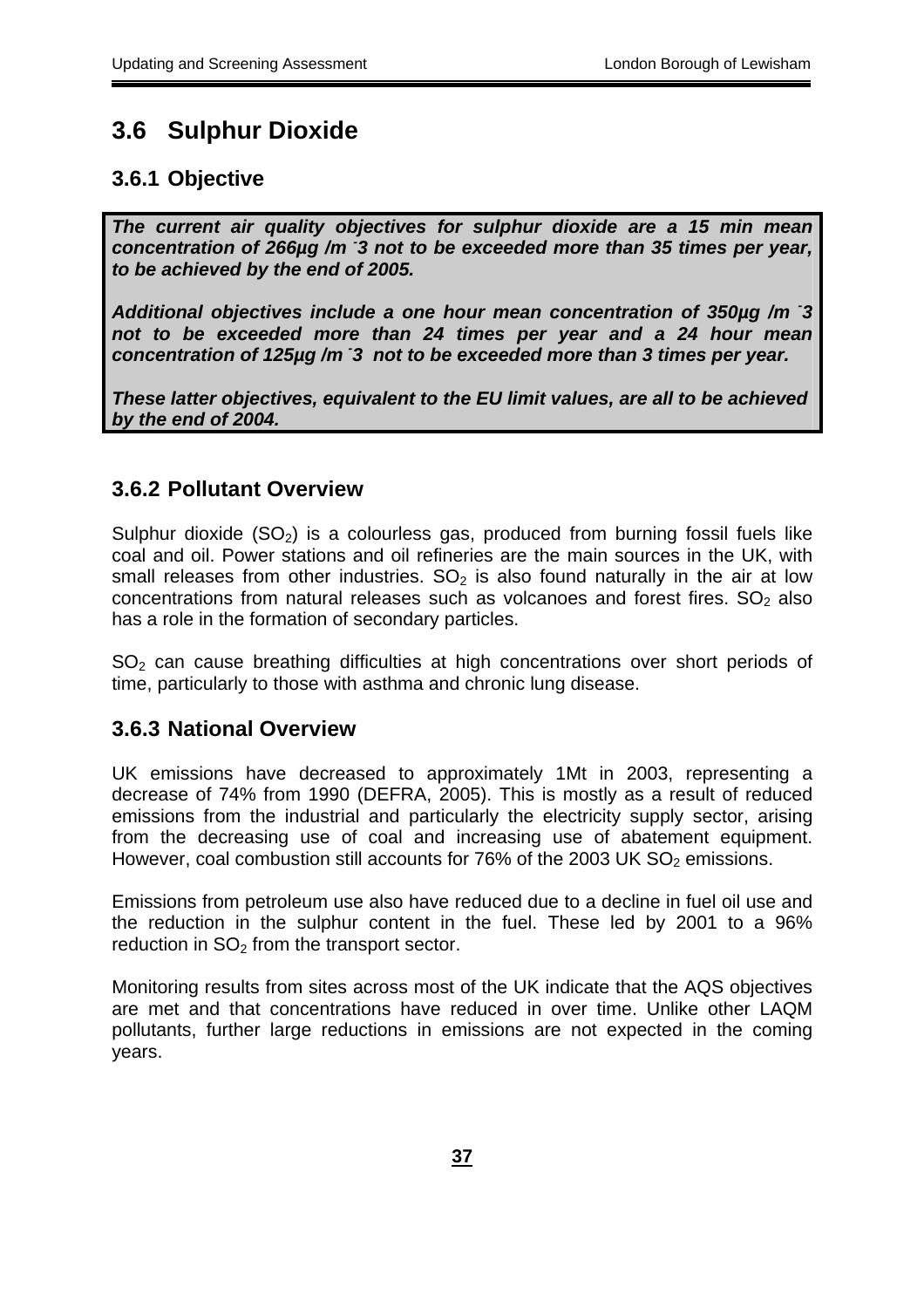<span id="page-37-0"></span>Despite most locations meeting the objectives, there are some areas where high concentrations do arise from specific local sources. As a result 11 local authorities across the UK declared AQMAs during the previous rounds of R & A.

#### **3.6.4 Assessment Methodology**

A checklist approach was used, based on:-

- **Monitoring data**. Ratified monitoring data should be considered and if the data indicate that the concentration exceeds any of the objectives then the Council will be required to proceed to the Detailed Assessment stage.
- New industrial sources and existing ones with significantly increased  **emissions.** For new industrial sources listed in TG03 it is likely that an air quality assessment will have been undertaken as part of the planning or permit process. The results from this should be cited. If no assessment was undertaken then TG03 provides nomograms for an assessment. The same approach is required where there has been a substantial increase in emissions (i.e. one greater than 30%).
- Areas of domestic coal burning. For domestic sources not previously considered there is the need to identify small areas (500 x 500m) where significant coal burning still takes place. If the density of coal burning premises exceeds 100 per 500 x 500m then a Detailed Assessment is required.
- **Boilers burning coal or oil**. For boiler plant it is necessary to identify all plant >5MW(thermal) that burns coal or fuel oil and establish whether there is relevant exposure within 500m. If such boilers are found then TG03 provides nomograms for an assessment to be made.
- **Shipping.** For shipping not previously considered or where there is new relevant exposure, it is necessary to identify if there is relevant exposure close to the berths and main area of manoeuvring. Should this be established then the number of ship movements (relating to large ships only) should be collated and if the number exceeds more than 5000 movements per year then a Detailed Assessment is required.
- **Railway locomotives**. Both diesel and coal fired locomotives emit sulphur dioxide and this is most relevant where the locomotives are stationary for periods of 15 minutes or more. It is also necessary to establish whether or not there is relevant exposure within 15m of the source. If there are more than two occasions when locomotives are stationary with engines running then it is necessary to go to a Detailed Assessment.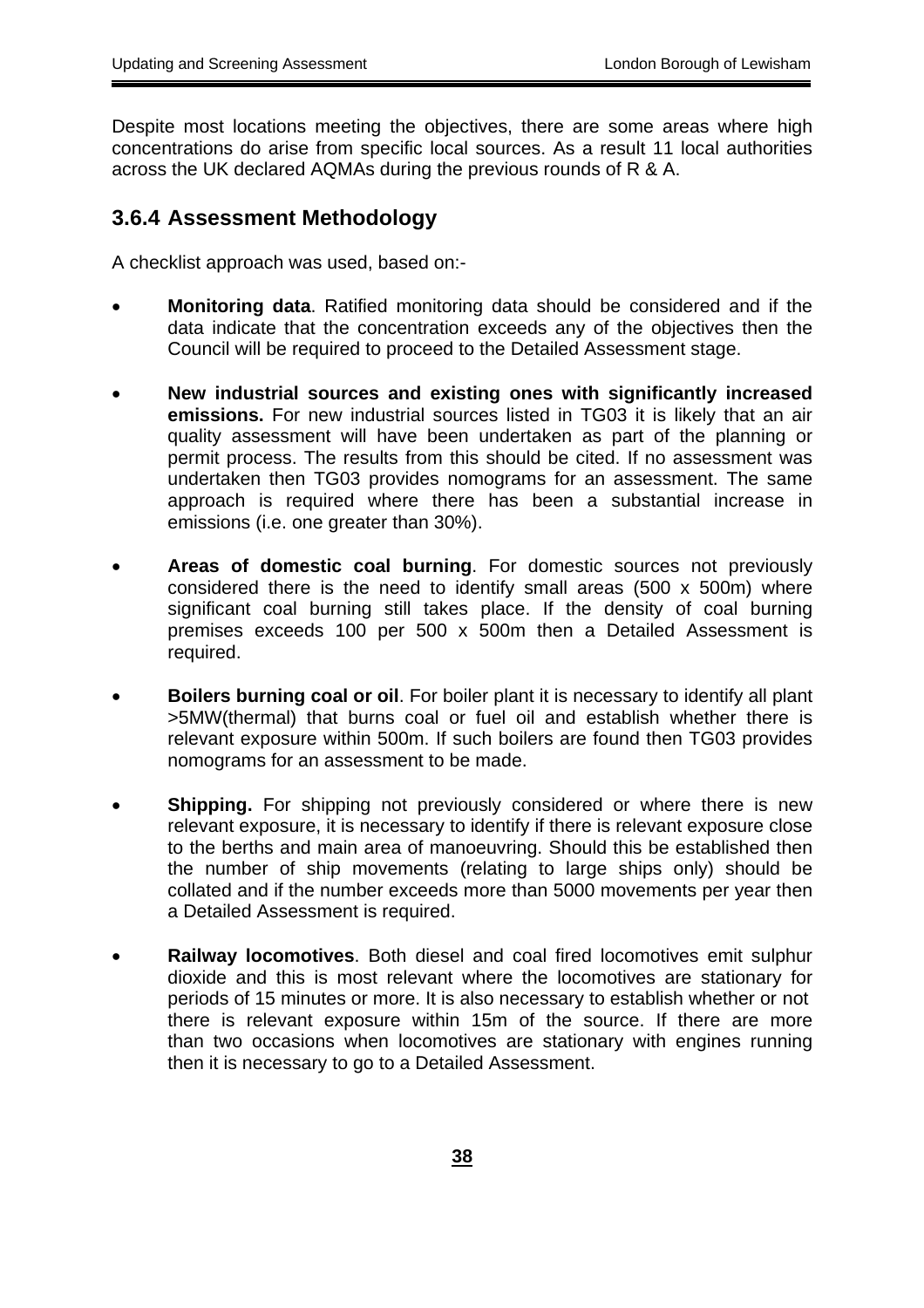#### **3.6.5 Assessment Results**

For the purposes of this review and assessment the following data was considered:-

#### **Monitoring**

The Council monitors  $SO<sub>2</sub>$  at both of its sites;

Lewisham 1 - an urban background site in Catford which opened in 1996 (sited in the middle of the Borough)

which opened in 2002. Lewisham 2 - a roadside site in New Cross towards the north of the Borough and

Both sites are part of the LAQN and the Lewisham 1 site is also part of the AURN.

The maximum 15-minute concentrations for each year at each site (plus the nearby Crystal Palace site, which is just outside the south east corner of the Borough) are given in Table 8, along with details of data capture. In all cases the data are fully ratified, apart from the 2005, which is still provisional.

| <b>Site</b>           | Data reported                                | 2001  |     | 2002 2003         | 2004  | 2005  |
|-----------------------|----------------------------------------------|-------|-----|-------------------|-------|-------|
| Lewisham 1            | Maximum 15 minute<br>$\mu$ g m <sup>-3</sup> | 56.4  | 259 | 285.7             | 194.9 | 109.5 |
|                       | Data capture %                               | 45    | 96  | 99                | 97    | 94    |
| Lewisham 2            | Maximum 15 minute<br>$\mu$ g m <sup>-3</sup> |       |     | 190.5 267.8 169.7 |       | 129.2 |
|                       | Data capture %                               |       | 75  | 96                | 100   | 99    |
| <b>Crystal Palace</b> | Maximum 15 minute<br>$\mu$ g m <sup>-3</sup> | 257.1 |     | 165.1 266.2 130.6 |       | 108   |
|                       | Data capture %                               | 92    | 89  | 77                | 85    | 74    |

#### Table 8 - SO<sub>2</sub> monitoring in Lewisham (2000 to 2005)

(Note – **bold** means exceeds objective: italics indicates < 90% data capture)

These results indicate that the 15-minute standard of 266  $\mu$ g m<sup>-3</sup> was exceeded at all three sites during 2003 only, although the standard was approached at Lewisham 1 in 2002 and Crystal Palace in 2001. In 2003 at the Lewisham 1 site there were 2 periods that exceeded, whilst at the other sites there was one 15-minute period only that exceeded per year. These episodes may be due to emissions from large point sources (possibly elsewhere in London). Despite these periods where the standard was exceeded, the 15-minute objective of more than 35 such periods was not exceeded.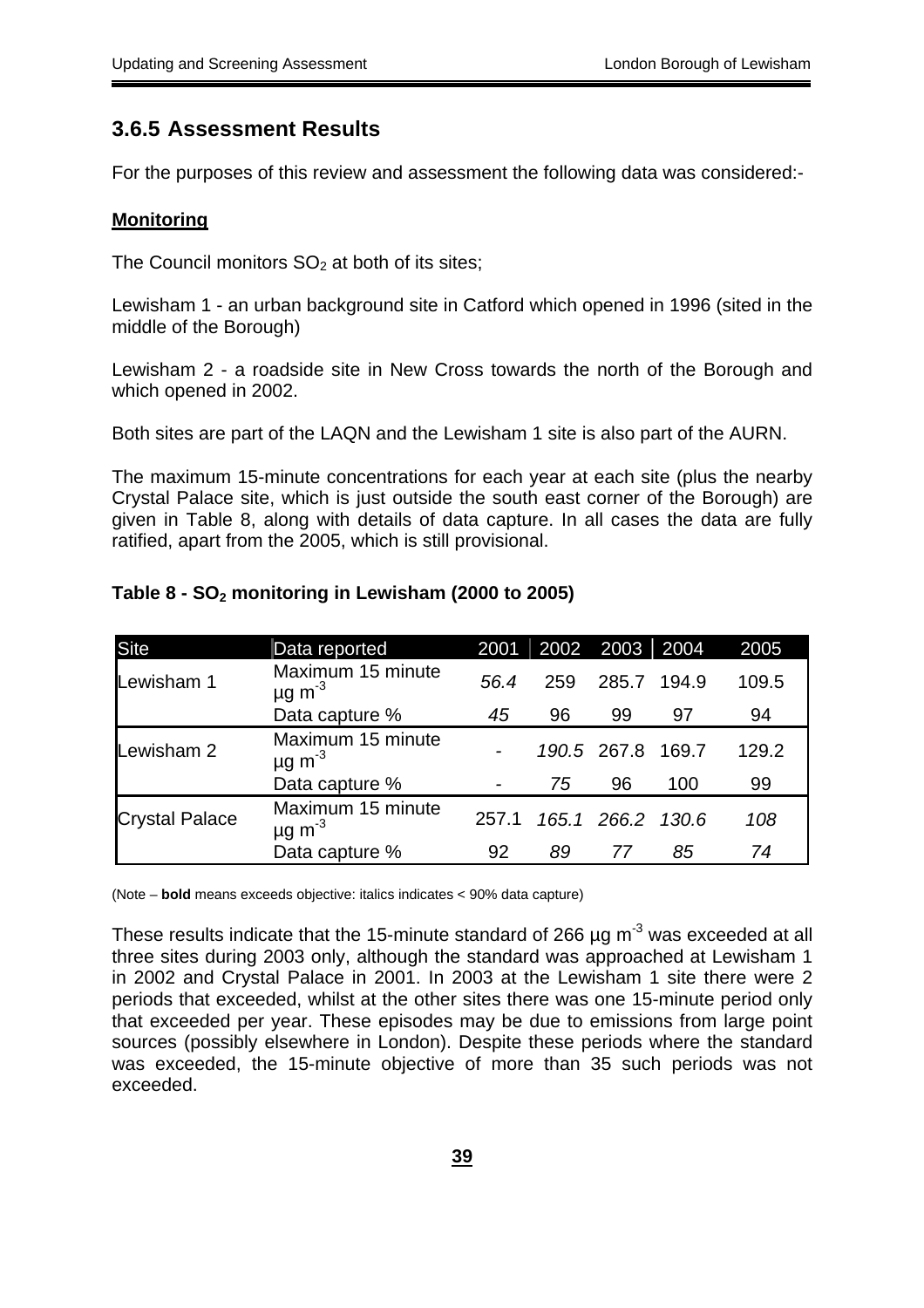<span id="page-39-0"></span>The stricter hourly and daily standards were also not exceeded in any year. These results indicate that the hourly and daily  $SO<sub>2</sub>$  objectives also were not exceeded over this period of monitoring. These results are considered representative of all the Council's area.

#### **Industrial Sources**

Emissions to air from the SELCHP incineration Part A1 installation were examined (as reported by the Environment Agency). These indicate that  $SO<sub>2</sub>$  emissions have not changed significantly since the last USA. This source and other Part B sources in the Borough and close to the Borough boundary were assessed previously and found not to be relevant. This position has not changed and no new sources have been introduced.

#### **Boilers**

There have been no new small boilers installed within the Borough since the last USA.

#### **Railway Locomotives**

Diesel trains were considered in the previous USA and found not to idle at locations close to relevant receptors. This position has not changed.

#### **Shipping**

A very small part of the Borough at its northern end fronts the river Thames and although there are small ship movements in this area they are not sufficient to require further investigation based on the TG3 guidance.

#### **Domestic Sources**

This was considered in the previous USA and no areas of domestic coal burning were identified. There has been no change to this position.

#### **3.6.6 Conclusions**

The Updating and Screening Assessment for sulphur dioxide has not identified a risk of the new objective being exceeded by the end of 2003 in the Borough.

The findings of the Updating and Screening Assessment have shown that there have not been any significant changes to sulphur dioxide concentrations or emissions in the Borough since the second round USA.

**As a result, a Detailed Assessment for sulphur dioxide will not be required for this round of review and assessment.**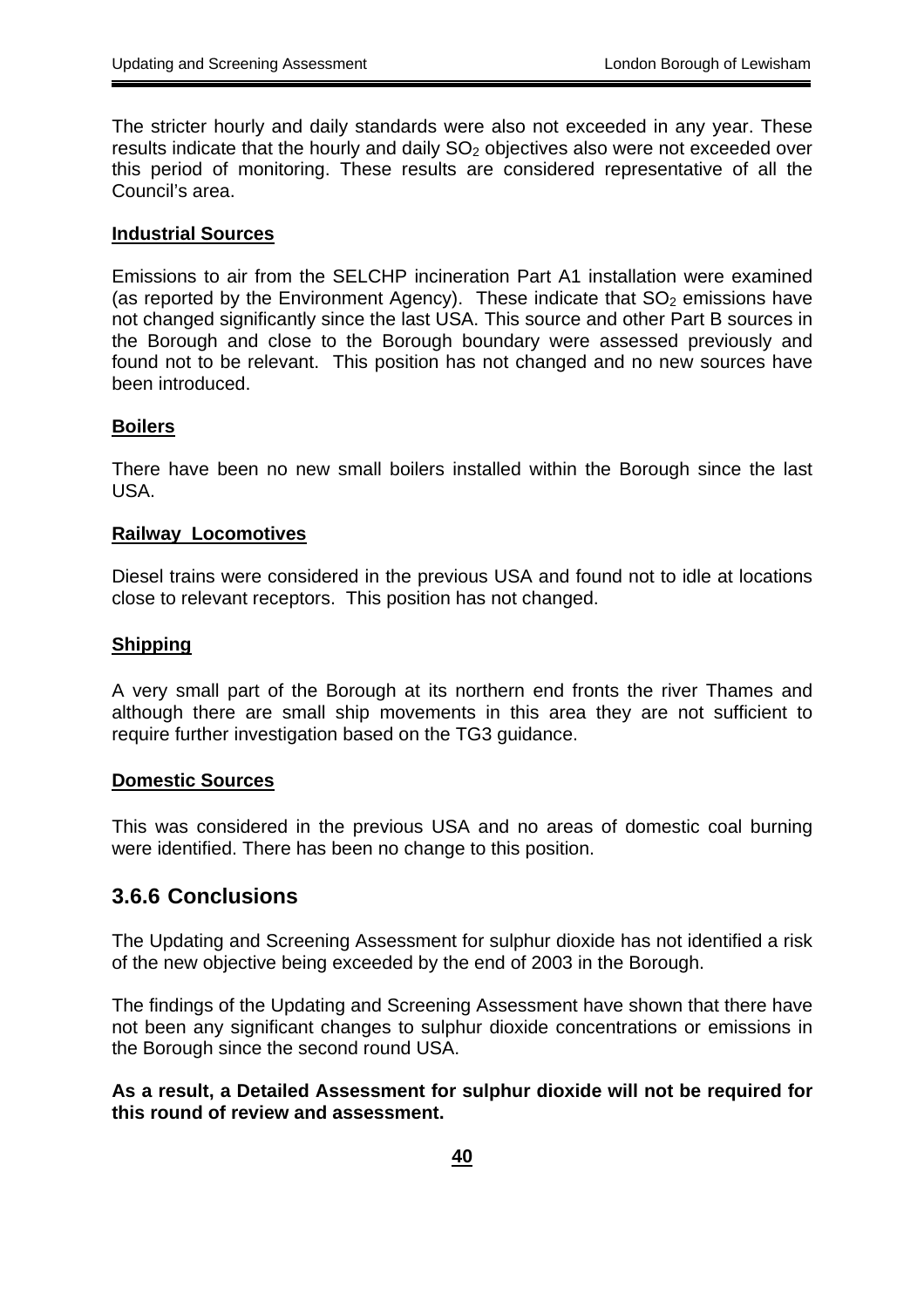## <span id="page-40-0"></span>**3.7 Particulates**

## **3.7.1 Objective**

*The current air quality objectives for PM10 are an annual mean concentration of 40* µ*g/m<sup>3</sup> and a 24 hour mean concentration of 50* µ*g/m<sup>3</sup> not to be exceeded more than 35 times per year. Both objectives are to be achieved by the end of 2004 and are based upon measurements by the European gravimetric transfer reference sampler or equivalent.* 

 *The EU has also set indicative limits (Stage 2 limit values) to be achieved by the beginning of 2010. These limit values are more stringent than the existing objectives. The government has adopted these as provisional objectives for England, Wales and Northern Ireland (excluding London), although it has not brought them into regulation for the purposes of LAQM.* 

*Specific objectives have been included for London; these are an annual mean concentration of 23*  $\mu$ *g/m<sup>3</sup> and a 24 hour mean concentration of 50*  $\mu$ *g/m<sup>3</sup> not to be exceeded more than 10 times per year. The TG (03) guidance suggests that local authorities consider them as part of this second round of review and assessment as the findings will provide valuable information, particularly when assessing future local development proposals* 

## **3.7.2 Pollutant Overview**

There are a wide range of emission sources that contribute to  $PM_{10}$  concentrations in the UK. The  $PM_{10}$  (particles measuring 10 $\mu$ m or less aerodynamic diameter) standard was agreed to represent those particles likely to be inhaled by humans, accepting that the chemical and physical composition varies widely. In view of this there are a wide range of emission sources that contribute to  $PM_{10}$  concentrations in the UK

Research studies have confirmed that these sources can be divided into three main categories:-

- Primary particle emissions are derived directly from combustion sources, including road traffic, power generation and industrial processes.
- Secondary particles are formed by chemical reactions in the atmosphere and comprise principally of sulphates and nitrates.
- Coarse particles comprise emissions from a wide range of sources, including resuspended dusts from road traffic, construction works, mineral extraction processes, wind-blown dusts and soils, sea salt and biological particles.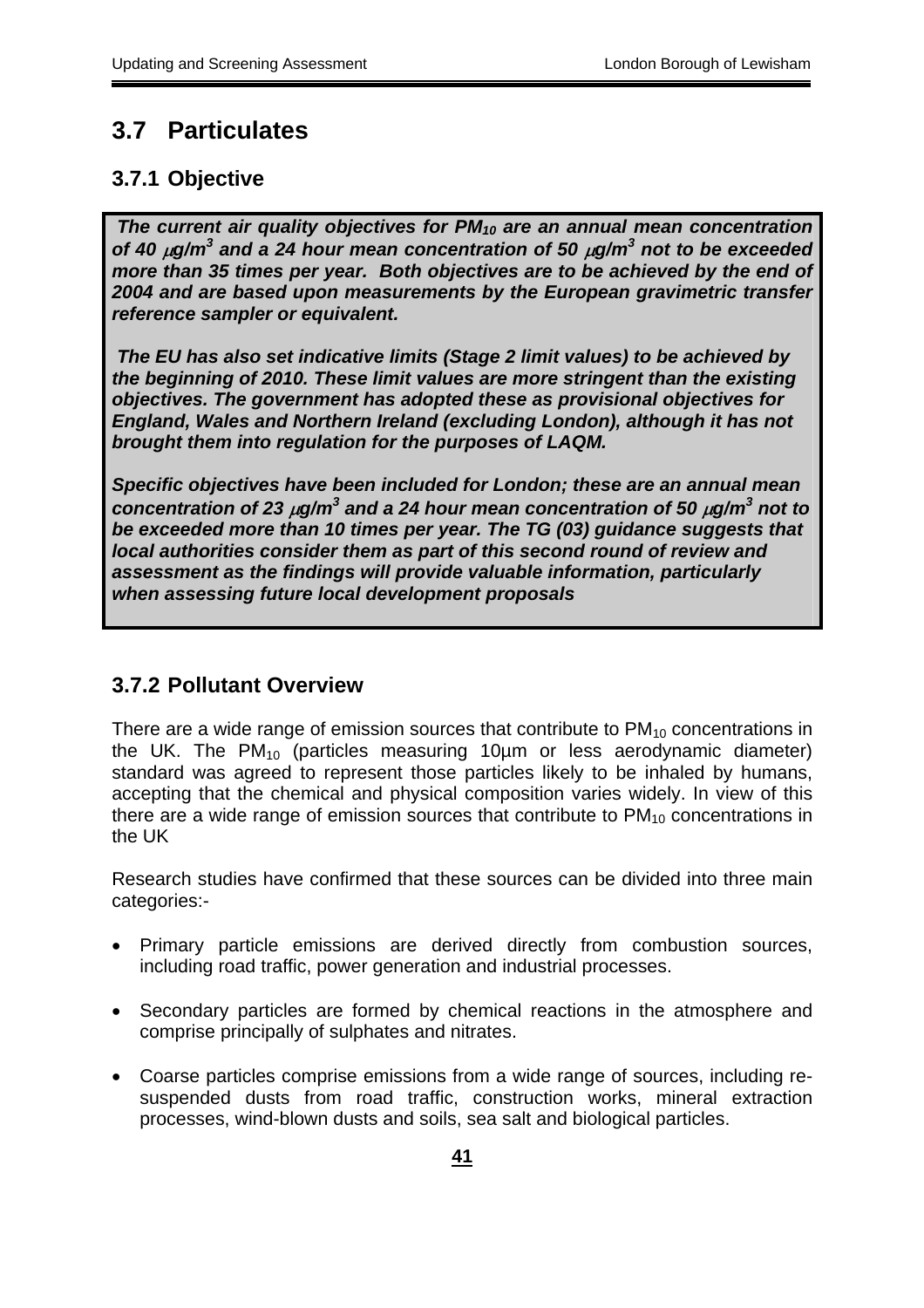<span id="page-41-0"></span>The expected reduction in national particle emissions in future years is different for each source type.

For example, emissions from road transport will be governed by new legislation on vehicle emission standards; emissions of secondary particles will be largely governed by controls on power generation, industrial and transport  $SO<sub>2</sub>$  and  $NO<sub>x</sub>$ emissions, both in the UK and in Europe. Emissions of coarse particles are largely uncontrolled and, in general, are not expected to decline in future years.

Approximately half of the AQMAs declared during the first round of review and assessment were for the 24-hour mean  $PM_{10}$  objective. The majority of these are in combination with  $NO<sub>2</sub>$  and are associated with road transport sources. Other AQMAs have been declared in relation to industrial activities and fugitive sources around a quarry and from port handling activities.

Particles are associated with a range of health effects, including effects on respiratory and cardiovascular systems, asthma and mortality. As a result, EPAQS recommended a daily standard based on the evidence reviewed with an annual mean standard to assist with policy formation.

A subgroup of the Committee on the Medical Effects of Air Pollutants (COMEAP) is currently preparing a report which will, as far as possible, quantify the benefits to health of reducing air pollution in the UK. This group has previously advised that there is strengthening evidence base that links long-term exposure to particles and mortality and are of the view that the associations reported are likely to represent causal relationships with air pollution. They are also investigating the effects on morbidity and aim to publish a detailed report later in 2006.

#### **3.7.3 National Overview**

The main sources of primary  $PM_{10}$  are road transport (with diesel vehicles emitting a greater mass per vehicle kilometre driven than other vehicles), stationary combustion (with domestic coal combustion traditionally being a major source of emissions) and industrial processes (including bulk handling, construction, mining and quarrying). Current UK emissions are estimated to be 0.14 Mt in 2003 (DEFRA, 2005) and emissions have declined by 51% between 1990 and 2003, partly reflecting a trend away from coal use particularly by domestic users.

PM<sub>10</sub> emissions from road transport have also shown a steady decline across recent years. Coal combustion and road transport together contributed 57% of UK emissions of  $PM<sub>10</sub>$  in 2003.

Monitoring results from across the UK continue to indicate that sites, including busy roadside sites, exceed the current 2004 daily mean objective during some years. Concentrations of annual mean  $PM_{10}$  are generally well below the 2004 objective.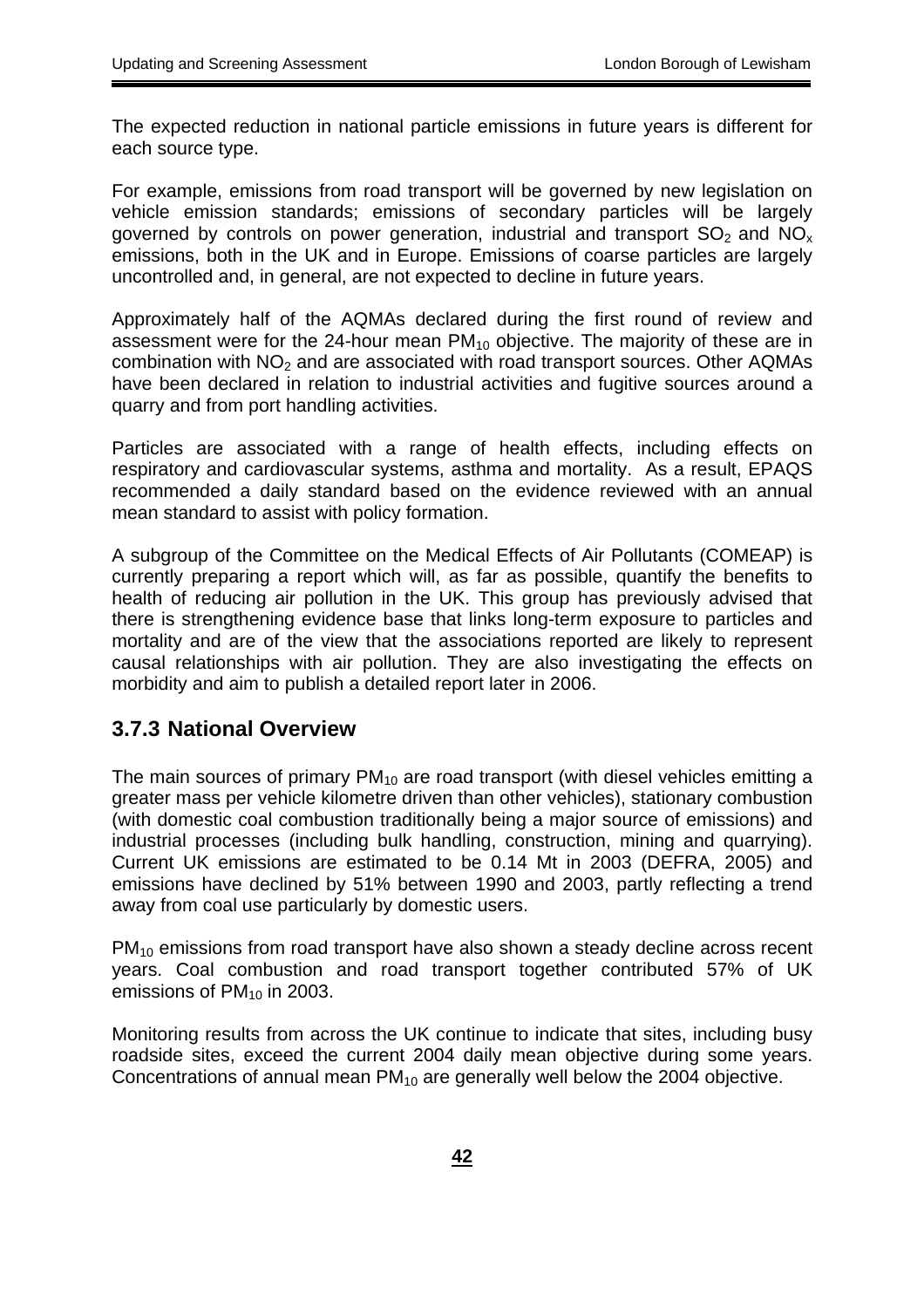<span id="page-42-0"></span>Further emission reductions of 69% for  $PM_{10}$  improvements are projected over the period to 2010, arising as tougher Euro standards come into force for new vehicles, and the older vehicle fleet is replaced. Additional post 2010 emissions reductions are also projected to occur (DEFRA, 2004).

As a result of high concentrations arising post 2004 more than 50 AQMAs were declared across the UK during the first and second rounds of R & A for the daily mean objective.

### **3.7.4 Assessment Methodology**

A checklist approach was used, based on:-

- **Monitoring data**. Ratified monitoring data is to be considered and if the data indicate that the concentration exceeds the 2004 objectives then the Council will be required to proceed to the Detailed Assessment stage.
- specific road traffic examples not considered in the previous rounds of R&A. this type of vehicle exceeds 20% and the HGV/ bus flow exceeds 2000vpd. **Roads including junctions and new roads.** These sections focus on For busy roads with annual average daily traffic flows exceeding 10,000vpd any relevant exposure within 10m of the kerb needs to be determined. It is then possible to use the DMRB screening model to predict the number of 24 hour periods exceeding 50  $\mu$ g m<sup>-3</sup>. If the number is greater than 35 then a Detailed Assessment is necessary. Similar assessments are required for roads with high numbers of HGVs and/or buses, i.e. where the proportion of For any new roads a specific assessment is required based on the DMRB screening model. Similarly roads close to the objective at the last review and assessment or roads with significantly changed flows (>25% increase) should be re-assessed.
- New industrial sources and existing ones with significantly increased  **emissions.** For new industrial sources listed in the guidance it is likely that an air quality assessment will have been undertaken as part of the planning or permit process. The results from this should be cited. If no assessment was undertaken then TG03 provides nomograms for an assessment. The same approach is required where there has been a substantial increase in emissions (i.e. one greater than 30%).
- Areas of domestic coal burning. For domestic sources, not previously considered, there is the need to identify small areas (500m x 500m) where significant solid fuel burning still takes place. If the density of such premises exceeds 50 houses then the nomogram in TG03 is used to determine whether or not a Detailed Assessment is required.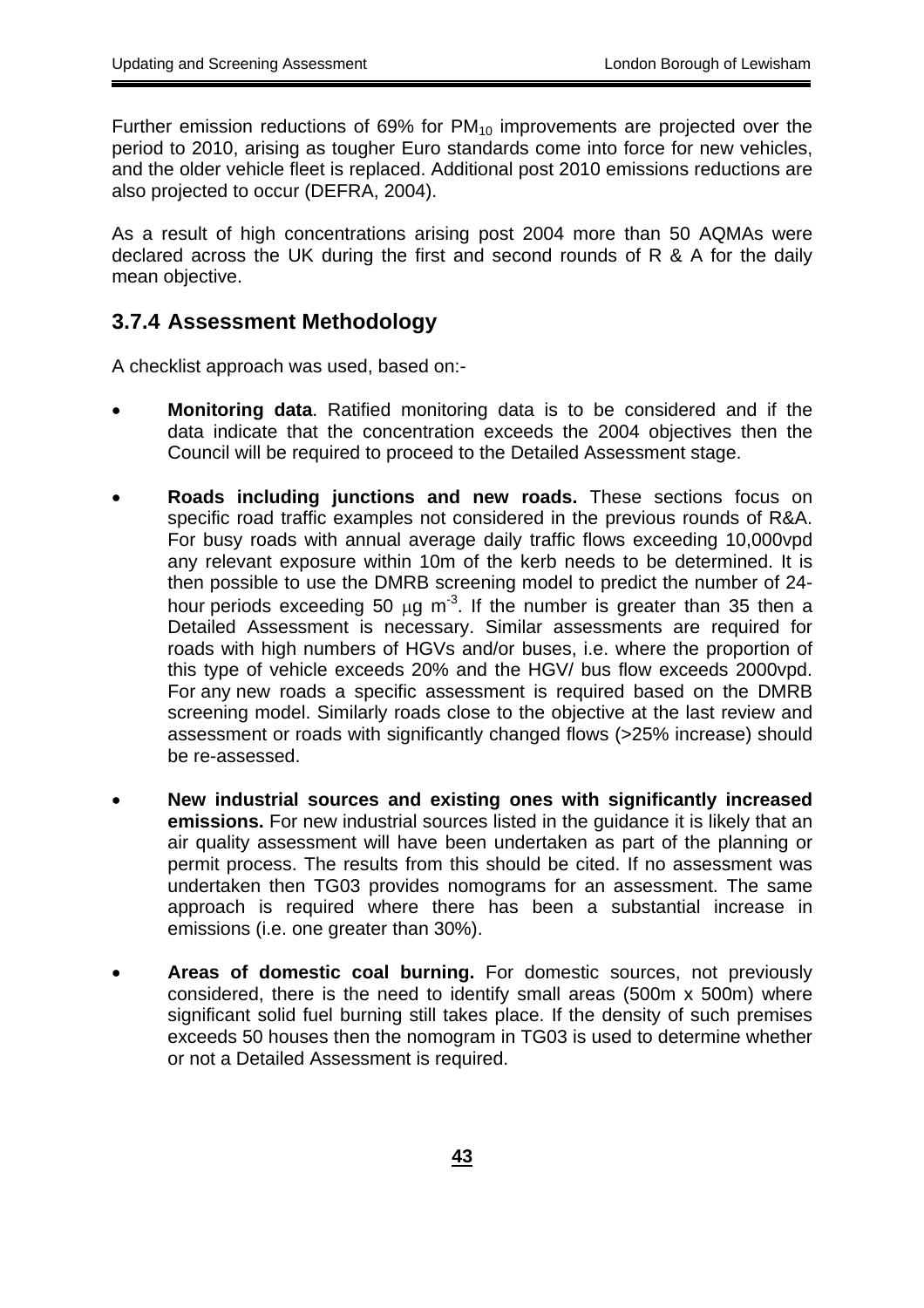- <span id="page-43-0"></span>Quarries, landfill sites, opencast coal, handling of dusty cargoes at  **ports.** For quarries, landfill and other waste sites, and ports where dusty cargoes are handled not previously considered then it is necessary to identify whether there is relevant exposure near to any unpaved haul road, processing plant and materials handling facility. Poultry farms with known dust problems are also introduced by the new DEFRA advice. The proximity to each relates to distance, which is dependant on the annual mean background. For sites identified there is a need to use professional judgement based on complaints received and concerns related to the premises.
- **Aircraft.** Aircraft emissions are important if there is relevant exposure within 500m of the airport boundary. If the source has not been previously considered and the equivalent passenger numbers is predicted to exceed 10 million passengers per annum (mppa), then a Detailed Assessment is required.

### **3.7.5 Assessment Results**

For the purposes of this review and assessment the following data was considered:-

#### **Monitoring**

apart from the 2005, which is still provisional. The Council currently operate a continuous analyser at its Lewisham 2 monitoring site. The site opened in 2002 and is located at the roadside in New Cross. The site is part of the London Air Quality Network and therefore the standards of QA/QC are similar to those of the government's AURN sites, with subsequent data ratification undertaken by ERG at King's College London. In all cases the data is fully ratified,

The Lewisham site uses a TEOM instrument and the results have been factored to a gravimetric equivalent (x 1.3). Monitoring is also undertaken in neighbouring LAQN sites at Crystal Palace, Blackheath (Greenwich 7) and Old Kent Road (Southwark 2). All these sites use TEOM instruments too. The following table provides the results or the monitoring sites.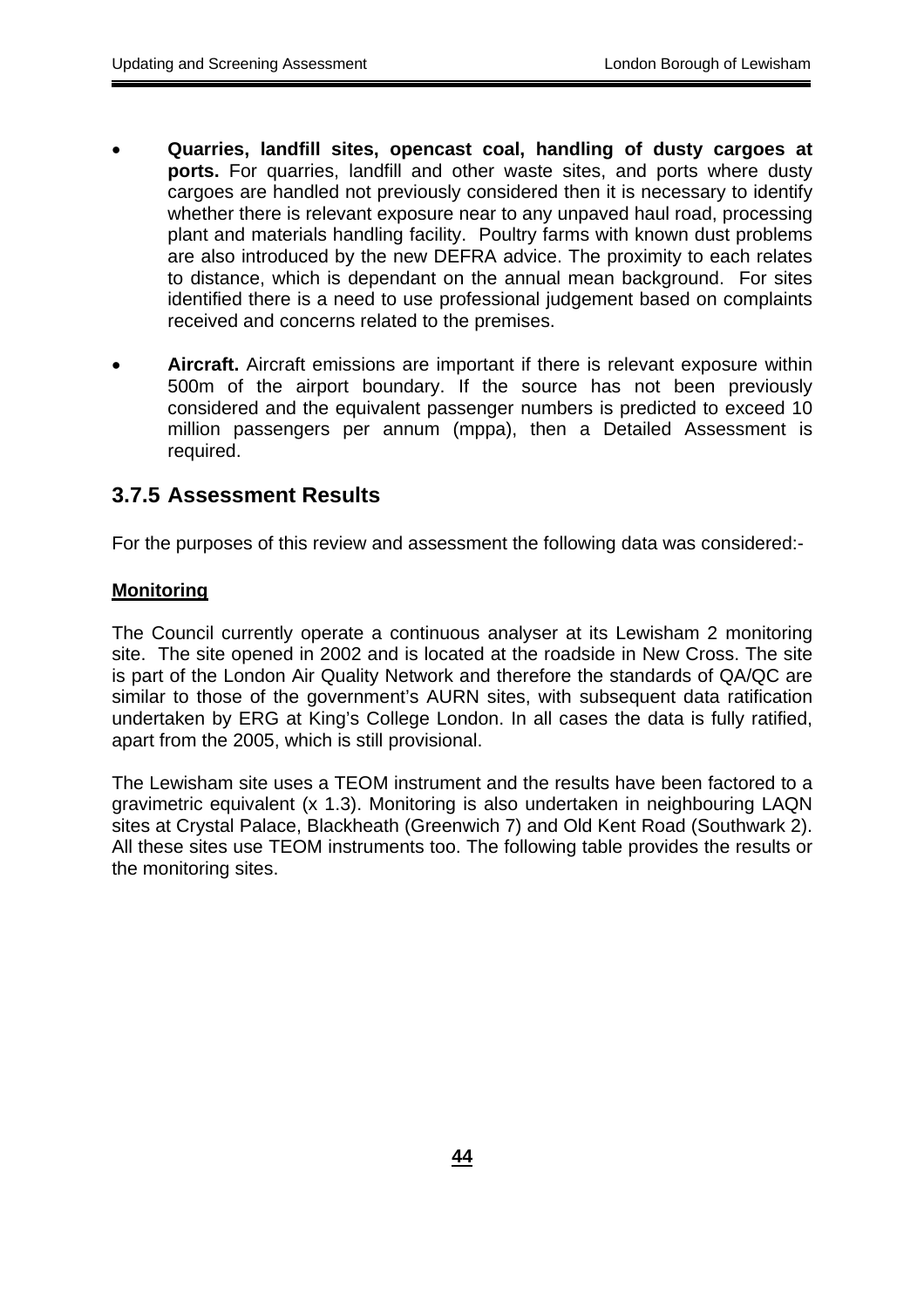| <b>Site</b>           |                                  | 2001 | 2002 | 2003 | 2004 | 2005 |
|-----------------------|----------------------------------|------|------|------|------|------|
| Lewisham 2            | Annual mean                      |      | 31   | 37   | 31   | 30   |
|                       | No of days $>$ 50 µg<br>$m^{-3}$ |      | 17   | 47   | 19   | 24   |
|                       | Data capture                     |      | 45   | 82   | 99   | 99   |
| <b>Crystal Palace</b> | Annual mean                      | 31   | 28   | 27   | 26   | 28   |
|                       | No of days $>$ 50 µg<br>$m^{-3}$ | 24   | 6    | 17   | 4    | 7    |
|                       | Data capture                     | 98   | 99   | 93   | 91   | 91   |
| Greenwich 7           | Annual mean                      |      | 35   | 35   | 31   | 30   |
|                       | No of days $>$ 50 µg<br>$m^{-3}$ |      | 43   | 55   | 25   | 22   |
|                       | Data capture                     |      | 96   | 99   | 92   | 90   |
| Southwark 2           | Annual mean                      |      |      |      | 32   | 32   |
|                       | No of days $>$ 50 µg<br>$m^{-3}$ |      |      |      | 29   | 26   |
|                       | Data capture                     |      |      |      | 99   | 98   |

#### **Table 9 - Monitoring at Lewisham and nearby sites (2001 to 2005)**

(Note – **bold** means exceeds objective: italics indicates < 90% data capture)

The results indicate that the 2004 daily mean objective of more than 50  $\mu$ q m<sup>-3</sup> was exceeded in the Borough at the Lewisham 2 site in 2003, and also at the Greenwich 7 site in nearby Blackheath in 2003.

The annual mean objective however was not exceeded at any of the sites during the period reported, although the annual mean objective was approached at the Lewisham 2 site in 2003. It should be noted that 2003 was a year with high pollutant concentrations in many areas of the UK, due to the long periods of high pressure that arose during the hot summer months. Such periods are conducive to secondary particle formation over wide areas.

Based on the above 2004 results, an estimate of 2010 concentrations and number of days greater than 50  $\mu$ g m<sup>-3</sup> can be made using the TG03 updated guidance. These estimates are given in table 10.

Table 10 - Estimated 2010 PM<sub>10</sub> results at Lewisham and nearby sites (using **updated TG03 guidance)** 

| <b>Site</b>           | Annual mean (µg m <sup>-3</sup> ) | No. of days> 50 µg<br>$\mathsf{m}^\text{-3}$ |  |  |
|-----------------------|-----------------------------------|----------------------------------------------|--|--|
| Lewisham 2            | 28.2                              | 21.4                                         |  |  |
| Greenwich 7           | 28.2                              | 21.4                                         |  |  |
| <b>Crystal Palace</b> | 23.6                              | 9.3                                          |  |  |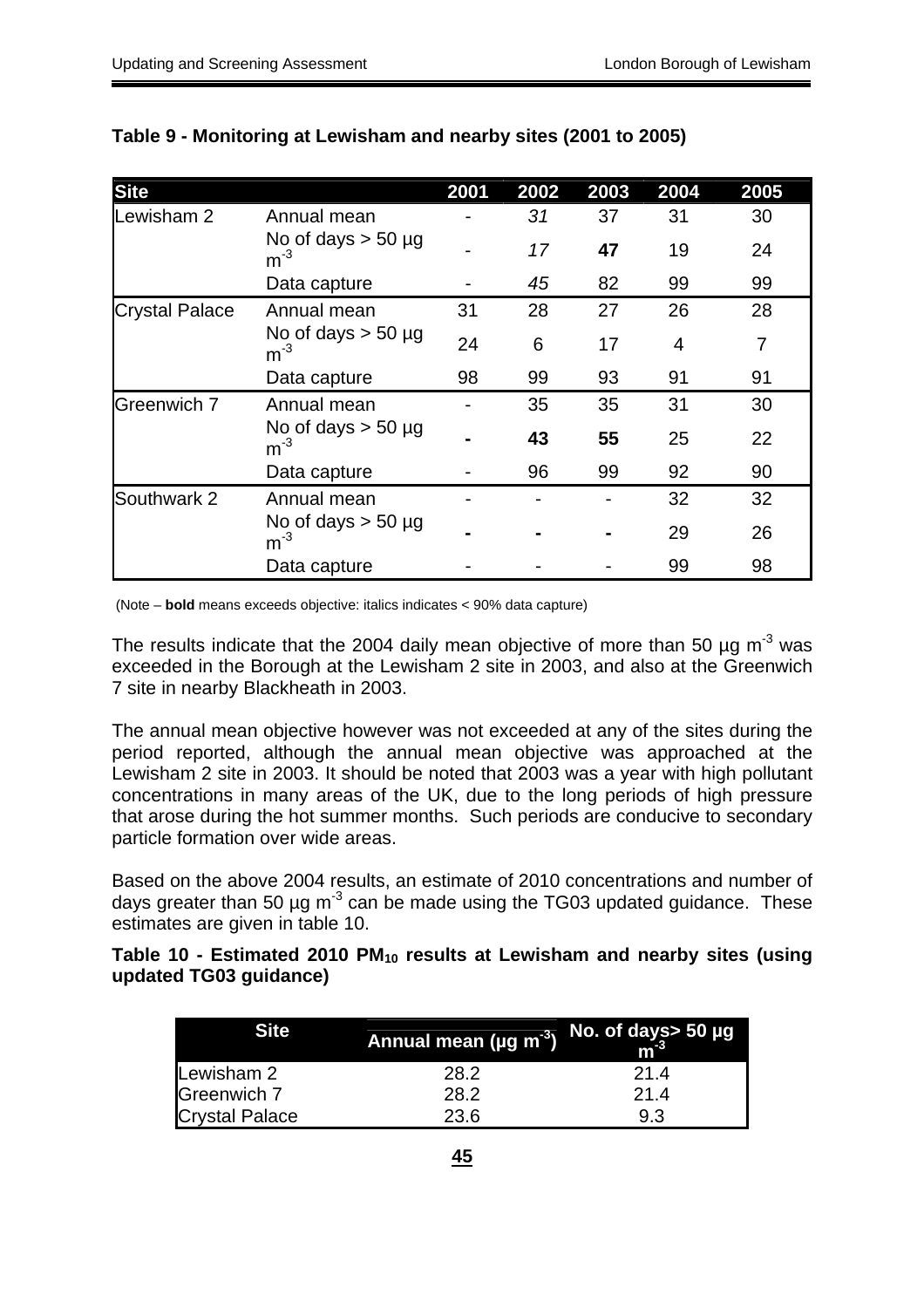Despite the predicted reduction resulting from future emission changes, the estimates for the Lewisham 2 and other nearby sites are predicted to exceed the provisional London 2010 objectives. These predictions suggest that other busy roadside sites within Lewisham may also exceed these provisional future objectives.

An analysis of rolling annual mean  $PM_{10}$  concentrations and daily mean  $PM_{10}$ exceedences is provided for the Lewisham monitoring site to indicate any trend over time. The analysis is for the period from 2000 through to 2005. The Crystal Palace and Greenwich 7 roadside sites are also included for comparison purposes. Figure 3 illustrates changing concentrations over time, based on changing rolling annual mean  $PM_{10}$  concentrations and Figure 4 the rolling daily mean  $PM_{10}$  exceedences. The use of rolling data in this way largely removes seasonal influences and thus provides a guide to changing trends over time.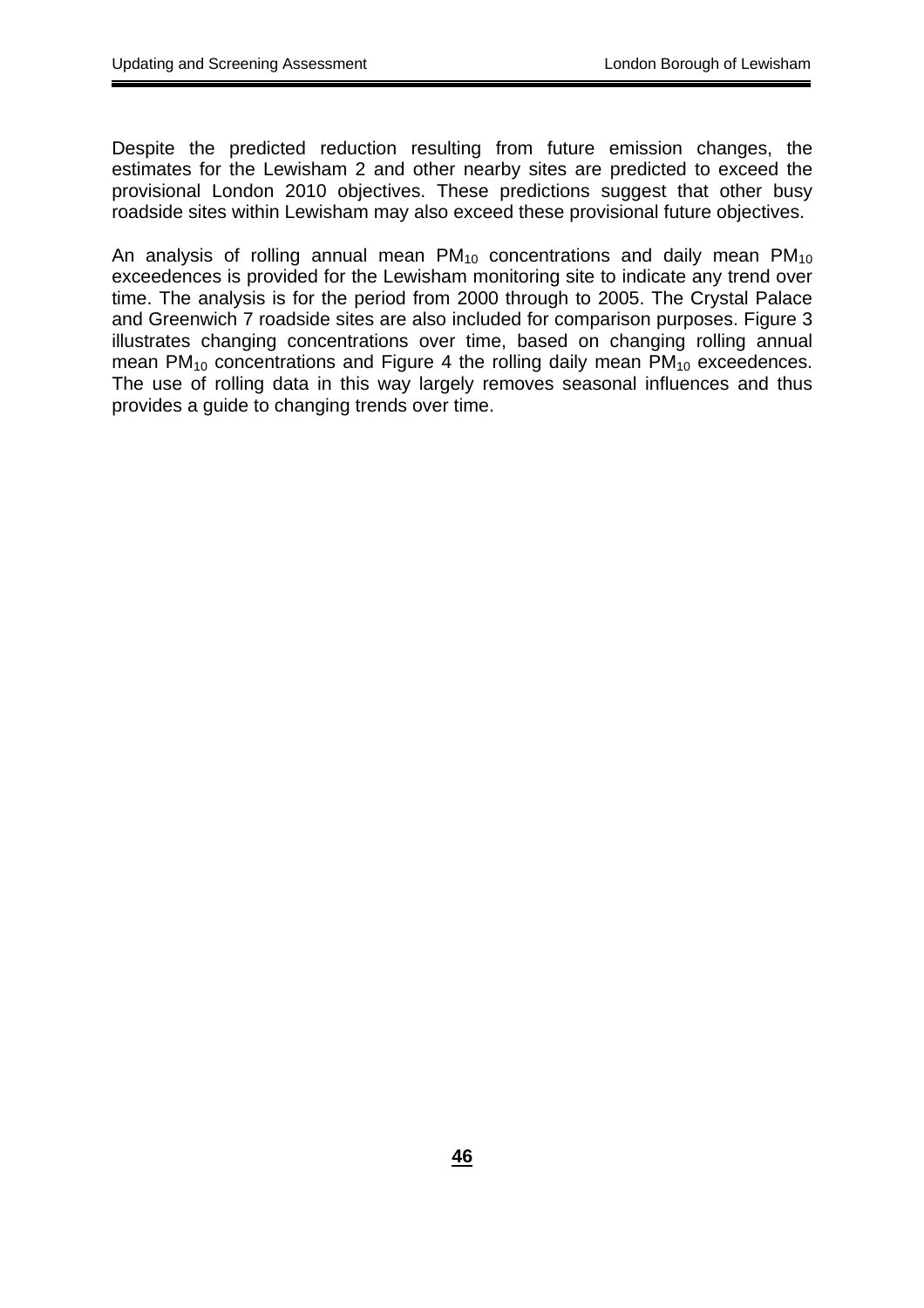



The rolling annual mean trend for the Crystal Palace site provides the longest dataset. The site shows a slight downward trend from 2000 to 2005, less than 3 µg  $m<sup>-3</sup>$  over this period. The data for the Lewisham 2 and Greenwich 7 sites show a similar pattern for the period that the graphs overlap. These indicate for the Greenwich 7 site that concentrations increased during 2003 before tailing off in 2004 to a lower concentration than at the start of the graph.

The use of trends in this way highlights that, although concentrations dropped in 2004, this was mainly as a result of the pollution incidents in 2003 not being repeated in 2004. Levels have dropped just below pre 2003 levels and do not appear to be further reducing; indeed for some sites there may be a slight increase, possibly as a result of increasing primary  $PM_{10}$  emissions (ERG, 2006) rather than the predicted decrease in emissions.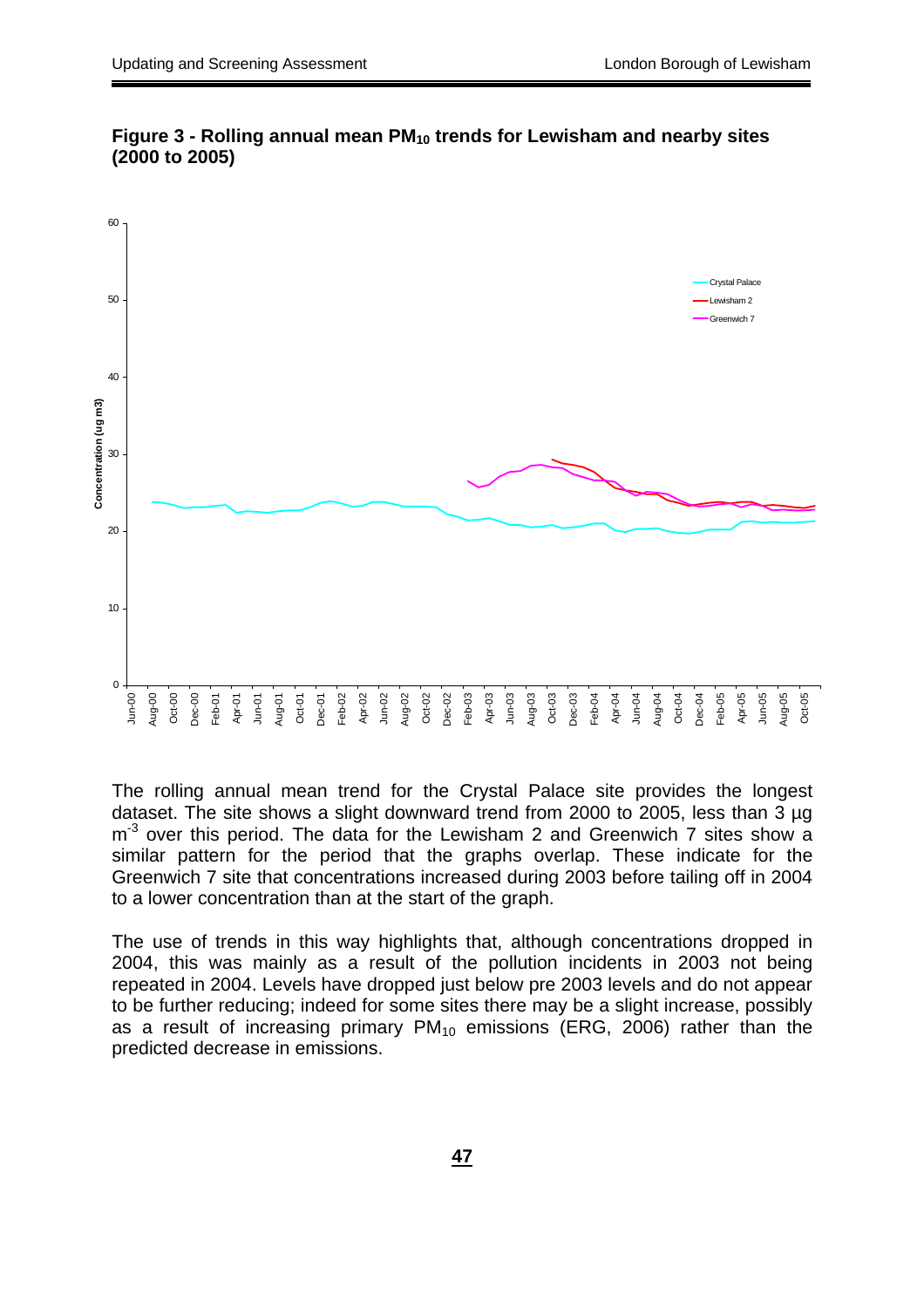

Figure 4 - Rolling number of days PM<sub>10</sub> > 50 µg m<sup>-3</sup> for Lewisham and nearby **sites (2000 to 2005)** 

The rolling trend of  $PM_{10}$  exceedences similarly shows the effect of the pollution episodes in 2003 for the Lewisham 2 and Greenwich 7 sites. The Crystal Palace site has been operating for longer and this shows that, despite fluctuations, levels do not appear to have decreased markedly over the period of time since 2001 for these sites.

Averages based on London sites for the period from 1995 to 2000 show a downward trend from around 50 days above 50  $\mu$ g m<sup>-3</sup> to 10 days in 2002. By the end of 2004 the number of days exceeding the standard at background sites was comparable to that measured at the start of 2001, whereas inner London roadside sites had a higher number of days exceeding in 2004 than 2001 (ERG, 2006).

#### **Roads**

The second round USA considered major roads in the area and noted that the Stage 3 and 4 reports for the previous round of R&A provided modelling of the main roads in the Council's area and addressed the following issues: junctions and high flows of HGVs and buses.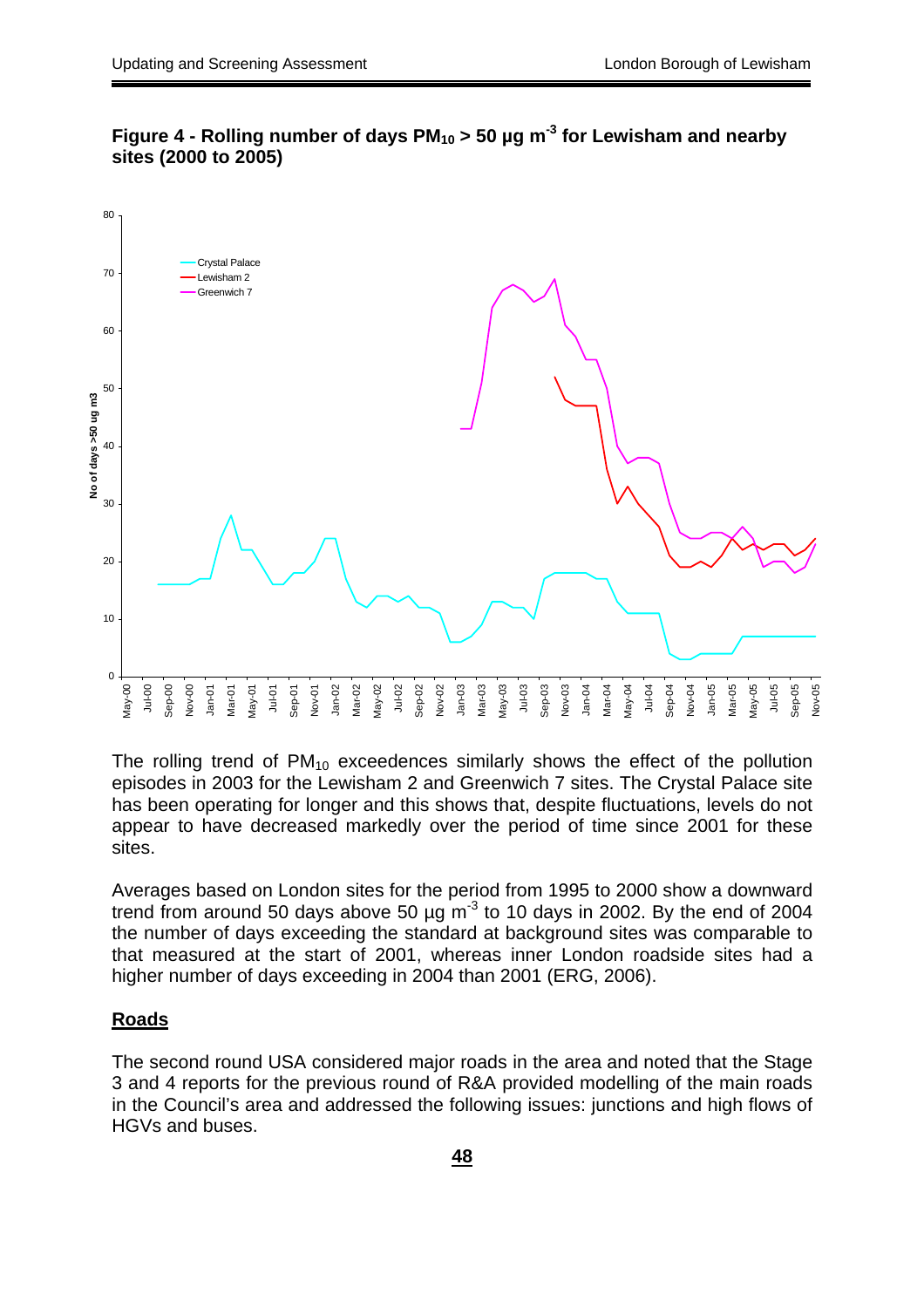<span id="page-48-0"></span>The TG03 guidance also required an assessment of roads close to the objective during the first round of R&A and this was undertaken in the Stage 4 further assessment. Hence no further examination of these issues was undertaken. There is no change in this position.

Additionally no roads with unusually high proportions of heavy goods vehicles (>20%) were identified from the new 2003 London Atmospheric Emissions Inventory (LAEI) and there have been no significant increases in traffic flows. There is no change in this position since then and no new roads have been constructed or proposed since the last review.

There are also no new roads with traffic flows greater than 10,000vpd that have been built in the Council's area since the first round of R&A where there is relevant exposure arising.

#### **Quarries, mines etc**

There are no quarries or landfill sites within the Lewisham. No further dust complaints have arisen from fugitive sources in the Borough and on this basis further investigation is not considered necessary.

The revisions to the TG03 guidance include a reference to potential problems from poultry farms. This guidance is not applicable to Council as there are no poultry farms within the Borough.

#### **Industrial Sources**

There are no new industrial processes or changes relating to existing industrial processes of relevance for  $PM_{10}$  in the Borough, or neighbouring areas.

#### **Aircraft**

As mentioned previously, there is no airport in the Borough. Therefore, a further assessment is not required.

#### **Solid fuel burning**

This was examined in the previous USA and no areas of domestic coal burning were identified. There has been no change to this position.

#### **3.7.6 Conclusions**

Recent monitoring in the Borough confirms that the  $PM_{10}$  objectives have been exceeded.

There have been no other significant changes to  $PM_{10}$  concentrations or emissions in the Borough since the second round USA.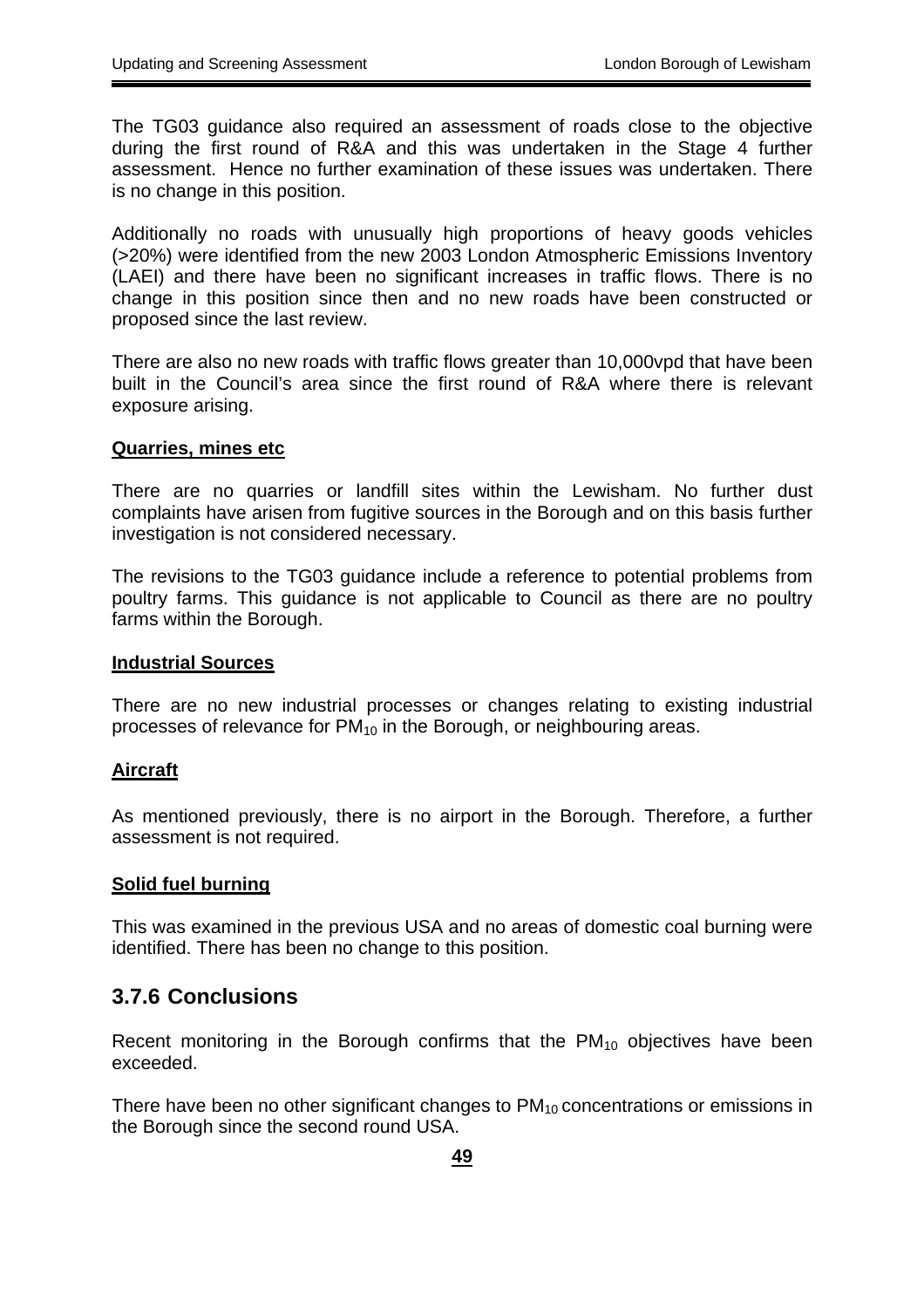As a result of these findings a Detailed Assessment for PM<sub>10</sub> will not be **required for this round of review and assessment**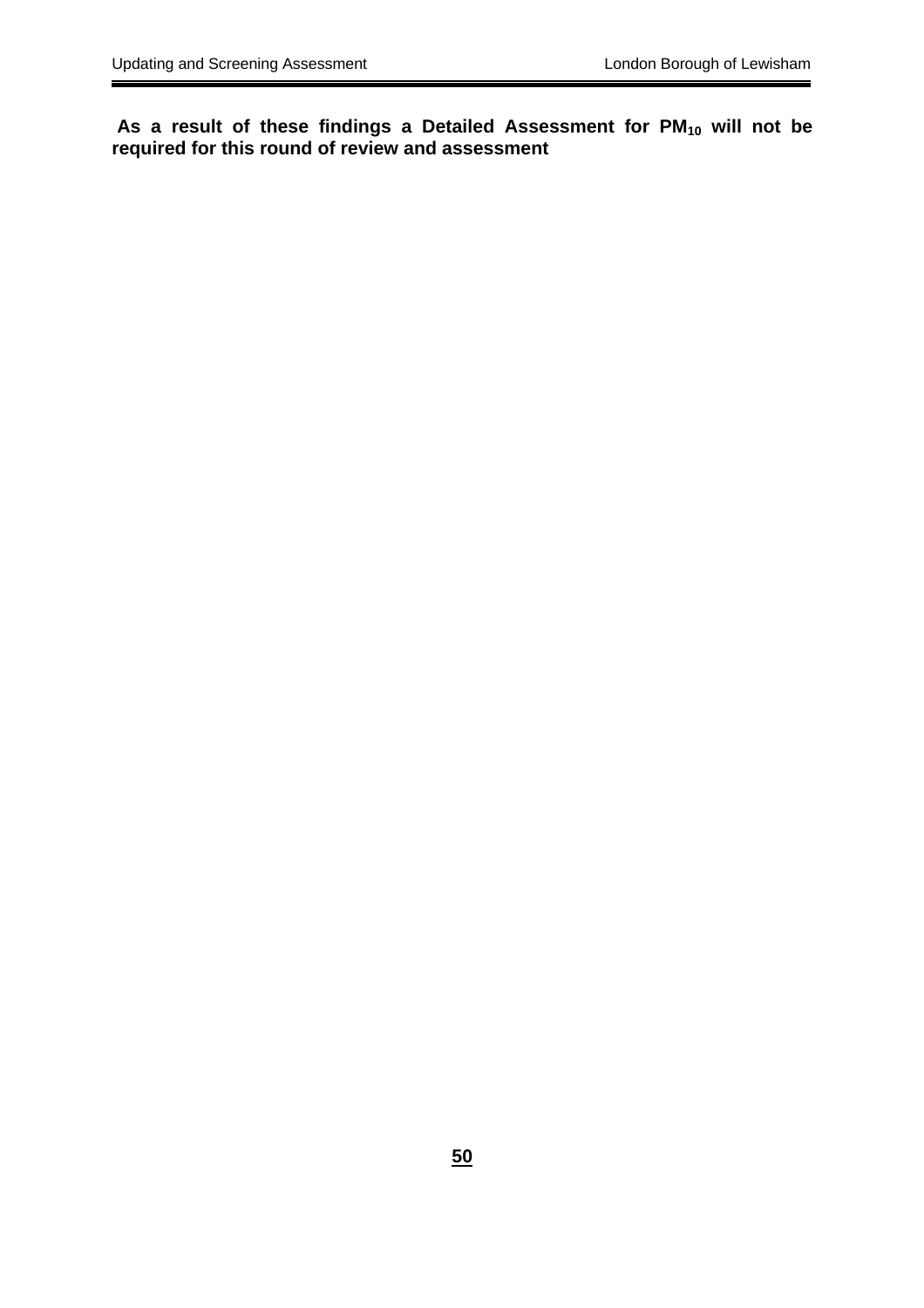## <span id="page-50-0"></span>**4. Conclusions and Recommendations**

This report follows the technical guidance (TG03 and Frequently Asked Questions) produced for this part of the third round of review and assessment. It therefore fulfils this part of the continuing LAQM process.

The results, from following this methodology, are that the Council has not identified an additional risk of the air quality objectives for carbon monoxide, benzene, 1,3 butadiene, lead and sulphur dioxide being exceeded by the relevant years anywhere in the Council's area. Thus the Council need not proceed beyond the updating and screening assessment for these pollutants.

The Council however has previously identified a risk that the air quality objectives for  $NO<sub>2</sub>$  and particles will be exceeded at locations with relevant public exposure. As a result it designated AQMAs across the Borough. Further monitoring in the area confirms that the annual mean  $NO<sub>2</sub>$  and daily mean  $PM<sub>10</sub>$  objectives have been exceeded.

The Council has also identified a risk that the air quality objectives for  $PM_{10}$  (for 2010 only) will be exceeded at locations with relevant public exposure. The Council is not required to undertake a Detailed Assessment for  $PM_{10}$  at this stage. The findings for PM<sub>10</sub> however will be noted for longer term planning.

For this pollutant (and the other pollutants not requiring a Detailed Assessment) the LAQM guidance requires that the Council produce its next air quality progress reports by the end of April 2007, prior to undertaking the next updating and screening assessment by the end of April 2009.

#### **As a result of the findings in this report the Council has decided to take the following action:-**

- Maintain the designation of AQMAs, based on the findings in this report and the previous assessment of public exposure.
- To continue and where necessary expand, the Council's monitoring programme as part of its LAQM actions and to monitor potential air quality improvements.
- In line with the above findings, undertake consultation with statutory and other consultees as required.
- To consider the findings of the report with regards to the proposed 2010 objectives for  $PM_{10}$  especially with regard to land planning issues.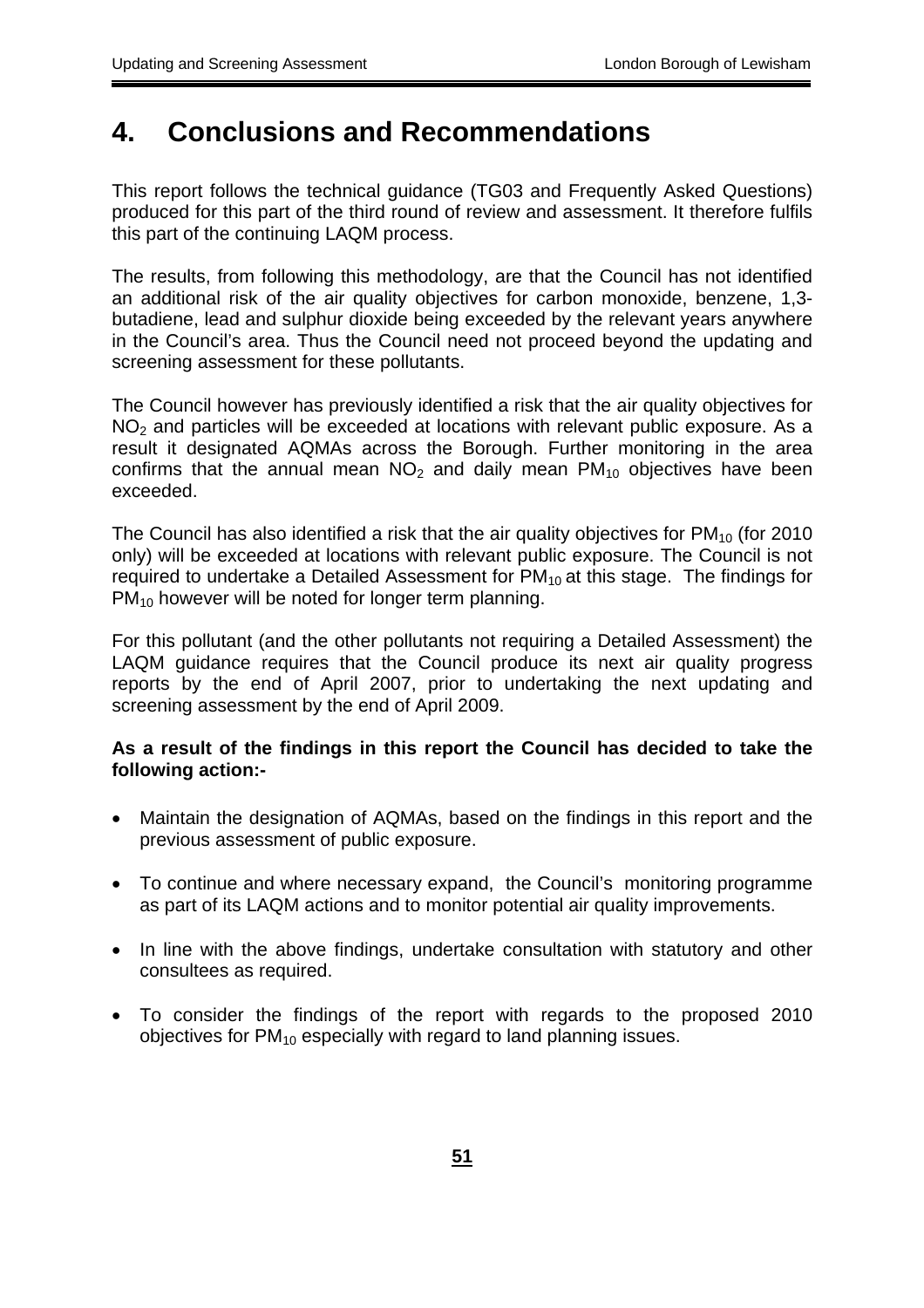## <span id="page-51-0"></span>**5. References**

Airborne Particles Expert Group (APEG), 1999. Source apportionment of particulate matter in the United Kingdom. HMSO.

Air Quality (England) Regulations 2000.

Air Quality (Amendment) Regulations 2002.

Carslaw D.C and Beevers S.D, 2005. Evidence of an increasing  $NO<sub>2</sub>/NO<sub>x</sub>$  emissions ratio from road traffic emissions. Atmospheric Environment 39, 2049-2059.

COMEAP, 2006. Committee on the Medical Effects of Air Pollutants Interim Statement on Quantification of the Effects of Air Pollutants on Health in the UK.. 18th January 2006

ERG, 2002. London Air Quality Network Annual Reports 1997 – 2002. ERG, King's College, London.

ERG, 2003. London Air Quality Network Preliminary Annual Report. ERG, King's College, London.

ERG, 2006. London Air Quality Network Report 12, ERG, King's College, London

Expert Panel on Air Quality Standards (1994 to 2002). Series of reports on benzene, 1,3 butadiene, carbon monoxide, lead, particles, nitrogen dioxide and sulphur dioxide. DEFRA, London.

Defra, 2000. Air Quality Strategy for England, Scotland, Wales and Northern Ireland. Defra, London. Cm 4548.

Defra, 2003a. Local Air Quality Management, Technical guidance LAQM.TG(03). Defra, London.

Defra, 2003b. Air Quality Strategy Addendum for England, Scotland, Wales and Northern Ireland. Defra, London.

Defra, 2004. Evaluation of the Air Quality Strategy. AEA Technology December 2004.

Defra, 2005. UK Emissions of Air Pollutants 1970 to 2003. NETCEN 2005.

ERG, 2006. Air Quality in London 2004. London Air Quality Network Report 12. ERG, King's College London 2006.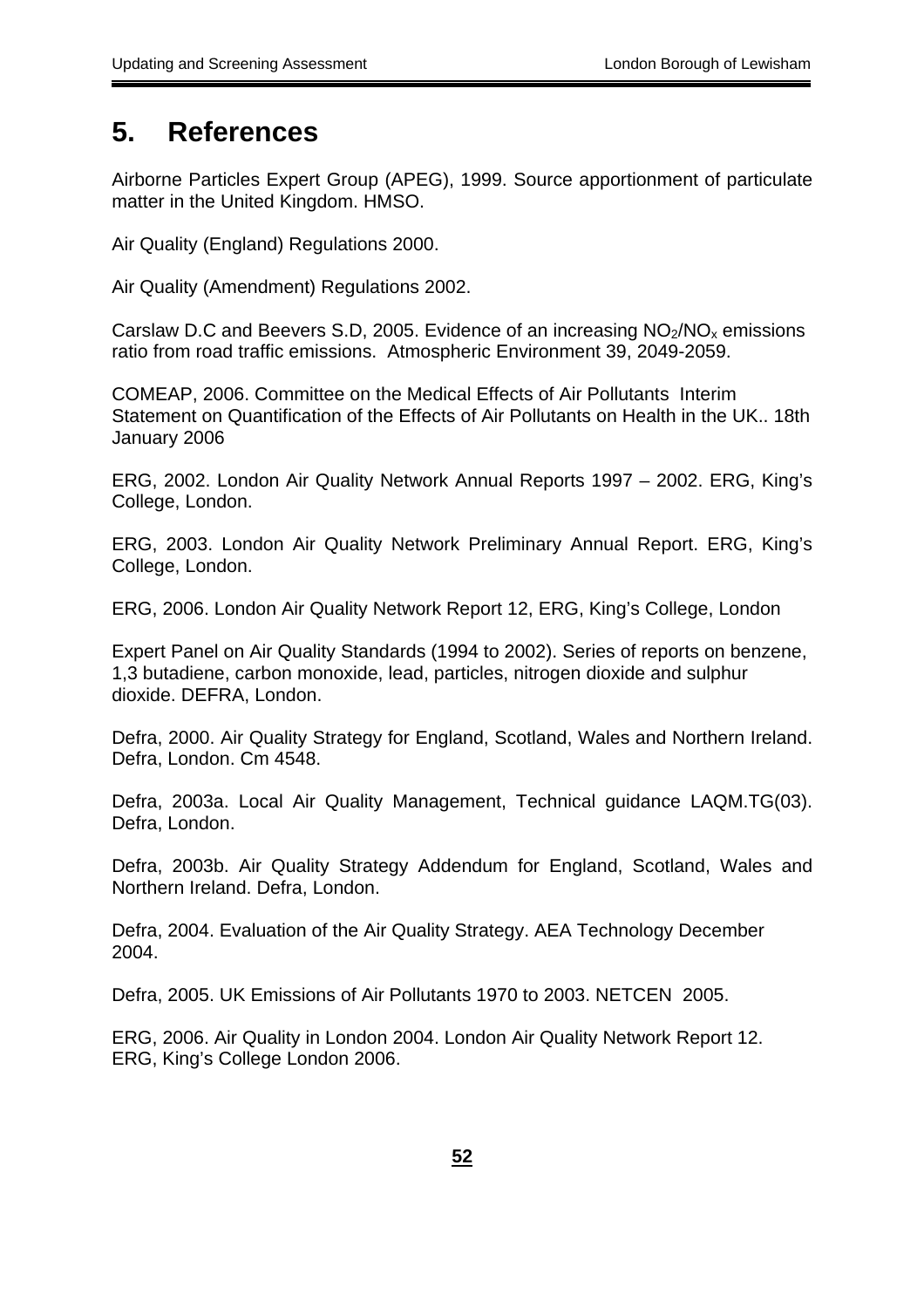Fuller, G. and Green, D., 2004. The impact of local fugitive sources of  $PM_{10}$  from building works and road works on the assessment of the European Union Limit Value (Atmospheric Environment 38, 4993-5002).

London Borough of Lewisham, 1998. Review and Assessment of Air Quality in the Borough of Lewisham, First Stage Report.

Borough of Lewisham, Second Stage Report. London Borough of Lewisham, 1999. Review and Assessment of Air Quality in the

London Borough of Lewisham, 2000. Review and Assessment of Air Quality in the Borough of Lewisham, Third Stage Report.

London Borough of Lewisham, 2003. Review and Assessment of Air Quality in the Borough of Lewisham, Air Quality Action Plan.

London Borough of Lewisham, 2002. Review and Assessment of Air Quality in the Borough of Lewisham, Fourth Stage Report.

London Borough of Lewisham, 2003. Review and Assessment of Air Quality in the Borough of Lewisham, Updating and Screening Assessment Report.

London Borough of Lewisham, 2004. Review and Assessment of Air Quality in the Borough of Lewisham, Detailed Assessment Report.

London Borough of Lewisham, 2005. Review and Assessment of Air Quality in the Borough of Lewisham, Progress Report.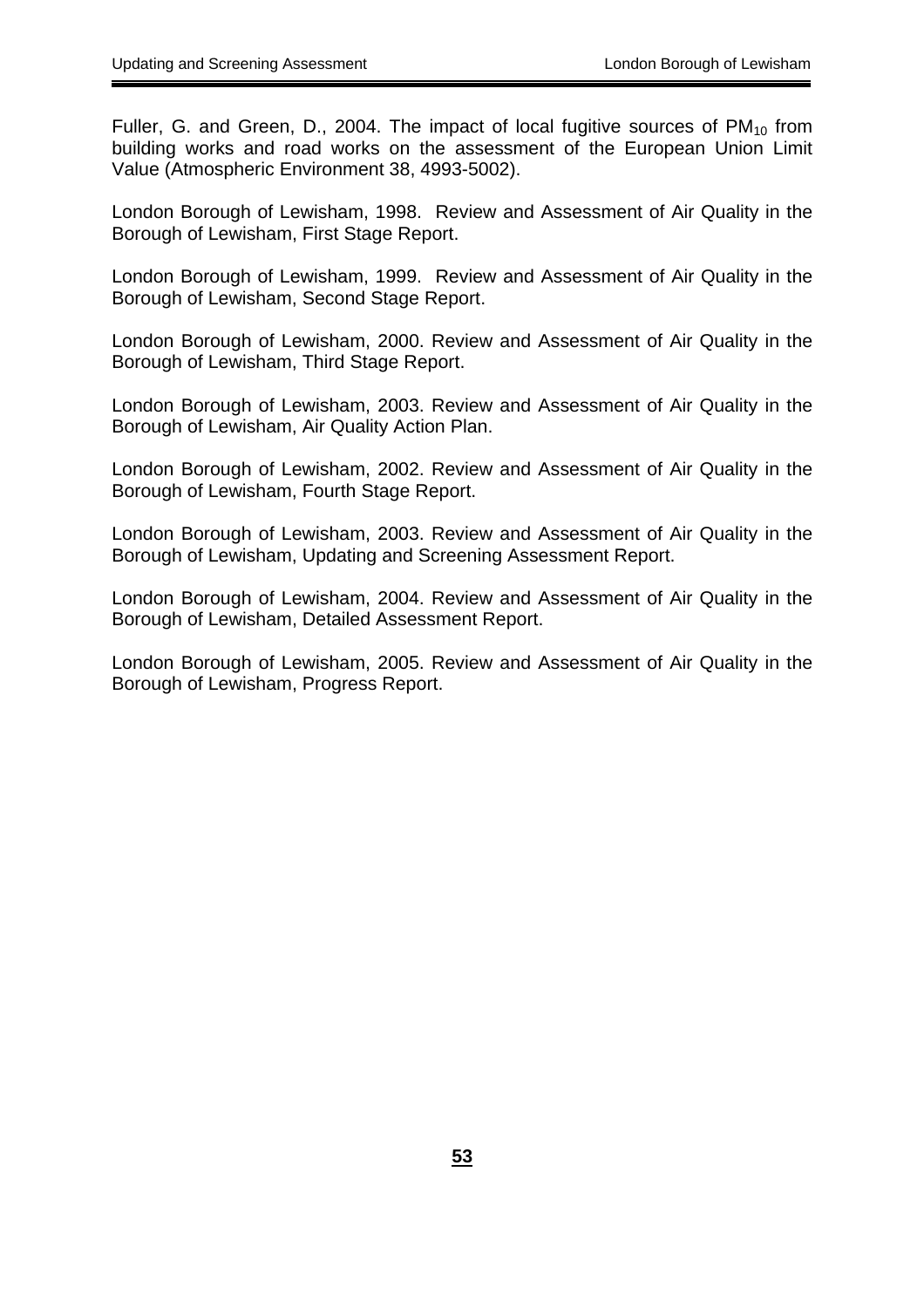# <span id="page-53-0"></span>**6. Glossary of Terms**

| AADT                   | Annual Average Daily Traffic (vehicles per day)     |
|------------------------|-----------------------------------------------------|
| <b>APEG</b>            | <b>Airborne Particles Expert Group</b>              |
| <b>AQMA</b>            | Air Quality Management Area                         |
| <b>AQS</b>             | <b>Air Quality Strategy</b>                         |
| <b>AURN</b>            | <b>Automatic Urban and Rural Network</b>            |
| CO                     | Carbon monoxide                                     |
| <b>COMEAP</b>          | Committee on the Medical Effects of Air Pollutants  |
| DA.                    | <b>Detailed Assessment</b>                          |
| Defra                  | Department for Environment Food and Rural Affairs   |
| <b>DMRB</b>            | Design Manual for Roads and Bridges Screening Model |
| <b>ERG</b>             | Environmental Research Group, King's College London |
| <b>HGV</b>             | <b>Heavy Goods Vehicles</b>                         |
| <b>LAEI</b>            | <b>London Atmospheric Emissions Inventory</b>       |
| <b>LAQM</b>            | <b>Local Air Quality Management</b>                 |
| <b>LAQN</b>            | <b>London Air Quality Network</b>                   |
| mg/m <sup>3</sup>      | Milligrams of the pollutant per cubic metre of air  |
| <b>NO</b>              | Nitric oxide                                        |
| NO <sub>2</sub>        | Nitrogen dioxide                                    |
| $PM_{10}$              | Particles with diameter less than 10um              |
| ppb                    | Parts per billion                                   |
| ppm                    | Parts per million                                   |
| QA/QC                  | <b>Quality Assurance / Quality Control</b>          |
| SO <sub>2</sub>        | Sulphur dioxide                                     |
| <b>TEOM</b>            | <b>Tapered Element Oscillating Microbalance</b>     |
| $\mu$ g/m <sup>3</sup> | Micrograms of the pollutant per cubic metre of air  |
|                        |                                                     |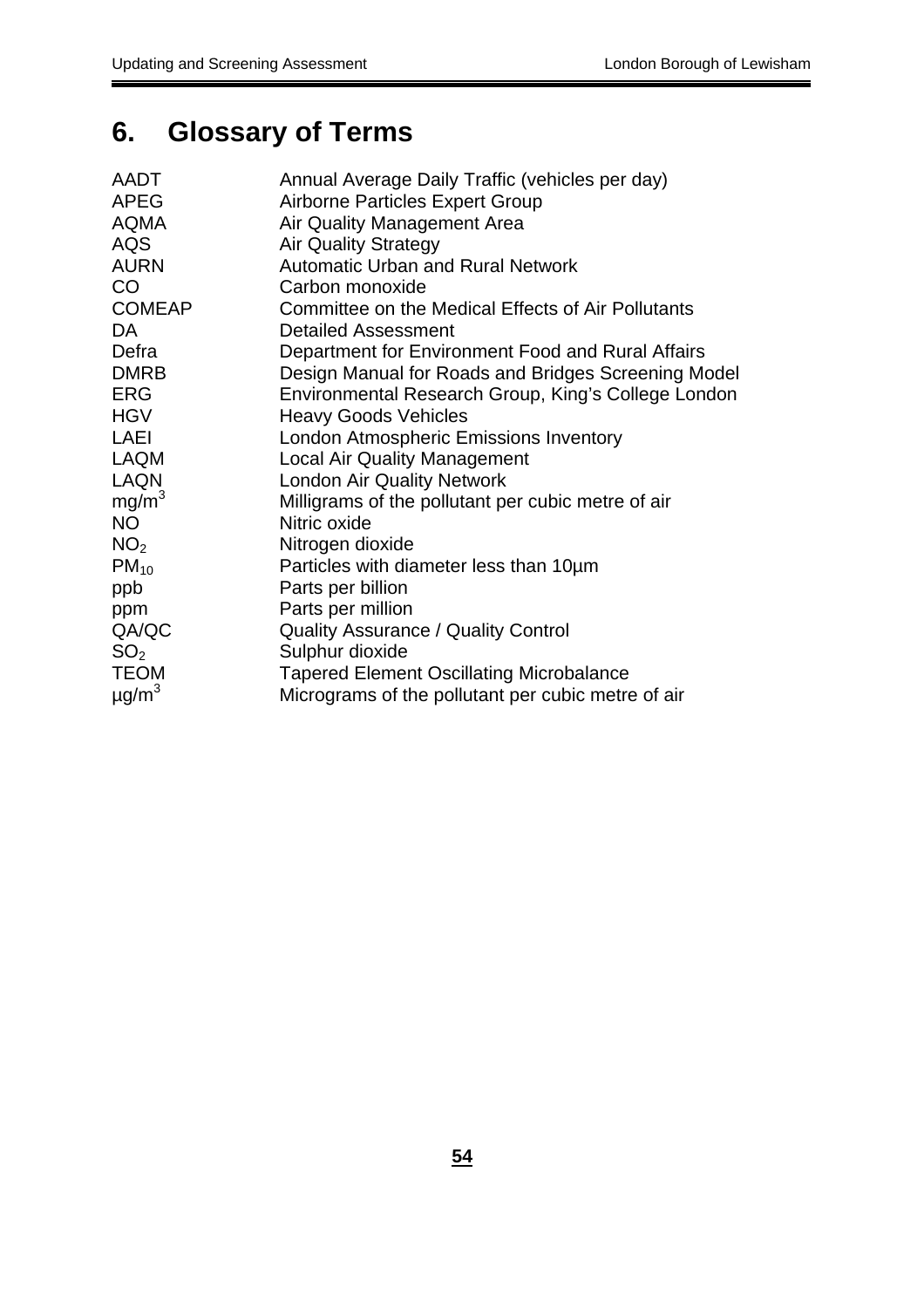# **7. Appendices**

## **Appendix 1**

#### **Table 11 - List of Part B processes in the Council's area**

| Ref.           | <b>Name</b>                                  | <b>Type of Process</b> |
|----------------|----------------------------------------------|------------------------|
| HL/236         | <b>Holts Accident Repair</b><br>Centre       | Vehicle respraying     |
| EPA/CS/2       | <b>Penfold Motors Limited</b>                | Vehicle respraying     |
| EPA/I/1        | Lewisham Crematorium                         | Crematorium            |
| PPC/PG6/34/001 | Ascott Cab & Co Sales Ltd Vehicle respraying |                        |
| 10             | <b>Volkespares Limited</b>                   | Waste oil burner       |